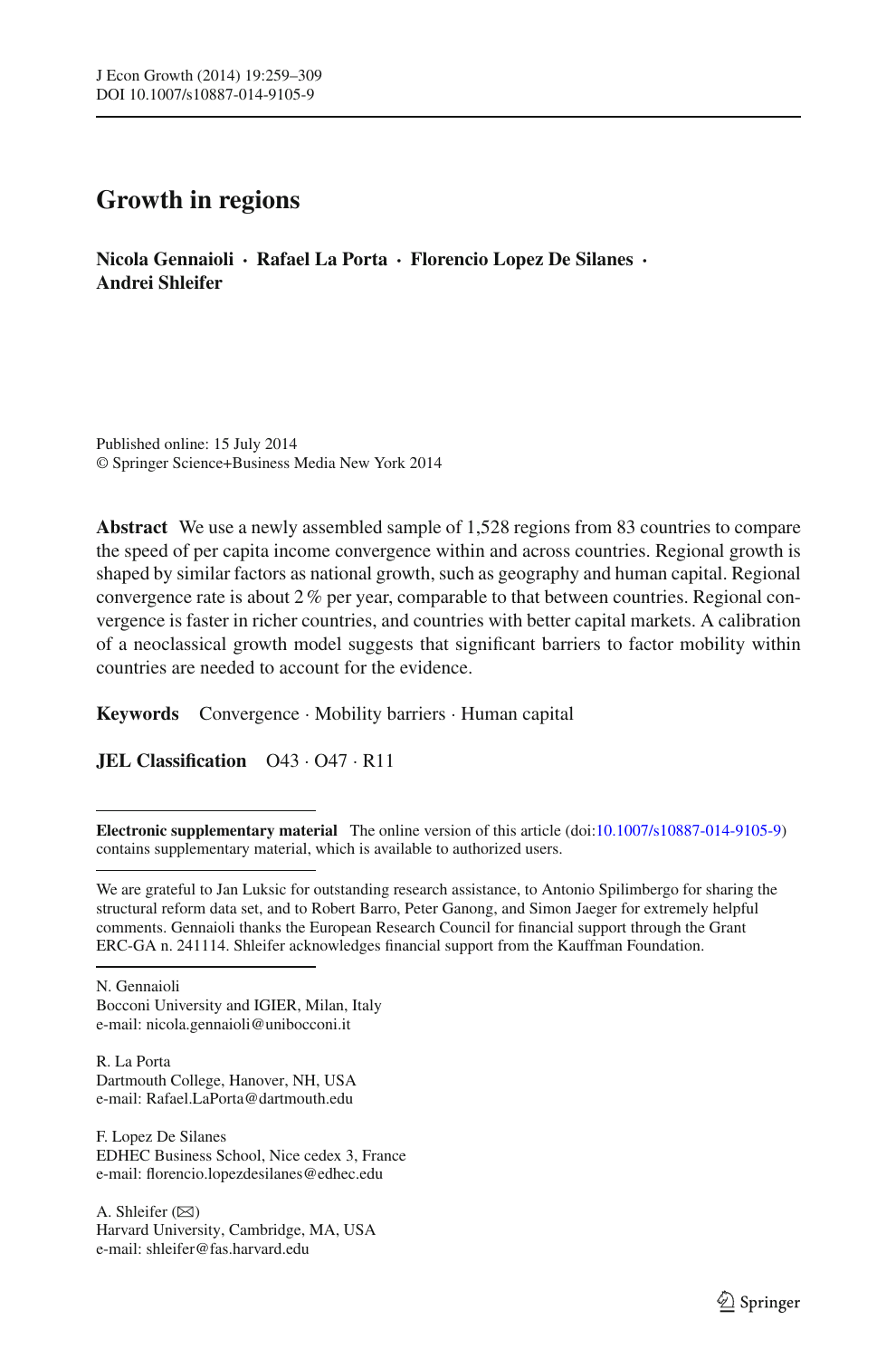# **1 Introduction**

Since the fundamental work of [Barro](#page-49-0) [\(1991](#page-49-0)), the question of convergence of income levels between countries has received enormous attention [\(Barro et al. 1995;](#page-49-1) [Caselli et al. 1996](#page-49-2); [Aghion et al. 2005](#page-49-3); [Barro 2012](#page-49-4)). Several papers also analyze convergence between regions of the same country, as in the case of Japanese prefectures, Canadian provinces, Australian regions, [Russian](#page-49-8) [regions,](#page-49-8) [or](#page-49-8) [U.S.](#page-49-8) [states](#page-49-8) [\(Barro and Sala-I-Martin 1991,](#page-49-5) [1992](#page-49-6), [1995](#page-49-7);Blanchard and Katz [1992](#page-49-8); [Cashin 1995;](#page-49-9) [Coulombe and Lee 1995](#page-49-10)[;](#page-49-11) [Sala-i-Martin 1996](#page-50-0); Ganong and Shoag [2012](#page-49-11); [Guriev and Vakulenko 2012;](#page-49-12) [Spilimbergo and Che 2012](#page-50-1)), but data availability has limited this kind of exercise. In this paper, we systematically study regional convergence by using a large sample of sub-national regions. To this end, we expand the dataset from [Gennaioli et al.](#page-49-13) [\(2013\)](#page-49-13) by collecting time-series data on regional GDP. Using data on 1,528 regions in 83 countries, we analyze the patterns of convergence among regions and compare them to convergence across countries.

There is substantial inequality among regions of the same country that needs to be understood. In Brazil, which is typical in terms of regional inequality among developing countries, the mean (median) region has per capita income in 2010 of about US \$6,636 (US \$4,859), and the standard deviation of regional GDP per capita is \$3,205. In the average country in our dataset, the richest region is 4.7 times richer than the poorest one (roughly the difference between the US and South Africa in 2010), but sometimes differences are more extreme. For example, GDP per capita in the richest Mexican state, Campeche, is 16.4 times higher than that in the poorest, Chiapas, a difference roughly similar to that between US and Guyana in 2010. If we avoid extremely poor regions, which typically have small populations, and extremely rich regions, which typically have natural resources, inequality within countries is lower but still substantial. Moreover, poor countries display greater dispersion of regional GDP levels than rich countries. The average standard deviation of (log) per capita income in the 20 poorest countries is 1.64 times larger than the average dispersion of per capita income in the 20 richest countries (40 vs. 24%).

These findings raise the question of whether the substantial within-country inequality is fictitious, in the sense that it reflects measurement problems. We show, however, that similar levels of inequality obtain if we look at satellite data from night-time lights as a proxy for per capita income [\(Henderson et al. 2012](#page-49-14)), or at living standards as proxied for by patterns of durable goods consumption [\(Young 2012\)](#page-50-2). For a sub-sample of countries, we also use data on housing costs as a crude correction for cost-of-living differences, and find that the overwhelming part of regional inequality is real. Controlling for differences in housing costs, we estimate that, in an average country in our dataset, the richest region is 3.7 times richer than the poorest one, compared to the 4.7 times without the price level correction.

Because these income differences summarize past growth trajectories, understanding the speed of regional convergence can shed light on the persistence of regional inequality. Going back to the example of Brazil, even if all regions have the same steady state income, a region temporarily falling one standard deviation (36%) below steady state income would take about 23 years to close the gap when the speed of catch up is Barro's "iron law" rate of 2% per  $year<sup>1</sup>$  $year<sup>1</sup>$  $year<sup>1</sup>$  In the meantime, inequality will persist.

These considerations raise four questions.What is the speed of regional convergence? How does it compare to the speed of convergence between countries? What factors determine it?

<span id="page-1-0"></span><sup>&</sup>lt;sup>1</sup> The meta-analysis of [Abreu et al.](#page-49-15) [\(2005\)](#page-49-15) finds that across 48 studies the average convergence rate is 4.3%, much higher than Barro's 2%. In part, this finding is due to smaller samples. In part, it is due to the use of fixed effect estimation, which raises the convergence coefficient. Given our findings, a cross-country convergence rate above 2% only deepens the puzzle of why regions don't converge faster than countries.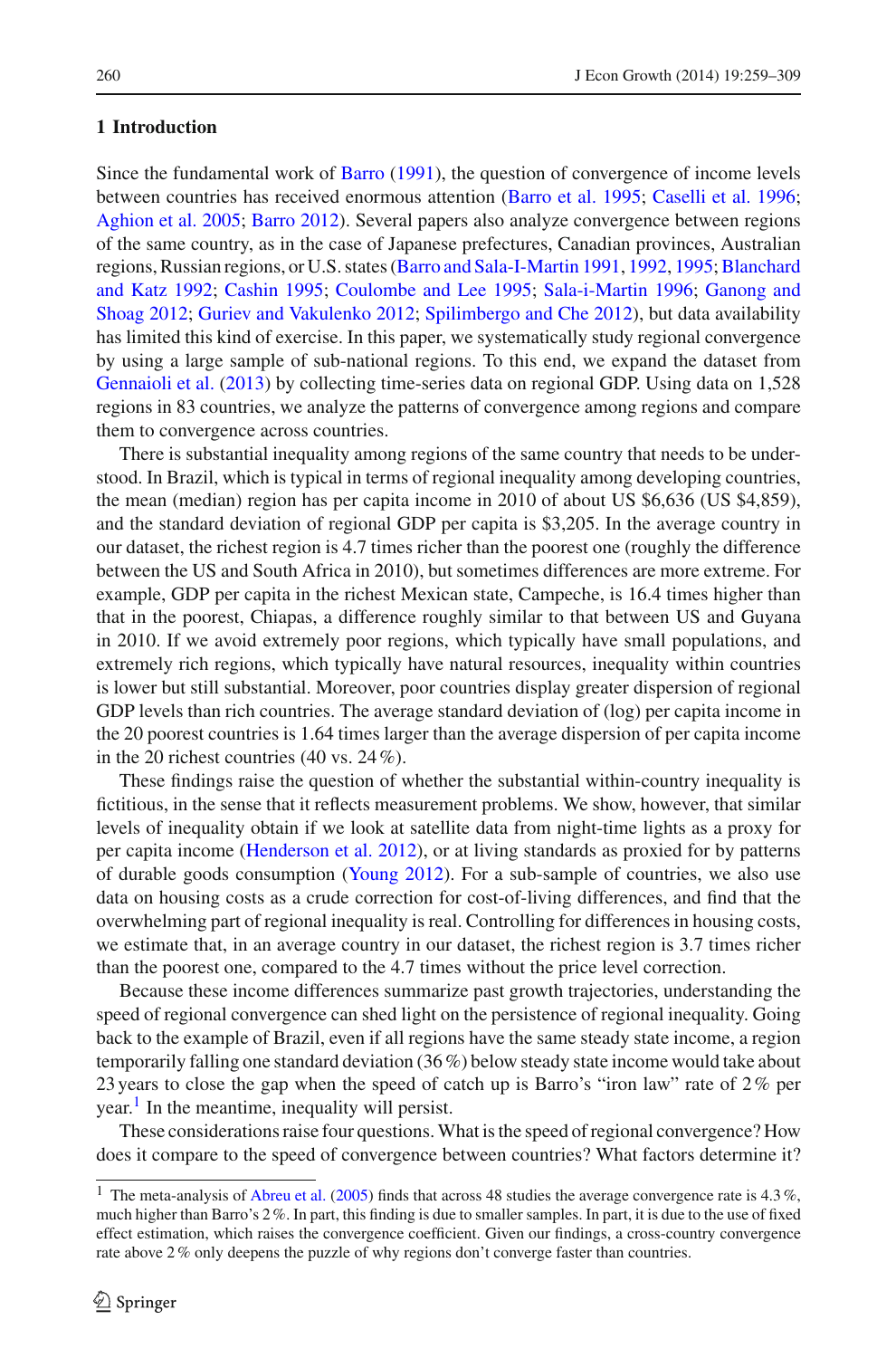Is it consistent with patterns of regional inequality? Our data allows us to systematically address these questions. The focus on regional convergence also allows us to better assess the explanatory power of the neoclassical growth model. The estimates of cross-country convergence rates are potentially subject to severe omitted variable problems, owing to large heterogeneity between countries. This problem does not disappear in the case of sub-national regions, but it is less severe than at the national level. Regions are more homogeneous than countries in terms of productivity, institutions, and access to technology.

To organize the discussion, we present a neoclassical model of regional growth related to the earlier work of [Barro et al.](#page-49-1) [\(1995](#page-49-1)), [Braun](#page-49-16) [\(1993\)](#page-49-16), and [Ganong and Shoag](#page-49-11) [\(2012\)](#page-49-11). To account for persistent disparities in regional incomes, we incorporate into the model a stylized process of mobility of human and physical capital from regions where it is abundant to regions where it is scarce subject to an exogenous mobility friction. This model generates a modified growth equation, which predicts that the speed of regional convergence decreases in the severity of mobility frictions. The model also predicts that a region's per capita income growth should rise with country-level income to an extent that increases in factor mobility. A region can attract more capital, and thus grow faster, when integrated into a richer country. Both of these predictions are new and empirically testable.

Empirically, we find that doubling national income raises regional growth by about 1.5%. Regional convergence is about 2% per year, exactly the "iron law" rate found by [Barro](#page-49-4)  $(2012)$  $(2012)$ . In our sample of countries, national convergence rate is slightly faster than  $1\%$ , only slightly slower than the regional rate. This result, which is not substantially affected by country fixed effects, is puzzling. Barriers to the mobility of human and physical capital are arguably much less important within than between countries, implying, contrary to what we find, much faster regional than national convergence. Slow regional convergence is the key finding of our growth accounting exercise.

Slow regional convergence is not the result of obvious measurement problems. As in [Barro](#page-49-4) [\(2012](#page-49-4)), we estimate our equation for regional growth using lagged GDP as an instrument for current GDP, because the latter might be measured with error. The estimated regional convergence rate falls to 1.9%, but due to decline in sample size, not the use of IV. We also show that slow convergence is robust to accounting for cost-of-living differences. $2$  Finally, the similarity between regional and national convergence rates is unlikely to be due to the omitted variables problem, because this problem is surely less severe at the regional than at the national level. Omitted variables should cause a relative overstatement of regional convergence rates.

Motivated by the evidence of limited regional convergence, we explore whether slow regional convergence is the product of institutional barriers to regional mobility of resources. To this end, we run regional growth regressions by including interactions of regional GDP with proxies for national market institutions as well as government transfers. We find that regional convergence is faster in richer countries, consistent with the latter having lower regional inequality, and in countries with better-regulated capital markets and fewer trade barriers. However, even the statistically significant determinants of the speed of convergence do not move the convergence rate much beyond Barro's "iron law". Mapping estimated coefficients into the parameters of the model points to rather slow mobility of capital in

<span id="page-2-0"></span> $2$  Different limits to mobility have different consequences for welfare. In the case of non-tradability of certain locally produced goods, such as housing, perfect mobility of labor would suffice to equalize the living standards of workers across regions (as differences in price levels would offset nominal income differences). Barriers to mobility of labor would in contrast entail differences in the living standards of workers across regions. In our analysis, we try to directly measure living costs as well as potential regulatory barriers to mobility and look at migration of productive factors.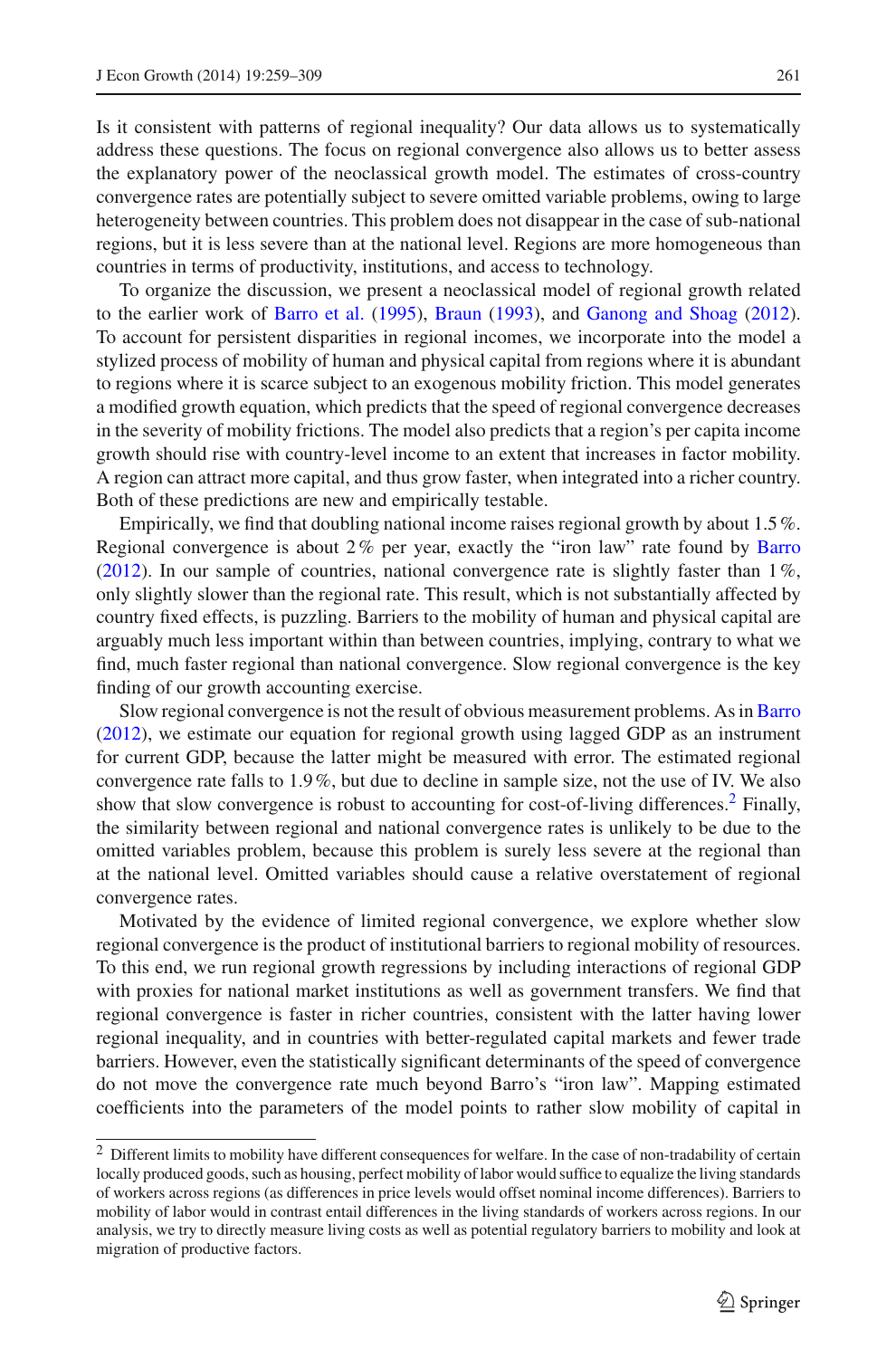response to within-country return differences. The elasticity of migration to yearly regional return differentials implied by our model is about 0.85, not far from the cross country elasticity of migration documented by [Ortega and Peri](#page-50-3) [\(2009\)](#page-50-3).

This evidence seems at odds with the findings of high regional mobility in the U.S. To further investigate mobility in our sample of countries, we collect direct evidence—for 33 countries—on the share of employees, as well as of skilled employees, who are recent migrants. Consistent with our growth regressions, we show that these shares are on average rather small, and smaller for poorer regions and in countries with poorly-regulated capital markets.

As a final robustness check, we estimate fixed effects growth regressions. From cross country studies, it is well known that fixed effects boost the estimated speed of convergence. In our sample, the introduction of country fixed effects increases national convergence rates by roughly 2 percentage points. If we include regional fixed effects, the speed of regional convergence rises substantially, by anywhere from 1.5 to 8 percentage points. We concur with [Barro](#page-49-4) [\(2012\)](#page-49-4) that fixed effects estimates likely lead to a large Hurwicz bias, particularly at the sub-national level, where the omitted variable problem is much less severe. We therefore emphasize the OLS estimates in the presentation of the results. Even with fixed effects, regional convergence is only slightly faster than national convergence, so substantial withincountry mobility barriers are required to make sense of the data. Although our analysis does not include potentially critical factors accounting for regional growth such as structural transformation or technology diffusion, it raises a puzzle of whether the causes of low mobility and slow regional convergence are regulation, technology, or externalities.

The paper is organized as follows. Section [2](#page-3-0) lays out a model of regional convergence and migration. Section [3](#page-7-0) describes the data. Section [4](#page-21-0) estimates the model's equations for regional convergence. Section [5](#page-39-0) interprets the model in light of the empirical findings. Section [6](#page-41-0) concludes.

# <span id="page-3-0"></span>**2 The model**

We present a model of convergence across regions that allows for limited factor mobility. Time is discrete  $t = 0, 1, \ldots$  A country consists of a measure one of regions, indexed by  $i \in [0, 1]$  and characterized by regional total factor productivity (TFP)  $A_i$ , population  $L_i$ and an initial *per capita* capital endowment  $h_{i,0}$ . Capital is a broad construct, combining human and physical inputs (we do not have data on regional physical capital). We distinguish a region's time *t* capital endowment  $h_{i,t}$  from the amount of capital  $h_{i,t}$  employed at time *t* in the same region. The two will tend to differ due to mobility of physical capital and labor (and thus of human capital). We could allow for growth of  $A_i$  over time (owing to technological progress and diffusion), but we do not model this possibility because our dataset does not allow us to directly assess the role of TFP growth. We also neglect structural transformation, again due to lack of data.

Each region has a Cobb–Douglas technology to combine "raw" labor *Li* and aggregate composite capital  $L_i \cdot h_{i,t}$  to produce output. If at time *t* region *i* employs an amount  $h_{i,t}$ of capital per-capita, its output per capita *yi*,*<sup>t</sup>* is determined by a diminishing returns Cobb– Douglas technology:

$$
y_{i,t} = A_i h_{i,t}^{\alpha}, \quad \alpha < 1. \tag{1}
$$

<span id="page-3-1"></span>In expression [\(1\)](#page-3-1),  $\alpha$  stands for the regional income share remunerating broad capital, while  $(1 - \alpha)$  is the income share remunerating raw labor. We expect  $\alpha$  to be close to 1, due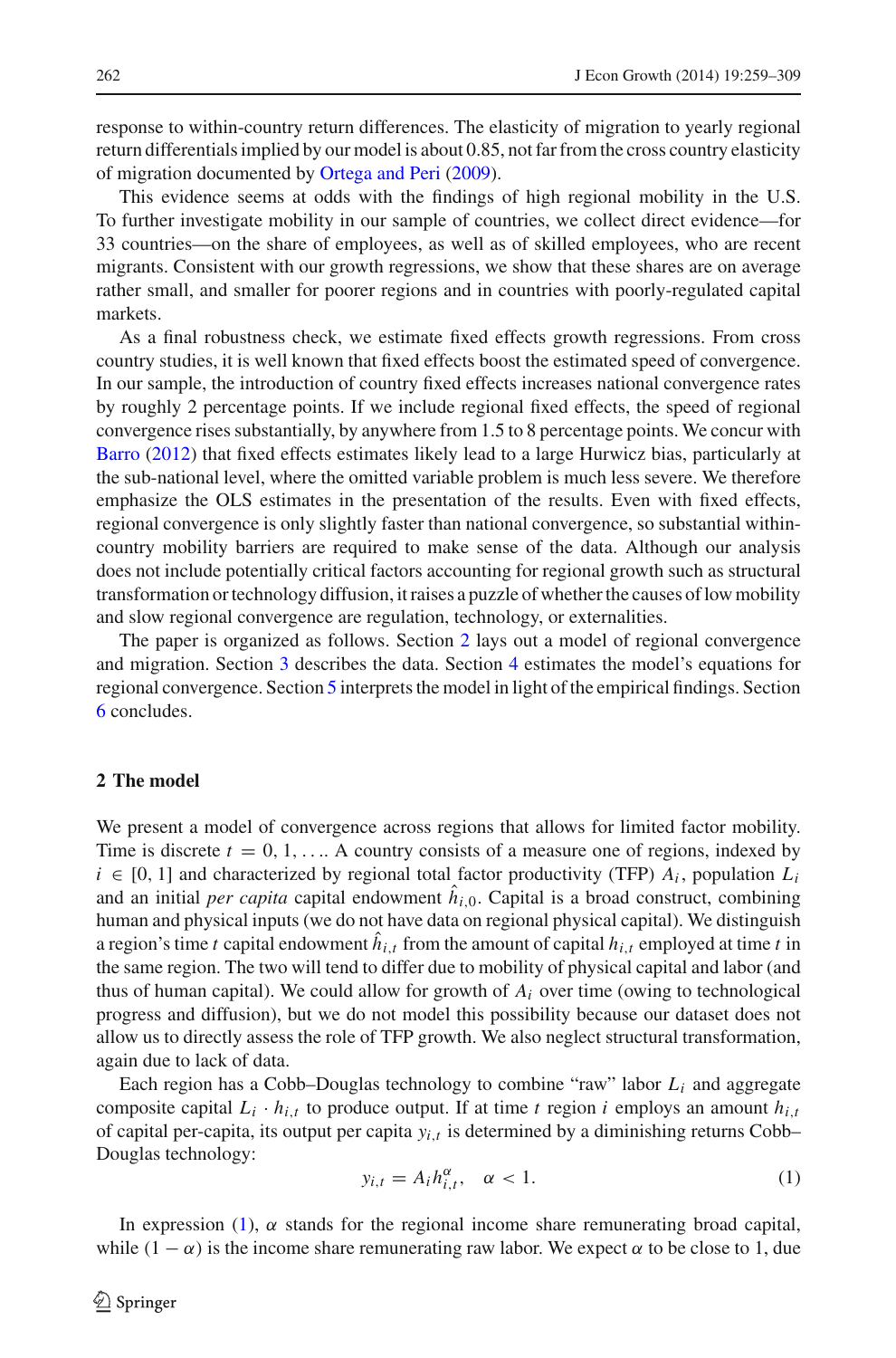to the fact that most labor productivity is due to physical capital, human capital and skills. [Krueger](#page-50-4) [\(1999](#page-50-4)) estimates that after netting out the roles of education and experience, raw labor accounts for 5–10% of the total U.S. wage bill. Our estimates end up slightly higher than Krueger's, perhaps because we focus on developing countries.

Equation [\(1\)](#page-3-1) can be seen as a reduced form for the production function  $Y_i$  =  $A_i K_i^{\theta} H_i^{\gamma} L_i^{1-\theta-\gamma}$ , where  $K_i$  is physical capital,  $H_i$  human capital, and  $L_i$  is raw labor. Per capita output is then equal to  $y_i = (K_i/L_i)^{\theta} (H_i/L_i)^{\gamma}$ . This yields Eq. [\(1\)](#page-3-1) after defining composite capital as  $h_i = (K_i/L_i)^{\frac{\theta}{\theta + \gamma}} (H_i/L_i)^{\frac{\gamma}{\theta + \gamma}}$  and  $\alpha = \theta + \gamma < 1$ . In principle, regional human capital *Hi* can be mapped into years of schooling in the region *Si* according to the usual mincerian equation  $H_i = e^{\mu S_i}$ . In Sect. [4.1,](#page-21-1) we introduce human capital in our regression analysis, we discuss the implications of our estimates for  $\mu$ .

Regions with higher *Ai* are more productive, due for instance to better geography or institutions. The competitive remuneration of capital is then equal to  $w_{i,t} = \alpha A_i h_{i,t}^{\alpha-1}$ . With perfect mobility, capital migrates towards regions where  $w_{i,t}$  is higher. Human capital moves with labor. We do not explicitly model migration, but we have in mind a setting where, as in [Gennaioli et al.](#page-49-13) [\(2013\)](#page-49-13), skills are heterogeneous in the population and only the most skilled workers choose to migrate. An inflow of skilled migrants would thus tend to raise a region's per capita human capital. We present some data on migration in Sect. [4.](#page-21-0)

When capital moves to a region, it is employed with the regions' production function and is paid its marginal product there. Under perfect mobility, the remuneration of capital would be equalized across regions, which implies:

$$
h_{i,t}^{free} = \hat{A}_i \cdot h_t,\tag{2}
$$

<span id="page-4-2"></span>where  $\hat{A}_i = \frac{A_i^{\frac{1}{1-\alpha}}}{A_i^{\frac{1}{1-\alpha}}}$  $\int A_i^{\frac{1}{1-\alpha}} di$ captures region *i*'s relative TFP and  $h_t = \int h_{i,t} dt$  is the aggregate

capital in the country. Intuitively, return equalization occurs when relatively more productive regions employ more capital than less productive ones. Capital mobility costs, however, prevent return equalization.

#### 2.1 Migration and human capital accumulation

To close the model, we must specify how capital evolves over time, both in the aggregate and across regions. To obtain closed form solutions, in our main specification we assume that capital depreciates fully in one period and that population growth is zero. When we interpret our estimates in Sect. [5,](#page-39-0) we also consider a model with capital depreciation and population growth, which we analyze in "Appendix 2". Allowing for positive population growth and depreciation rates does not tangibly affect our findings. In the spirit of the Solow model, we assume that at time *t* each region *i* invests the same exogenous share *s* of income in education or physical investment. The endowment of capital of region  $i$  at time  $t + 1$  is then given by:

$$
\hat{h}_{i,t+1} \equiv s y_{i,t} = s A_i h_{i,t}^{\alpha},\tag{3}
$$

<span id="page-4-1"></span>where  $h_{t+1} = s \int A_i h_{i,t}^{\alpha} dt$  is the resulting aggregate capital endowment at  $t + 1$ .<sup>[3](#page-4-0)</sup>

The link between the initial capital endowment  $\hat{h}_{i,t+1}$  and employment  $h_{i,t+1}$  depends on migration. Migration occurs after new capital is created but before production. If mobility costs are infinite, each region employs its endowment, so that  $h_{i,t+1} = \hat{h}_{i,t+1}$ . If mobility

<span id="page-4-0"></span><sup>3</sup> One can view Eq. [\(3\)](#page-4-1) as resulting from a two-period OLG structure in which the young are endowed with raw labor and invest its remuneration into physical and human capital whose return they consume when old.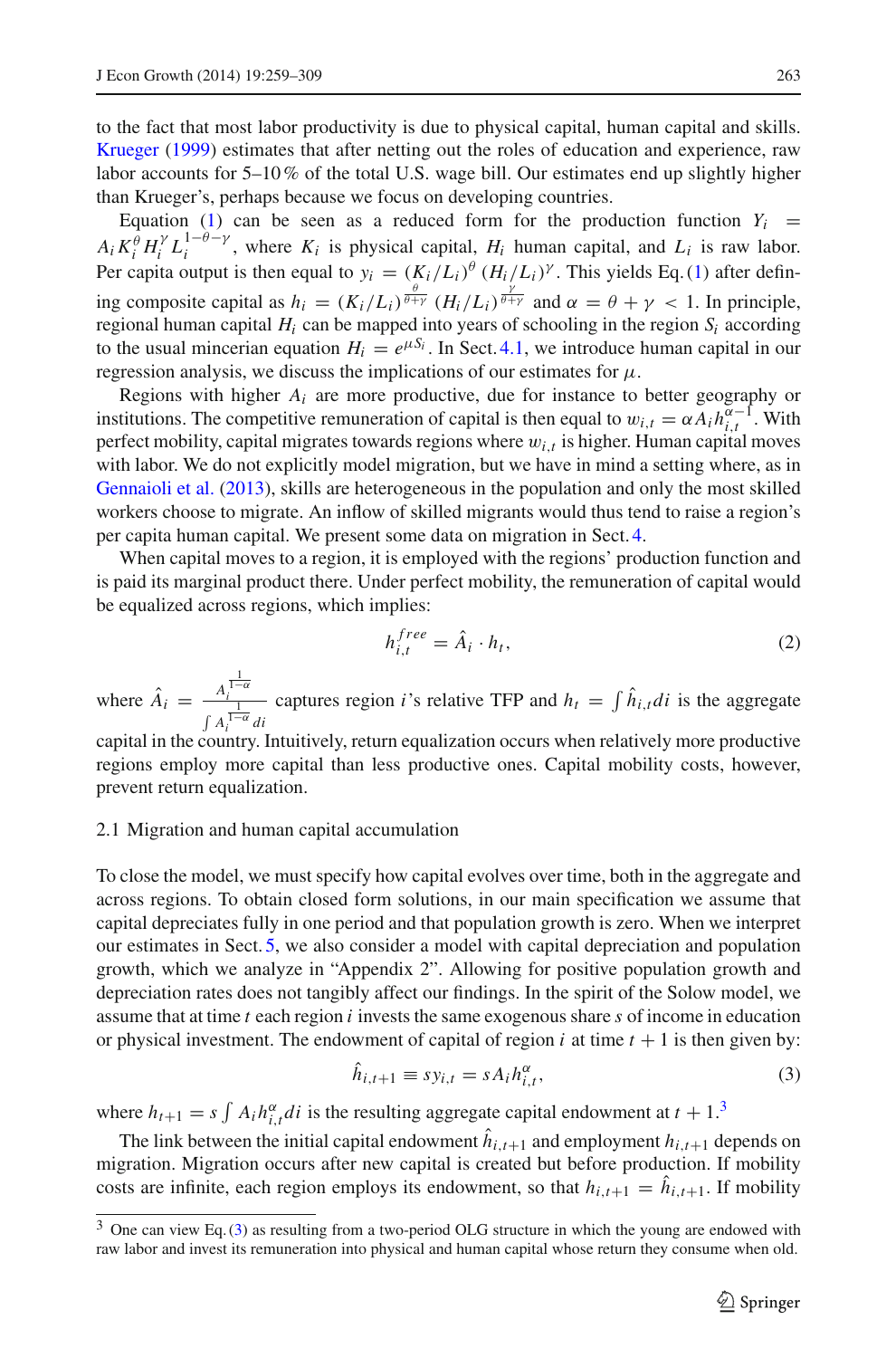is perfect, the remuneration of capital is equalized across regions and, by Eq. [\(2\)](#page-4-2),  $h_{i,t+1}$  =  $\hat{A}_i \cdot h_{t+1}$ . To capture in a tractable way intermediate degrees of mobility, we assume that capital employed in region *i* at time  $t + 1$  is given by:

$$
h_{i,t+1} = v_{t+1} \cdot (\hat{h}_{i,t+1})^{\tau} (\hat{A}_i \cdot h_{t+1})^{1-\tau}, \qquad (4)
$$

<span id="page-5-0"></span>where  $\tau \in [0, 1]$  and  $v_{t+1} \equiv \frac{h_{t+1}^{\tau}}{\int_{0}^{t} h_{t+1}^{\tau}}$  $\frac{n_{t+1}}{\int (\hat{h}_{i,t+1})^{\tau} (\hat{A}_i)^{1-\tau} di}$  is a normalization factor common to all

regions.

In Eq. [\(4\)](#page-5-0), parameter  $\tau$  proxies for mobility costs.<sup>[4](#page-5-1)</sup> At  $\tau = 1$ , these costs are so high that there is no mobility at all. At  $\tau = 0$ , these costs are absent and the allocation of capital adjusts so that its remuneration is equalized across regions. In less extreme cases, there is an intermediate degree of mobility (and thus of convergence in returns). Equation [\(4\)](#page-5-0) is admittedly ad-hoc, but it allows us to tractably account for the costs of capital mobility in the regressions.

#### <span id="page-5-5"></span>2.2 Steady state and growth regressions

We can now explore the dynamics of our economy to derive the implications for growth regressions. Equation [\(1\)](#page-3-1) implies that the growth rate of region *i* between times *t* and  $t + 1$ is given by  $y_{i,t+1}/y_{i,t} = (h_{i,t+1}/h_{i,t})^{\alpha}$ . Per capita income growth is pinned down by per capita capital growth (i.e., post migration), which we can derive from Eqs. [\(3\)](#page-4-1) and [\(4\)](#page-5-0):

$$
\frac{h_{i,t+1}}{h_{i,t}} = v_{t+1} \cdot h_{i,t}^{\alpha \tau - 1} \cdot (sA_i)^{\tau} \left( \hat{A}_i \cdot s \cdot \int A_j h_{j,t}^{\alpha} dj \right)^{1-\tau}.
$$
 (5)

<span id="page-5-6"></span>The growth rate of capital employment in region  $i$  increases in: (i) the savings rate  $s$ , (ii) the region's TFP, (iii) aggregate investment  $s \cdot \int A_j h_{j,t}^{\alpha} dj$ . This growth rate decreases, due to diminishing returns, with the initial capital stock  $h_{i,t}$ . The dynamics of the economy are identified by the evolution of the regions' capital endowment and migration patterns. These in turn determine the evolution of the aggregate capital endowment  $h_t$  and output  $y_t = \int A_i h_{i,t}^{\alpha} dt$ . The appendix proves the following result:

<span id="page-5-2"></span>**Proposition 1** *There is a unique steady state characterized by (non-zero) regional per capita incomes*  $(y_i^*)$ <sub>*i*</sub> and aggregate per capita income  $y^* = \int y_i^* di$ . In this steady state, there is *no migration. Starting from non-zero income, each region converges to this steady state according to the difference equation:*

$$
\frac{y_{i,t+1}}{y_{i,t}} = s^{\alpha} \cdot v_{t+1}^{\alpha} \cdot A_i \cdot \hat{A}_i^{\alpha(1-\tau)} \cdot y_{i,t}^{\alpha\tau-1} \cdot y_t^{\alpha(1-\tau)}.
$$
(6)

<span id="page-5-3"></span>Proposition [1](#page-5-2) shows that per-capita income growth is temporary: diminishing returns cause regional incomes to eventually converge to their steady state. In Appendix 2, we extend Eq. [\(6\)](#page-5-3) to the case of positive population growth and finite depreciation.

By taking logs and relabeling terms, we can rewrite [\(6\)](#page-5-3) as:

$$
ln\left(\frac{y_{i,t+1}}{y_{i,t}}\right) = a_{t+1} + b_i - (1 - \alpha \tau) ln y_{i,t} + \alpha (1 - \tau) ln y_t + \epsilon_{i,t+1},
$$
 (7)

<span id="page-5-4"></span><span id="page-5-1"></span>In this one-good model, there is no trade in goods across regions, but in a multi-goods model of Hecksher– Ohlin type, imperfect capital mobility would be isomorphic to imperfect trade in goods.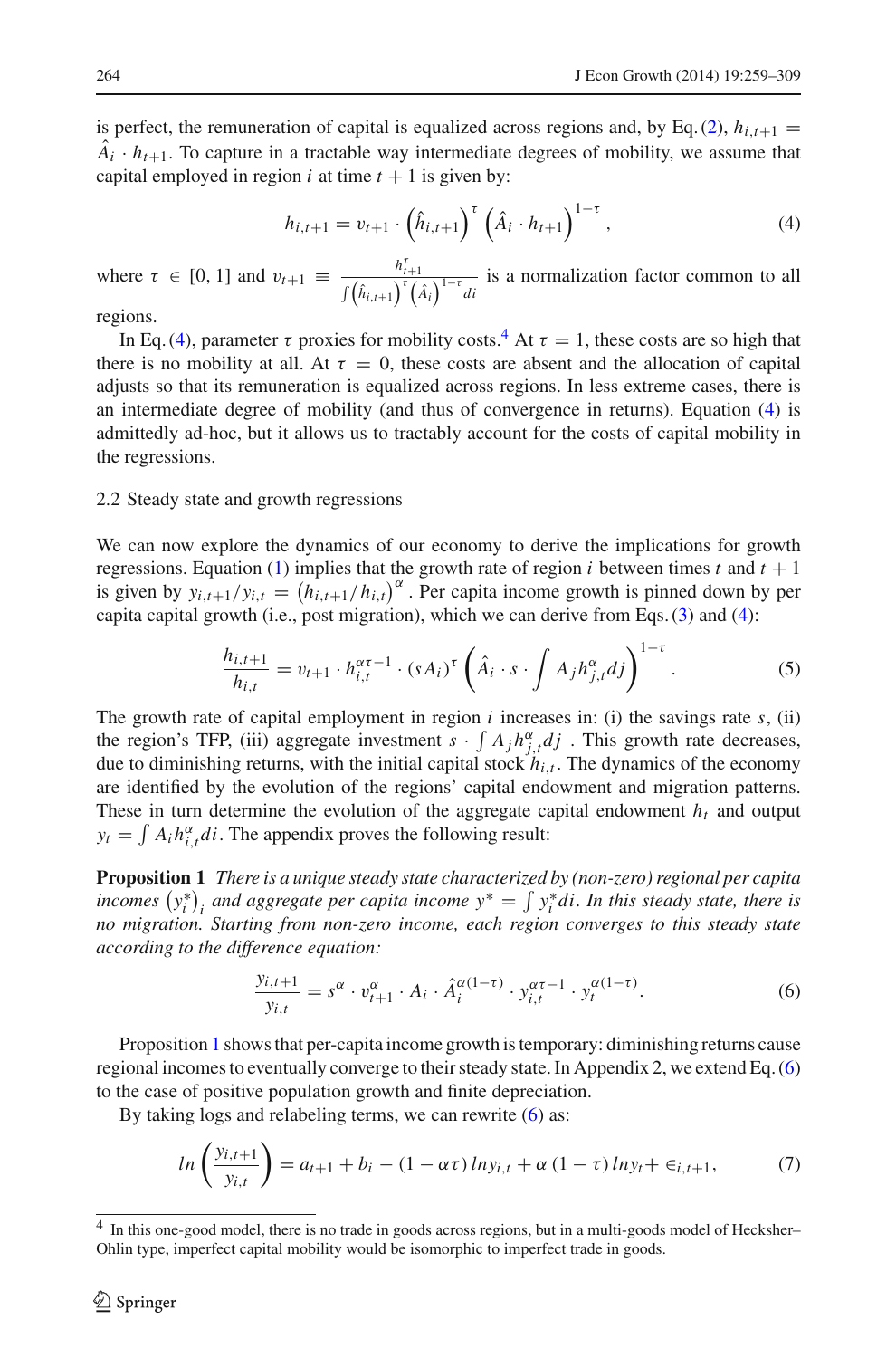where  $\epsilon_{i,t+1}$  is a random shock hitting region *i* at time  $t+1$ .<sup>[5](#page-6-0)</sup> We estimate Eq. [\(7\)](#page-5-4) directly to back out values for  $\alpha$  and  $\tau$ .

The constant  $b_i$  in Eq. [\(7\)](#page-5-4) captures region specific productivity: more productive regions should ceteris paribus grow faster. Indeed, according to the model,  $b_i$  $[1 + \alpha (1 - \alpha) (1 - \tau)] ln(A_i)$ , which increases in the region's TFP. Unless all determinants of productivity are controlled for, OLS estimation of [\(7\)](#page-5-4) is subject to an omitted variables problem that creates a downward bias in the convergence rate. This is a severe problem for national growth regressions, owing to large cross country differences in institutions, culture, etc. To overcome this difficulty, researchers have tried to use fixed effects estimates. It is however well known that this strategy creates a potentially severe opposite [Hurwicz](#page-49-17) [\(1950\)](#page-49-17) bias (especially in short time series), overstating the rate of convergence. Because of this bias, [Barro](#page-49-4) [\(2012](#page-49-4)) and others prefer estimating cross country growth regression without country fixed effects. In the sub-national context, the omitted variables bias is less severe than across countries, since differences in institutions or culture are arguably smaller within countries. Accordingly, the case for not using regional fixed effects in this context is much stronger than in cross country regressions (after country fixed effects are controlled for). Our preferred estimates for Eq. [\(7\)](#page-5-4) thus use OLS with country fixed effects, but we show how the results change when we use regional fixed effects.

Holding productivity constant, Eq. [\(7\)](#page-5-4) predicts that economic growth decreases in the initial level of income (recall that  $\alpha \tau < 1$ ). This is the standard convergence result of neoclassical models, due to diminishing returns. The novel twist is that the speed of convergence  $(1 - \alpha \tau)$  decreases with mobility costs (i.e. decreases in  $\tau$ ). Mobility of capital to poorer regions accelerates convergence. Finally, holding regional income constant, regional growth increases in aggregate per capita income  $y_t$ . This is also an implication of mobility: higher national income raises investment and thus the amount of capital available for employment in the region. The strength  $\alpha (1 - \tau)$  of this effect falls in  $\tau$ . These effects are absent in conventional cross country studies because mobility costs are assumed to be prohibitive ( $\tau = 1$ ). Of course, the quantitative relevance of capital mobility costs in a regional context is an empirical question, and the estimation of Eq. [\(7\)](#page-5-4) can shed light on their magnitude.

To investigate limited within country factor mobility, we also allow  $\tau$  to vary across countries, due to differences in factor market development and government transfers. We specify that  $\tau_c = 1 - \beta \cdot d_c$ , where  $d_c$  is a proxy capturing the extent of factor market development or government transfers in country  $c$  and  $\beta > 0$  is a parameter linking that proxy to the effective mobility cost. This leads to the interactive equation:

<span id="page-6-1"></span>
$$
ln\left(\frac{y_{i,t+1}}{y_{i,t}}\right) = a_{t+1} + b_i - (1 - \alpha) ln y_{i,t} - \alpha \cdot \beta \cdot d_c \cdot ln y_{i,t} + \alpha \cdot \beta \cdot d_c \cdot ln y_t + \epsilon_{i,t+1}.
$$
 (8)

We then estimate Eq.  $(8)$  by selecting empirical proxies  $d_c$  for each of these factors and then estimate Eq. [\(8\)](#page-6-1) to back out parameters  $\alpha$  and  $\beta$ . This exercise allows us to link the speed of convergence to regional inequality within countries. By Eq. [\(8\)](#page-6-1), assuming that all regions (in all countries) are subject to the same variance  $\sigma$  of the random shock and that the variance of regional constants (i.e. productivities) is equal to  $z$ , we find that long run inequality in country *c* is equal to:

$$
Var\left(lny_{i,t}\right) = \frac{z+\sigma}{1-\alpha^2\left(1-\beta \cdot d_c\right)^2}.\tag{9}
$$

<span id="page-6-2"></span><span id="page-6-0"></span><sup>5</sup> We view this random shock as stemming from a transitory (multiplicative) shock to regional productivity *Ai* .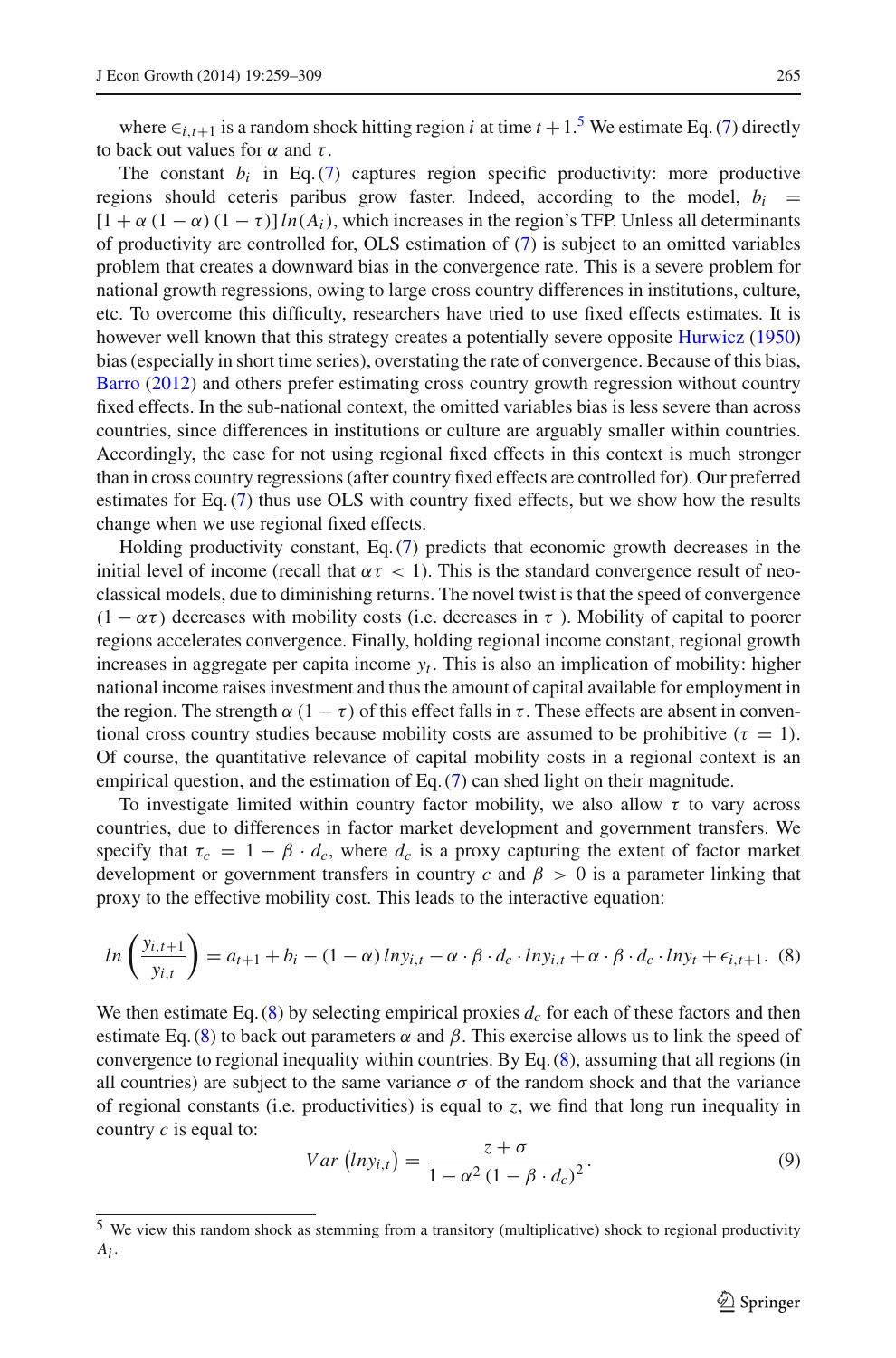Regional inequality is lower in countries with lower barriers to regional factor mobility  $(higher d<sub>c</sub>)$ .

We conclude by mapping our mobility parameter  $\tau$  into the elasticity of migration to return differentials. To do so, suppose that the economy is in a steady state with return  $w$  and region  $i$ experiences a drop in its wage level to  $w_i < w$ . This situation represents a developed economy that has already converged but faces an adverse shock in one region. Starting from an initial factor endowment  $h_{i,0}$ , out migration adjusts the actual resources stock to  $h_i$ , to satisfy:

$$
ln\left(\frac{h_i}{h_{i,0}}\right) = -\frac{1-\tau}{1-\alpha} \cdot ln\left(\frac{w}{w_{i,0}}\right) = -\frac{\beta \cdot d_c}{1-\alpha} \cdot ln\left(\frac{w}{w_{i,0}}\right). \tag{10}
$$

<span id="page-7-1"></span>Equation [\(10\)](#page-7-1) characterizes the percentage outmigration flow from region *i* as a function of the return differential. The coefficient  $\frac{1-\tau}{1-\alpha}$  has the intuitive interpretation of "elasticity of outmigration" to the return difference  $w/w_{i,0}$ . For a given  $\tau$ , elasticity increases in  $\alpha$ : when returns are less diminishing, capital should be allocated less equally across regions. This boosts mobility in Eq.  $(4)$  and thus the elasticity of migration in Eq.  $(10)$ . Our regional regressions yield values for the parameters  $\alpha$  and τ that can be used to obtain a reference value for the elasticity in [\(10\)](#page-7-1), which can then be compared to direct estimates obtained from developed economies to evaluate whether our regressions are consistent with higher mobility frictions in developing countries.

#### <span id="page-7-0"></span>**3 Data and summary statistics**

#### 3.1 The dataset

Our analysis is based on measures of regional GDP, years of schooling, and geography in up to 1,528 regions in 83 countries for which we found regional GDP data. We begin by gathering GDP data at the most disaggregated administrative division available (typically states or provinces), or, when such data does not exist, at the most disaggregated statistical division level (e.g. the Eurostat NUTS in Europe) for which such data is available (see the Online Appendix for a list of sources). During our sample period (see below), the number of regions with GDP data increased in 35 of the countries in our sample. For example, GDP data for Nova Scotia, Nunavut, and Yukon was reported as an aggregate before 1998 and broken down after that. To make the data comparable over time, we compute all of our statistics for the regions that existed during the period when GDP first became available (see online Appendix 1 for a list of the regions in our dataset and how they map into existing administrative and statistical divisions). Figure [1](#page-8-0) shows that our sample coverage is extensive outside of Africa.

We collect all the yearly data on regional GDP we find. Table [1](#page-9-0) lists the years for which we have found regional GDP data and shows that typically there are gaps in the data. For example, regional GDP for Brazilian states is available for 1950–1966, 1970, 1975, 1980, and 1985– 2010. The average country in our sample has regional GDP data for 20.0 time points spanning 33.2 years. We first convert all regional GDP data into (current purchasing power) US\$ values by multiplying national GDP in PPP terms by the share of each region in national GDP and then use regional population to compute per capita GDP in each region. Regional price deflators are generally unavailable. We follow the standard practice and compute the average annual growth rate of per capita GDP for each region over 5-year intervals [\(Barro 2012\)](#page-49-4).

Next we gather data on the highest educational attainment of the population 15 years and older, primarily from population censuses (see online Appendix 3 for a list of sources).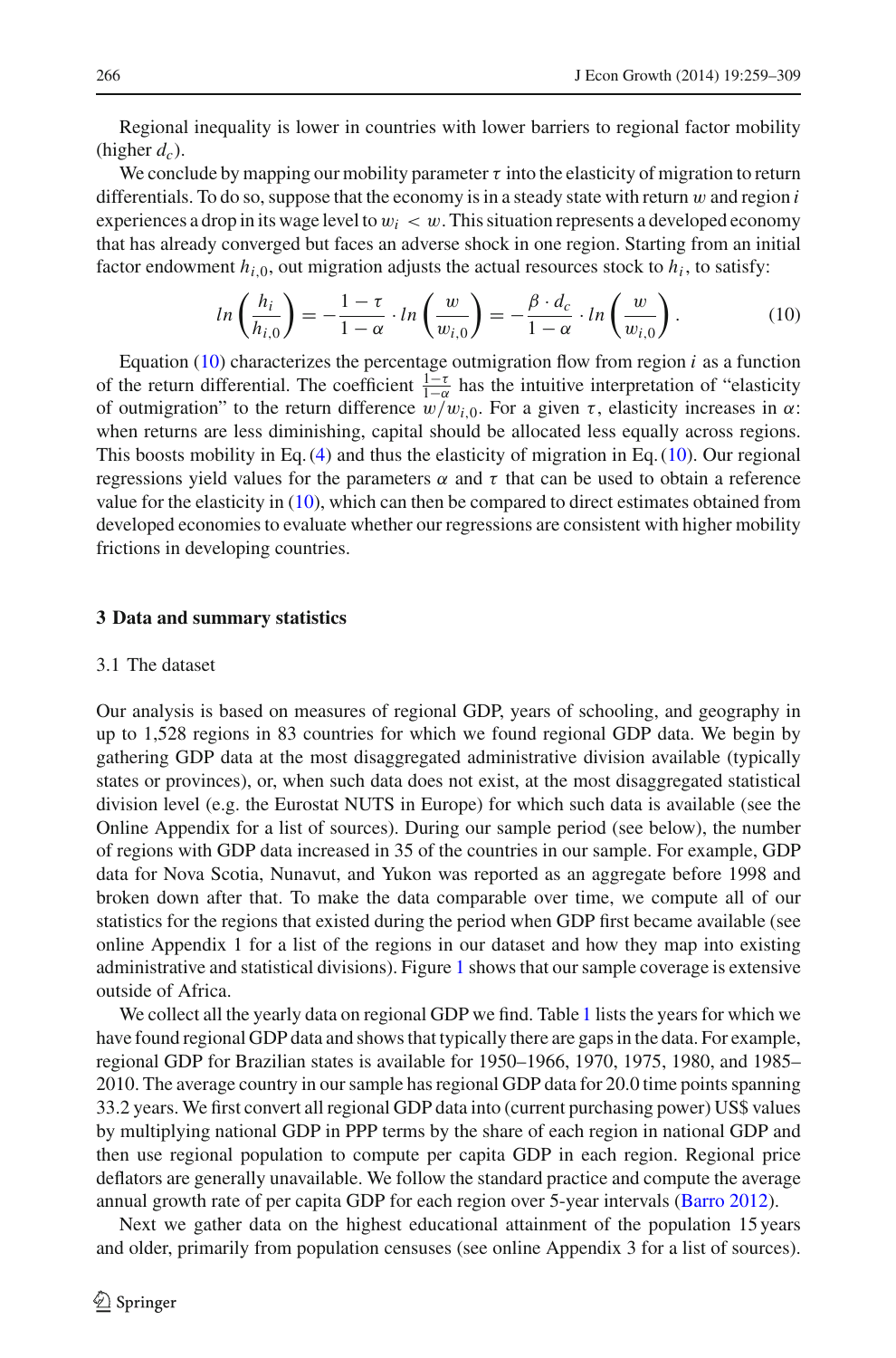

**Fig. 1** Sample coverage

<span id="page-8-0"></span>We estimate the number of years of schooling associated with each level of educational attainment. We use UNESCO data on the duration of primary and secondary school in each country and assume: (a) zero years of school for the pre-primary level, (b) 4 additional years of school for tertiary education, and (c) zero additional years of school for post-graduate degrees. We do not use data on incomplete levels because it is only available for about half of the countries in the sample. For example, we assume zero years of additional school for the lower secondary level. For each region, we compute average years of schooling as the weighted sum of the years of schooling required to achieve each educational level, where the weights are the fraction of the population aged 15 and older that has completed each level of education.

Table [1](#page-9-0) lists the years for which we have data on educational attainment. Data on years of schooling is typically available at ten year intervals. In some cases, data on educational attainment starts after regional GDP data. For example, data on regional educational attainment for Argentinian provinces starts in 1970 while regional GDP data is available for 1953. In our empirical work, we use interpolated data on years of schooling matching 80% (27,000/33,738) of the region-year observations with regional GDP.

We also collect data on geography, natural resources, and the disease environment as proxies for unobserved differences in productivity. Appendix 3 describes the variables in detail, here we summarize them briefly. We use three measures of geography computed directly from GIS maps. They include the area of each region, the latitude for the centroid of each region, and the (inverse) average distance between cells in a region and the nearest coastline. We use data from the USGS World Petroleum Assessment Data to estimate per capita cumulative oil and gas production. We measure the disease environment using GIS data on the dominant vector species of mosquitoes from [Kiszewski et al.](#page-50-5) [\(2004](#page-50-5)) to capture the component of malaria variation that is exogenous to human intervention. Lastly, we keep track of the region of the country's capital city.

Table [2](#page-12-0) presents a full list of the 83 countries in the sample, with the most recent year for which we have regional data. The countries are listed from poorest to richest. Table [2](#page-12-0) also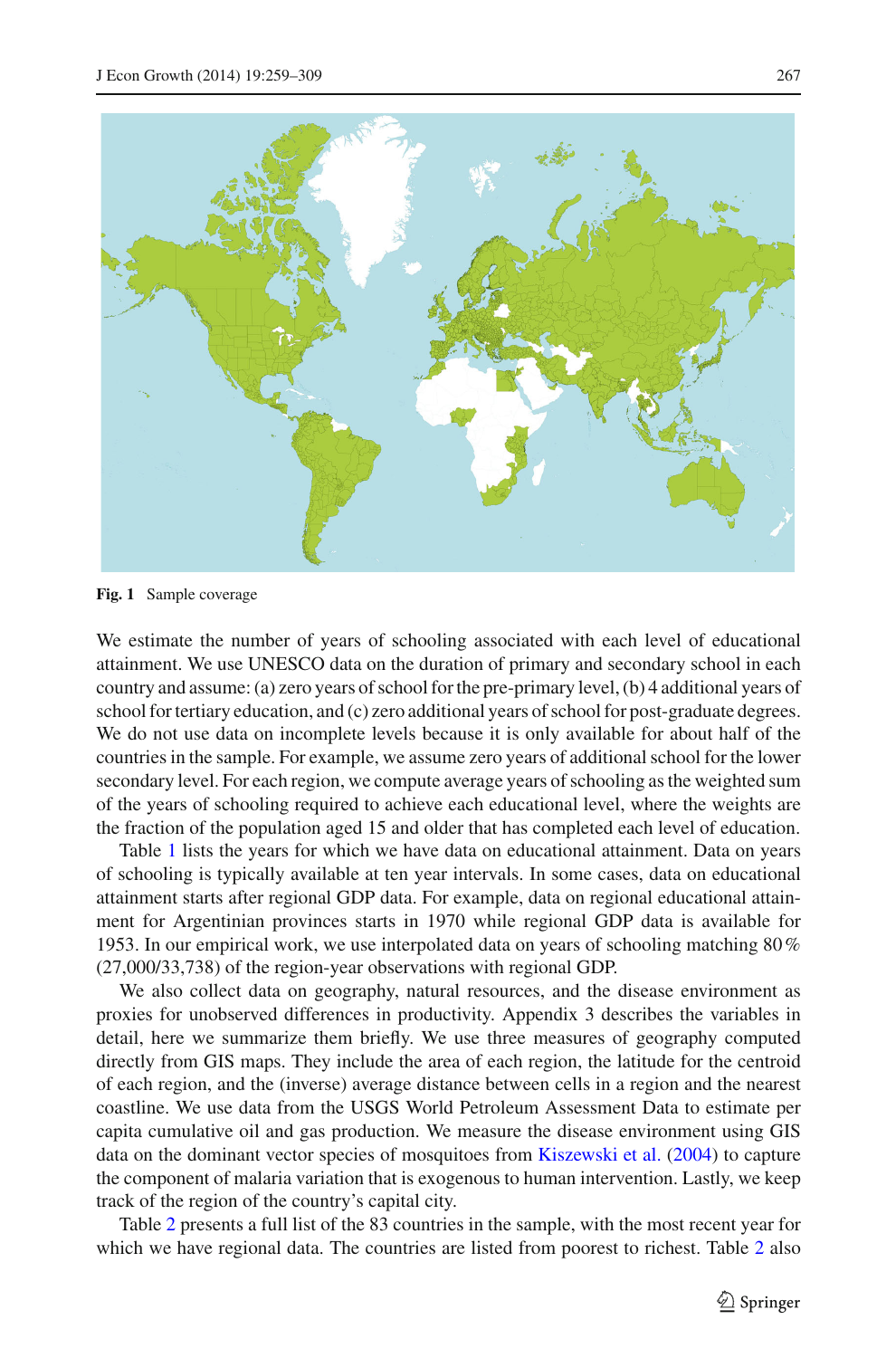| Country                | Sample period                             |                                                            |
|------------------------|-------------------------------------------|------------------------------------------------------------|
|                        | Data on GDP                               | Data on years of schooling                                 |
| Albania                | 1990, 2001, 2009                          | 1989, 2001                                                 |
| Argentina              | 1953, 1970, 1980, 1993-2005               | 1970, 1980, 1991, 2001, 2010                               |
| Australia              | 1953, 1976, 1989-2010                     | 1966, 2006                                                 |
| Austria                | 1961-1992, 1995-2010                      | 1964, 1971, 1981, 1991,<br>2001, 2009                      |
| Bangladesh             | 1982, 1993, 1995, 1999, 2005              | 1981, 2001                                                 |
| Belgium                | 1960-1968, 1995-2010                      | 1961, 2001                                                 |
| Benin                  | 1992, 1998, 2004                          | 1992, 2002                                                 |
| <b>Bolivia</b>         | 1980-1986, 1988-2010                      | 1976, 1992, 2001                                           |
| Bosnia and Herzegovina | 1963, 2010                                | 1961, 1991                                                 |
| <b>Brazil</b>          | 1950–1966, 1970, 1975,<br>1980, 1985–2010 | 1950, 1960, 1970, 1980,<br>1991, 2000, 2010                |
| Bulgaria               | 1990, 1995–2010                           | 1965, 1992, 2011                                           |
| Canada                 | 1956, 1961–2010                           | 1961, 1971, 1981, 1991,<br>2001, 2006                      |
| Chile                  | 1960-2010                                 | 1960, 1970, 1982, 1992, 2002                               |
| China                  | 1952-2010                                 | 1982, 1990, 2000, 2010                                     |
| Colombia               | 1950, 1960–2010                           | 1964, 1973, 1985, 1993, 2005                               |
| Croatia                | 1963, 2000–2010                           | 1961, 2001                                                 |
| Czech Republic         | 1993, 1995–2010                           | 1993, 2011                                                 |
| Denmark                | 1970–1991, 1993–2010                      | 1970, 2006                                                 |
| Ecuador                | 1993, 1996, 1999, 2001–2007               | 1962, 1974, 1982, 1990,<br>2001, 2010                      |
| Egypt, Arab Rep.       | 1992, 1998, 2007                          | 1986, 1996, 2006                                           |
| El Salvador            | 1996, 1999, 2002, 2010                    | 1992, 2007                                                 |
| Estonia                | 1996-2010                                 | 1997, 2009                                                 |
| Finland                | 1960, 1970, 1983-1992,<br>1995-2010       | 1960, 1980, 1985, 2010                                     |
| France                 | 1950, 1960, 1962-1969,<br>1977-2010       | 1962, 1968, 1975, 1982,<br>1990, 1999, 2006                |
| Germany, East          | 1991-2010                                 | 1970, 1971, 1981, 1987, 2009                               |
| Germany, West          | 1950, 1960, 1970–2010                     | 1970, 1971, 1981, 1987, 2009                               |
| Greece                 | 1970, 1974, 1977–2010                     | 1971, 1981, 1991, 2001                                     |
| Guatemala              | 1995, 2004–2008                           | 1994, 2002                                                 |
| Honduras               | 1988-2003                                 | 1988, 2001                                                 |
| Hungary                | 1975, 1994–2010                           | 1970, 2005                                                 |
| India                  | 1980-1993, 1999-2010                      | 1971, 2001                                                 |
| Indonesia              | 1971, 1983, 1996, 2004-2010               | 1971, 1976, 1980, 1985,<br>1990, 1995, 2000, 2005,<br>2010 |

<span id="page-9-0"></span>**Table 1** Sample coverage for GDP and years of schooling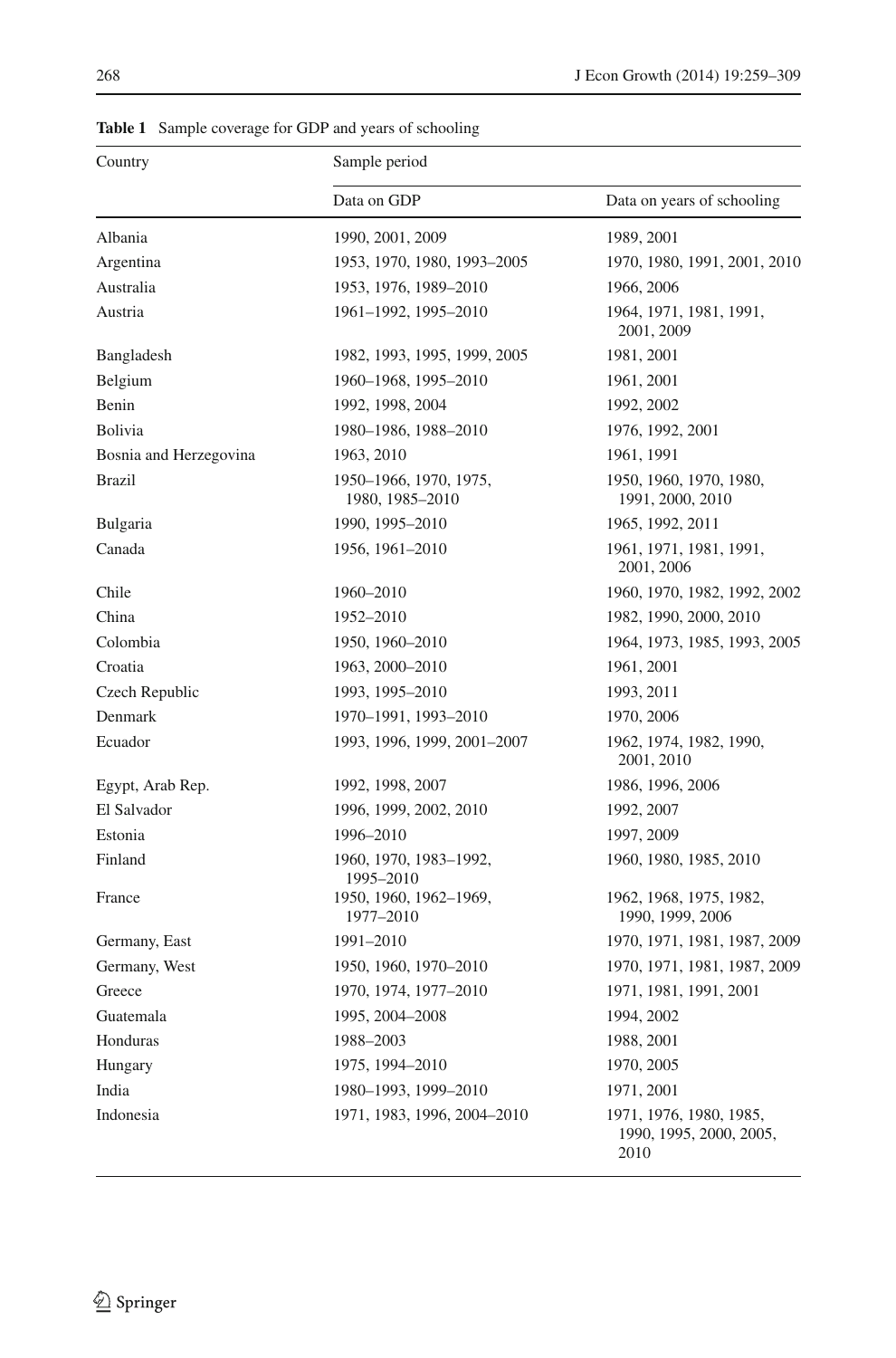**Table 1** continued

| Country                   | Sample period                                    |                                                            |
|---------------------------|--------------------------------------------------|------------------------------------------------------------|
|                           | Data on GDP                                      | Data on years of schooling                                 |
| Iran, Islamic Republic    | 2000–2010                                        | 1996, 2006                                                 |
| Ireland                   | 1960, 1979, 1991-2010                            | 1966, 1971, 1979, 1981,<br>1986, 1991, 1996, 2002,<br>2006 |
| Italy                     | 1950, 1977–2009                                  | 1951, 1961, 1971, 1981,<br>1991, 2001                      |
| Japan                     | 1955–1965, 1975–2009                             | 1960, 2000, 2010                                           |
| Jordan                    | 1997, 2002, 2010                                 | 1994, 2004                                                 |
| Kazakhstan                | 1990-2010                                        | 1989, 2009                                                 |
| Kenya                     | 1962, 2005                                       | 1962, 1989, 1999, 2009                                     |
| Korea, Rep.               | 1985-2010                                        | 1970, 1975, 1980, 1985,<br>1990, 1995, 2000, 2005,<br>2010 |
| Kyrgyz Republic           | 1996-2000, 2002-2007                             | 1989, 1999, 2009                                           |
| Latvia                    | 1995-2006                                        | 1989, 2001                                                 |
| Lesotho                   | 1986, 1996, 2000                                 | 1976, 2006                                                 |
| Lithuania                 | 1995-2010                                        | 1989, 2001                                                 |
| Macedonia                 | 1963, 1990, 2000-2010                            | 1989, 2001                                                 |
| Malaysia                  | 1970, 1975, 1980, 1990,<br>1995, 2000, 2005-2010 | 1970, 1980, 1991, 2000                                     |
| Mexico                    | 1950, 1960, 1970, 1975,<br>1980, 1993–2010       | 1950, 1960, 1970, 1990,<br>1995, 2000, 2005, 2010          |
| Mongolia                  | 1989-2004, 2006, 2007, 2010                      | 1989, 2000                                                 |
| Morocco                   | 1990, 2000-2007, 2009, 2010                      | 2004                                                       |
| Mozambique                | 1996-2009                                        | 1997, 2007                                                 |
| Nepal                     | 1999, 2006                                       | 2001                                                       |
| Netherlands               | 1960, 1965, 1995–2010                            | 2001                                                       |
| Nicaragua                 | 1974, 2000, 2005                                 | 2001                                                       |
| Nigeria                   | 1992, 2008                                       | 1991, 2006                                                 |
| Norway                    | 1973, 1976, 1980, 1995,<br>1997-2010             | 1960, 2010                                                 |
| Pakistan                  | 1970–2004                                        | 1973, 1981, 1998                                           |
| Panama                    | 1996-2008                                        | 1960, 1970, 1980, 1990,<br>2000, 2010                      |
| Paraguay                  | 1992, 2002, 2008                                 | 1992, 2002                                                 |
| Peru                      | 1970–1995, 2001–2010                             | 1961, 1993, 2007                                           |
| Philippines               | 1975, 1980, 1986, 1987,<br>1992, 1997, 2006-2010 | 1970, 1990, 1995, 2000, 2007                               |
| Poland                    | 1990, 1995–2010                                  | 1970, 2002                                                 |
| Portugal                  | 1977-2010                                        | 1960, 1981, 1991, 2001, 2011                               |
| Romania                   | 1995-2010                                        | 1977, 1992, 2002                                           |
| <b>Russian Federation</b> | 1995-2010                                        | 1994, 2010                                                 |
| Serbia                    | 1963, 2002                                       | 1961, 2002                                                 |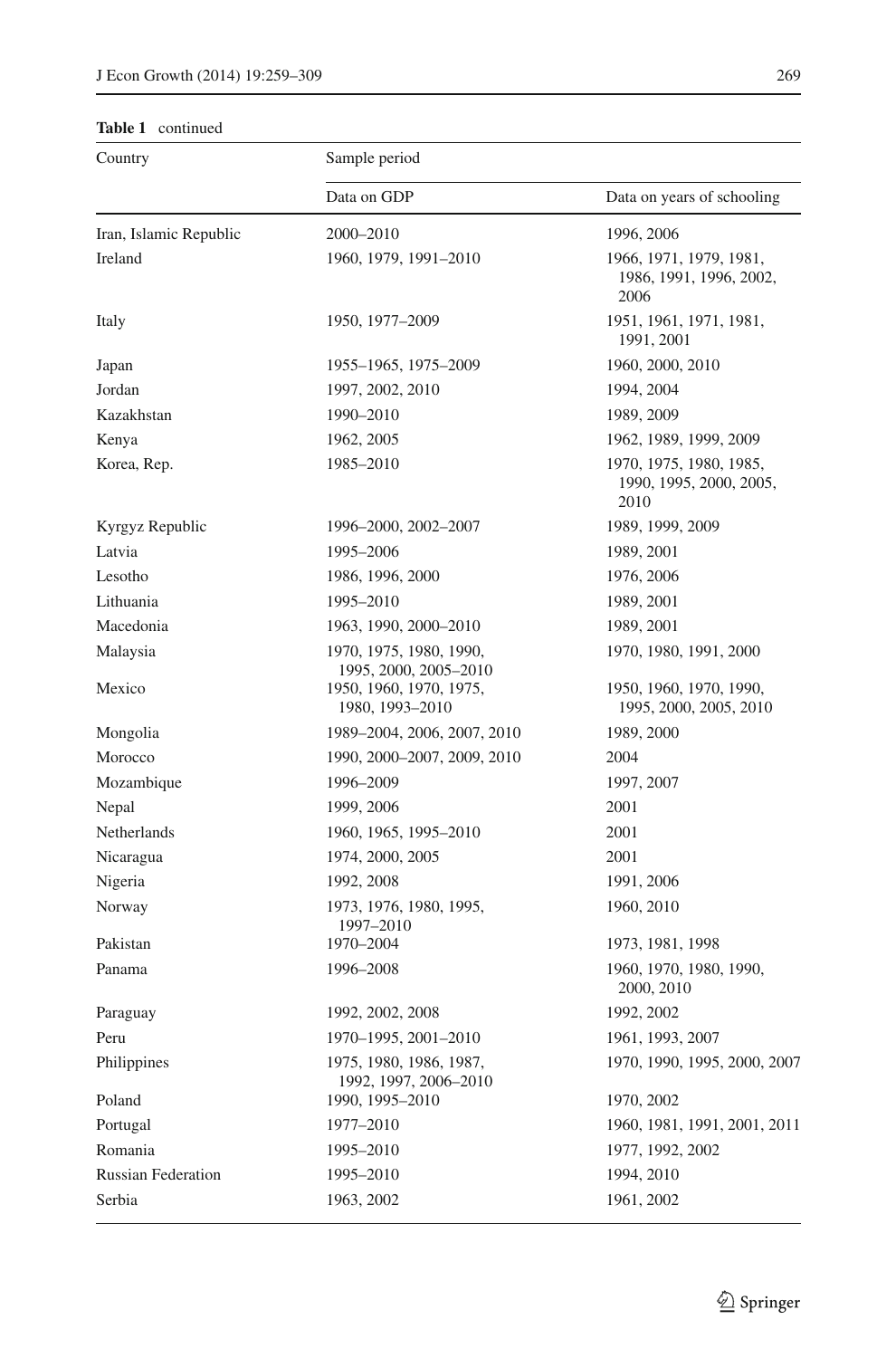| Country                     | Sample period                                                          |                                       |
|-----------------------------|------------------------------------------------------------------------|---------------------------------------|
|                             | Data on GDP                                                            | Data on years of schooling            |
| Slovak Republic             | 1995-2010                                                              | 1991, 2001, 2011                      |
| Slovenia                    | 1963, 1995-2010                                                        | 1961, 2002, 2011                      |
| South Africa                | 1970, 1975, 1980–1989,<br>1995-2010                                    | 1970, 1996, 2001, 2007                |
| Spain                       | 1981-2008, 2010                                                        | 1981, 1991, 2001                      |
| Sri Lanka                   | 1990, 1991, 1993, 1995,<br>1997, 1999, 2001, 2003,<br>2005, 2009, 2010 | 1981, 2001                            |
| Sweden                      | 1985-2010                                                              | 1985, 2010                            |
| Switzerland                 | 1965, 1970, 1975,<br>1978, 1980-1995,<br>1998-2005, 2008-2010          | 1970, 1980, 1990, 2000, 2010          |
| Tanzania                    | 1980, 1985, 1990, 1994,<br>2000-2010                                   | 1978, 1988, 2002                      |
| Thailand                    | 1981-2010                                                              | 1970, 1980, 1990, 2000                |
| Turkey                      | 1975-2001                                                              | 1965, 1985, 1990, 2000                |
| Ukraine                     | 1990, 2004-2010                                                        | 1989, 2001                            |
| <b>United Arab Emirates</b> | 1981, 1982, 1988-1991<br>2001-2009                                     | 1980, 2005                            |
| United Kingdom              | 1950, 1960, 1970, 1995-2010                                            | 1951, 1991, 2001                      |
| <b>United States</b>        | 1950-2010                                                              | 1960, 1970, 1980, 1990,<br>2000, 2005 |
| Uruguay                     | 1961, 1991-2002                                                        | 1963, 1975, 1985, 1996, 2006          |
| Uzbekistan                  | 1995-2005                                                              | 1989                                  |
| Venezuela                   | 1950, 1961, 1971, 1981, 1990                                           | 1971, 1981, 1990, 2001                |
| Vietnam                     | 1990, 1995, 2000, 2006, 2008                                           | 1989, 1999, 2009                      |

reports per capita regional income in the poorest, 25th percentile, mean, 50th percentile, 75th percentile, and the richest region in each country, the standard deviation of (log) GDP per capita, as well as the ratio of richest to poorest, and 75th to 25th percentile regions. Several points come out in the data. First, if we look across countries, inequality is immense. The 2010 GDP per capita of Norway, the richest country in our sample, is 59 times higher than that of Mozambique, the poorest. Even in the middle of the distribution there is substantial inequality among countries. The 2010 GDP per capita in South Korea, at the 75th percentile, is 5.1 times higher than that of Jordan, at the 25th percentile.

Second, inequality is smaller but still substantial within countries. At the extreme, in Thailand, the 2010 GDP per capita of Rayong is 20.7 higher than that of Sakon Nakhon (\$43,288 vs. \$2,093). To put this difference in perspective, Sakon Nakhon is as rich as an average Sub-Saharan country, while Rayong is similar to the US. Similar patterns of inequality show up in Russia, Mexico, and other countries with extremely wealthy mining and exploration regions. Using the Theil index to measure inequality, it is possible to compare the extent of regional inequality to country-level inequality. The Theil population-weighted index of inequality of GDP per capita is .42, of which .37 can be attributed to between country inequality, and .05 to within-country regional inequality. Put differently, withincountry regional inequality explains roughly 12% of total world income inequality. Although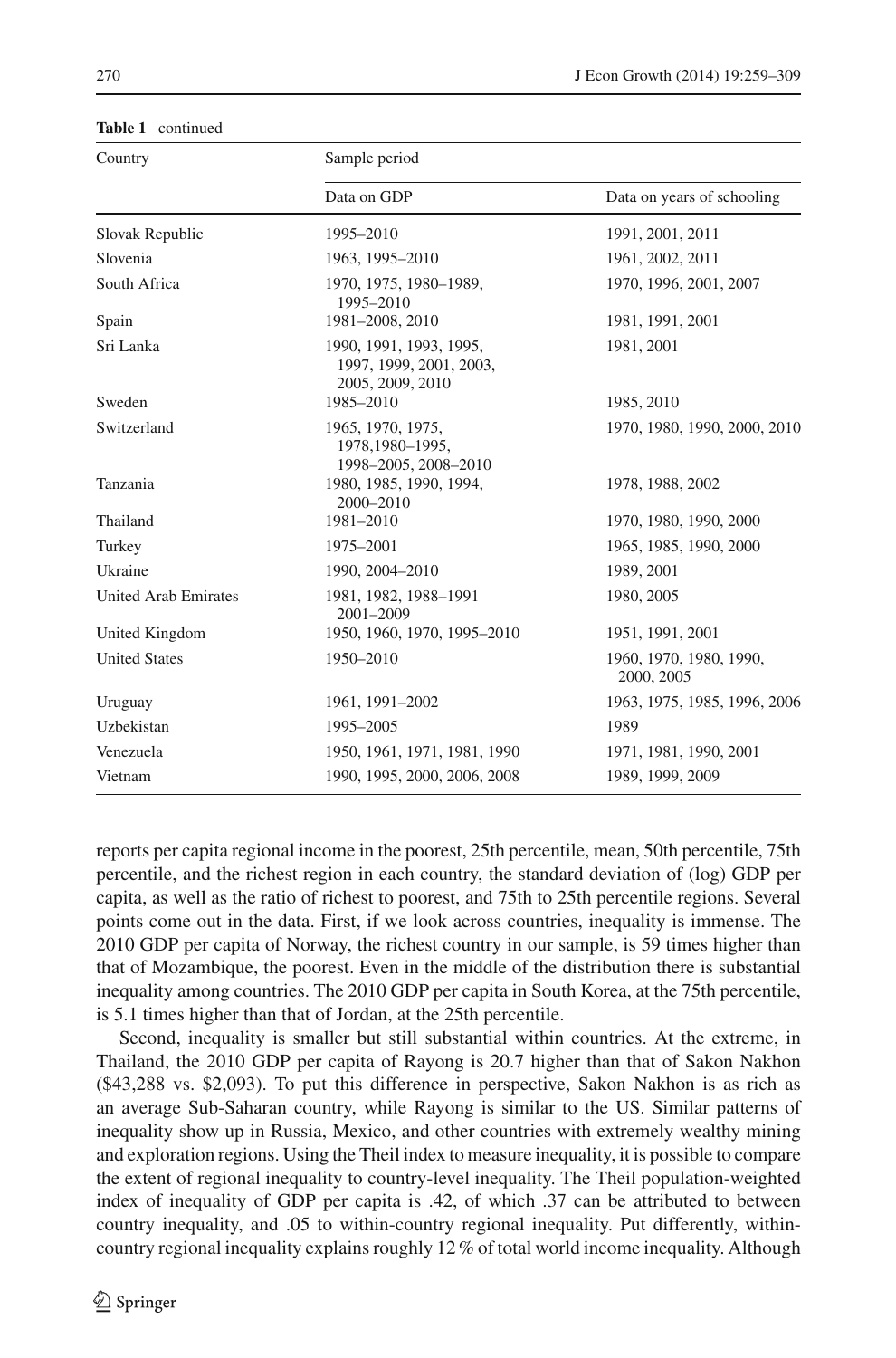<span id="page-12-0"></span>

| Table 2 Dispersion of regional GDP |      | per capita         |           |         |         |           |          |                           |                |                           |                      |
|------------------------------------|------|--------------------|-----------|---------|---------|-----------|----------|---------------------------|----------------|---------------------------|----------------------|
| Country                            | Year | imum<br>Жin        | 25th pctl | Mean    | Median  | 75th pctl | Maximum  | pctl/25th<br>75th<br>pctl | Max/min        | $\sigma$ Ln GDP pc $(\%)$ | GDP/World<br>Country |
| Mozambique                         | 2009 | \$42.              | \$475     | \$768   | \$562   | \$860     | \$2,033  | $\infty$                  | 4.8            |                           | 0.06                 |
| Nepal                              | 2006 | \$647              | \$754     | \$917   | \$934   | \$993     | \$1,258  | نى                        |                | $\delta$                  | 0.08                 |
| Bangladesh                         | 2005 | \$760              | \$819     | \$995   | \$896   | \$1,037   | \$1,830  | نی                        |                |                           | 0.10                 |
| Tanzania                           | 2010 | \$727              | \$780     | \$1,125 | \$1,072 | \$1,311   | \$2,615  | Ŀ                         | 3.6            | 25                        | 0.10                 |
| Lesotho                            | 2000 | \$675              | \$766     | \$923   | \$845   | \$1,178   | \$1,228  | r.                        |                | 24                        | $\overline{0}$ .     |
| Benin                              | 2004 | \$600              | \$798     | \$1,171 | \$1,280 | \$1,529   | \$1,542  | $\tilde{\mathbf{c}}$      | 2.6            | ÷                         | $\overline{0}$ .     |
| Kenya                              | 2005 | \$669              | \$703     | \$1,765 | \$1,182 | \$1,798   | \$4,472  | 2.6                       | 6.7            | $\frac{8}{2}$             | $\overline{0}$ .     |
| Kyrgyz Republic                    | 2007 | \$967              | \$1,123   | \$2,154 | \$1,813 | \$2,533   | \$4,870  | 2.3                       | 5.0            | 54                        | 0.15                 |
| Nigeria                            | 2008 | $^{49}$<br>\$1,1   | \$1,461   | \$1,929 | \$1,916 | \$2,398   | \$2,736  | $\overline{9}$ l          | 2.4            | 36                        | 0.15                 |
| Uzbekistan                         | 2005 | $78$<br>\$1,1      | \$1,398   | \$1,917 | \$1,714 | \$2,321   | \$3,203  | Ξ                         | 2.7            | 34                        | 0.17                 |
| Pakistan                           | 2004 | \$1,585            | \$1,606   | \$1,836 | \$1,750 | \$2,067   | \$2,261  | $\frac{3}{2}$             | 1.4            | $\mathbf{\underline{\ }}$ | 0.17                 |
| Vietnam                            | 2008 | \$1,249            | \$1,588   | \$2,120 | \$1,856 | \$2,619   | \$4,504  | $\frac{6}{2}$             | 3.6            |                           | 0.21                 |
| India                              | 2010 | \$1,453            | \$2,853   | \$4,713 | \$4,125 | \$5,611   | \$12,831 | 2.0                       | 8.8            |                           | 0.24                 |
| Nicaragua                          | 2005 | \$1,410            | \$1,700   | \$1,908 | \$1,780 | \$1,888   | \$3,023  | Ξ                         | $\overline{c}$ |                           | 0.25                 |
| Honduras                           | 2003 | 53<br>\$1,7        | \$1,991   | \$2,733 | \$2,692 | \$3,340   | \$3,984  | 1.7                       | 2.3            | 28                        | 0.27                 |
| Philippines                        | 2010 | 57<br>\$1,1        | \$1,827   | \$3,070 | \$2,124 | \$2,882   | \$8,940  | 1.6                       | 7.7            | 2                         | 0.28                 |
| Mongolia                           | 2010 | \$867              | \$1,177   | \$2,154 | \$1,418 | \$2,309   | \$8,044  | 2.0                       | 9.3            | 58                        | 0.29                 |
| Indonesia                          | 2010 | \$934              | \$2,447   | \$4,103 | \$2,968 | \$3,704   | \$16,115 | 1.5                       | 17.2           | 65                        | 0.30                 |
| Bolivia                            | 2010 |                    | \$3,153   | \$4,097 | \$3,383 | \$4,619   | \$7,716  | $\ddot{1}$ .5             | 2.7            | 32                        | 0.33                 |
| Morocco                            | 2010 | \$2,863<br>\$2,399 | \$2,834   | \$3,357 | \$3,147 | \$3,889   | \$4,871  | $\vec{=}$                 | 2.0            | 23                        | 0.33                 |
| Guatemala                          | 2008 | \$1,756            | \$2,510   | \$4,591 | \$3,440 | \$6,049   | \$14,331 | 2.4                       | 8.2            | 56                        | 0.34                 |
| Sri Lanka                          | 2010 |                    | \$2,847   | \$3,434 | \$3,187 | \$3,378   | \$6,451  | 12                        | 2.7            | 28                        | 0.36                 |
| Paraguay                           | 2008 | \$2,411<br>\$2,361 | \$2,982   | \$3,748 | \$3,581 | \$4,307   | \$7,443  | _न                        |                | 29                        | 0.39                 |
| Egypt, Arab Rep.                   | 2007 | \$3,463            | \$4,118   | \$4,381 | \$4,467 | \$4,606   | \$5,417  |                           | $\frac{6}{1}$  |                           | 0.40                 |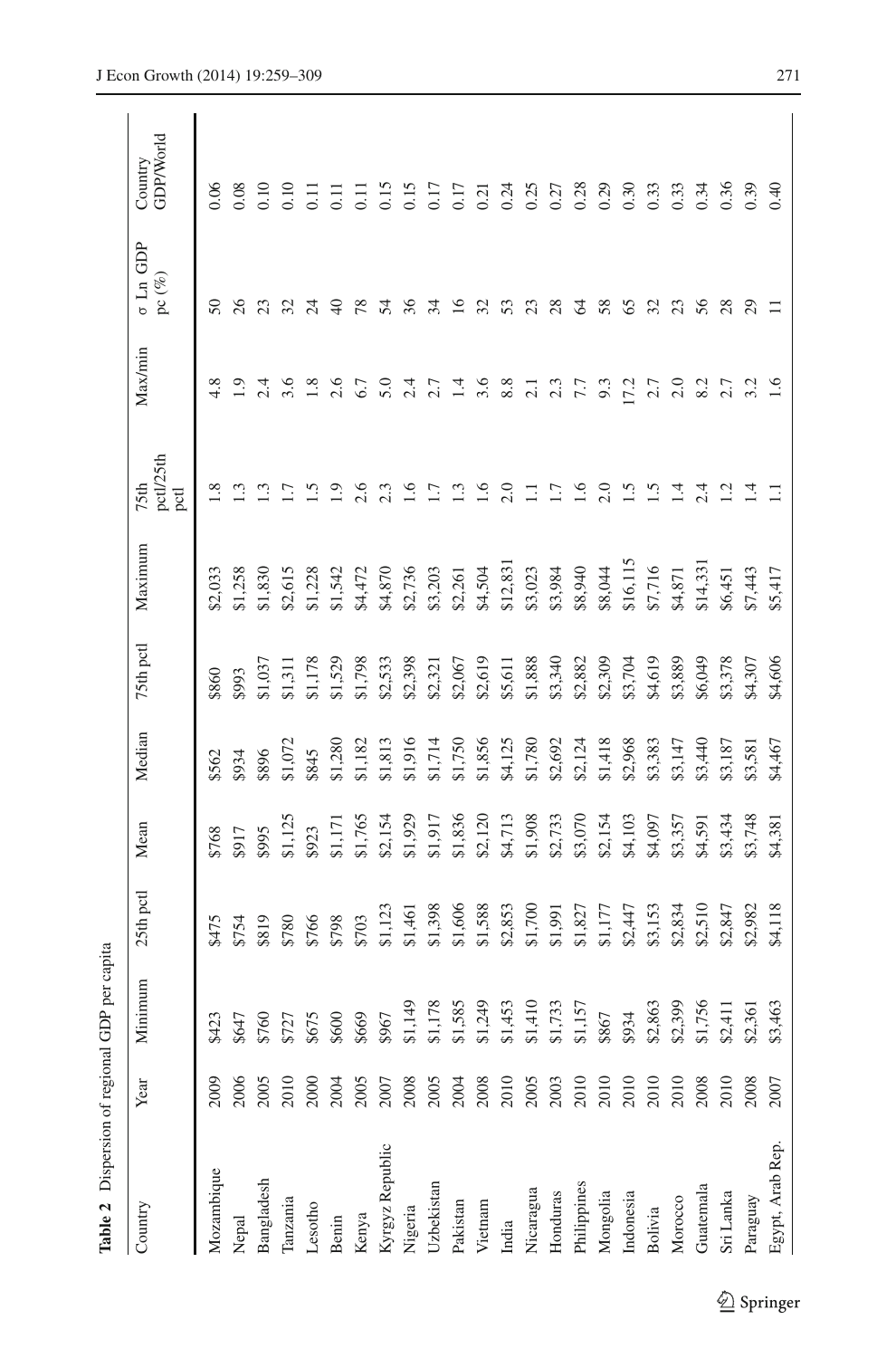| Table 2 continued      |      |         |           |          |          |           |          |                           |               |                              |                      |
|------------------------|------|---------|-----------|----------|----------|-----------|----------|---------------------------|---------------|------------------------------|----------------------|
| Country                | Year | Minimum | 25th pctl | Mean     | Median   | 75th pctl | Maximum  | pctl/25th<br>75th<br>pctl | Max/min       | $\sigma$ Ln GDP<br>pc $(\%)$ | GDP/World<br>Country |
| Jordan                 | 2010 | \$3,178 | \$3,723   | \$4,133  | \$4,027  | \$4,425   | \$5,717  | Ċ                         |               | Ξ                            | 0.41                 |
| El Salvador            | 2010 | \$3,890 | \$4,465   | \$5,229  | \$4,786  | \$5,754   | \$8,401  | $\mathbf{r}$              |               | g                            | 0.46                 |
| Ukraine                | 2010 | \$2,646 | \$3,520   | \$5,084  | \$4,004  | \$6,048   | \$17,454 | 17                        | 6.6           | ਚ                            | 0.47                 |
| China                  | 2010 | \$3,127 | \$5,249   | \$8,012  | \$6,408  | \$9,974   | \$17,622 | $\tilde{\mathbf{c}}$      | 5.6           | $\frac{1}{2}$                | 0.53                 |
| Bosnia and Herzegovina | 2010 | \$3,760 | \$4,571   | \$5,829  | \$5,157  | \$6,184   | \$12,575 | प्                        | 3.3           | ಸ                            | 0.57                 |
| Ecuador                | 2007 | \$1,775 | \$2,932   | \$6,339  | \$3,584  | \$5,896   | \$26,066 | ິ<br>ລ                    | 14.7          | R                            | 0.57                 |
| Albania                | 2009 | \$4,932 | \$5,578   | \$6,338  | \$5,804  | \$6,617   | \$10,846 | $\overline{c}$            | 2.2           | నె                           | 0.60                 |
| Thailand               | 2010 | \$2,093 | \$2,827   | \$6,358  | \$4,182  | \$7,345   | \$43,288 | 2.6                       | 20.7          | 6                            | 0.62                 |
| Serbia                 | 2002 | \$1,612 | \$4,517   | \$5,466  | \$5,062  | \$6,318   | \$9,439  | $\vec{=}$                 | 5.9           |                              | 0.65                 |
| Colombia               | 2010 | \$3,125 | \$4,147   | \$6,311  | \$5,564  | \$7,019   | \$14,876 | 17                        | 4.8           | ₩                            | 0.66                 |
| Peru                   | 2010 | \$2,382 | \$3,511   | \$6,008  | \$4,960  | \$6,965   | \$16,401 | $\frac{0}{2}$             | 6.9           | $\frac{1}{2}$                | 0.66                 |
| Macedonia              | 2010 | \$3,568 | \$4,769   | \$6,932  | \$7,461  | \$8,034   | \$11,363 | $\overline{1}$            |               | 39                           | $\overline{0.71}$    |
| South Africa           | 2010 | \$5,836 | \$6,279   | \$7,048  | \$6,848  | \$7,817   | \$8,659  | $\frac{1}{2}$             | <u>ي</u><br>= | $\widetilde{\Xi}$            | 0.74                 |
| Uruguay                | 2002 | \$3,640 | \$5,142   | \$6,156  | \$6,103  | \$6,917   | \$10,745 | $\frac{3}{2}$             | 3.0           | र्द                          | 0.77                 |
| <b>Brazil</b>          | 2010 | \$2,892 | \$4,080   | \$6,636  | \$4,859  | \$9,869   | \$12,705 | 2.4                       | $4\cdot$      | $\Theta$                     | 0.79                 |
| Iran, Islamic Rep.     | 2010 | \$2,589 | \$4,963   | \$7,786  | \$5,738  | \$8,401   | \$22,245 | $\overline{17}$           | 8.6           | 52                           | 0.83                 |
| Romania                | 2010 | \$4,342 | \$6,398   | \$8,097  | \$7,038  | \$9,612   | \$24,053 | <u>ن</u>                  | 5.5           | 32                           | 0.84                 |
| Turkey                 | 2001 | \$1,989 | \$4,598   | \$6,215  | \$5,881  | \$7,467   | \$14,759 | 1.6                       | 7.4           | 彑                            | 0.85                 |
| Kazakhstan             | 2010 | \$3,489 | \$7,237   | \$12,986 | \$11,275 | \$13,681  | \$43,931 | $\overline{0}$            | 12.6          | 8                            | 0.85                 |
| Panama                 | 2008 | \$2,737 | \$3,857   | \$6,797  | \$4,829  | \$5,335   | \$17,713 | $\vec{=}$                 | 6.5           | 5                            | 0.86                 |
| Bulgaria               | 2010 | \$5,041 | \$5,918   | \$7,679  | \$6,576  | \$8,329   | \$25,206 | ∑                         | 5.0           | 32                           | 0.90                 |
| Argentina              | 2005 | \$3,704 | \$4,651   | \$10,179 | \$8,403  | \$12,652  | \$28,358 |                           | 7.7           | 2                            | 0.90                 |
| Mexico                 | 2010 | \$5,130 | \$8,033   | \$13,442 | \$10,276 | \$12,823  | \$84,158 | $\frac{6}{1}$             | 16.4          | 53                           | 0.97                 |
|                        |      |         |           |          |          |           |          |                           |               |                              |                      |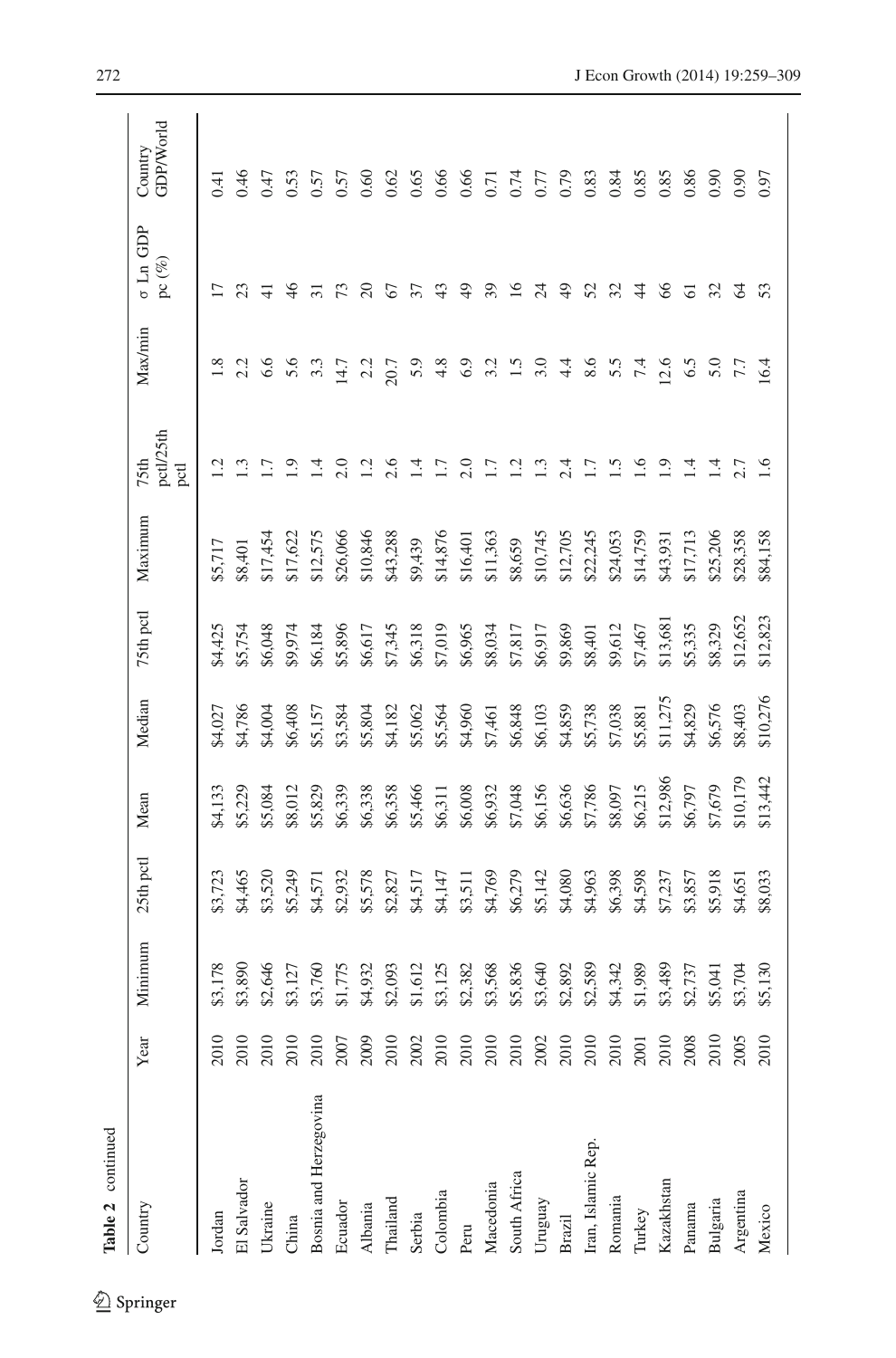| Table 2 continued  |      |               |           |          |          |           |          |                           |                  |                          |                      |
|--------------------|------|---------------|-----------|----------|----------|-----------|----------|---------------------------|------------------|--------------------------|----------------------|
| Country            | Year | Minimum       | 25th pctl | Mean     | Median   | 75th pctl | Maximum  | pctl/25th<br>75th<br>pctl | Max/min          | σ Ln GDP<br>pc $(\%)$    | GDP/World<br>Country |
| Venezuela          | 0661 | \$2,924       | \$3,719   | \$6,921  | \$5,159  | \$8,577   | \$17,106 | 2.3                       | 5.9              | 55                       | 90.                  |
| Malaysia           | 2010 | \$4,098       | \$7,451   | \$11,086 | \$10,422 | \$13,515  | \$20,500 | $\frac{8}{1}$             | 5.0              | 45                       | $\overline{0}$       |
| Russian Federation | 2010 | \$3,099       | \$7,495   | \$12,854 | \$10,460 | \$13,372  | \$58,690 | $\frac{8}{1}$             | 18.9             | 53                       | Ę                    |
| Chile              | 2010 | \$4,878       | \$8,324   | \$13,189 | \$9,908  | \$14,874  | \$42,174 | $\infty$                  | 8.6              | 55                       | Ë                    |
| Latvia             | 2006 | \$3,048       | \$5,550   | \$8,030  | \$7,831  | \$9,082   | \$21,320 | ڢ                         | 7.0              | $\sharp$                 | $\frac{8}{18}$       |
| Lithuania          | 2010 | \$7,770       | \$9,356   | \$11,925 | \$10,625 | \$13,479  | \$20,615 |                           | 2.7              | 29                       | $\Xi$                |
| Croatia            | 2010 | \$7,772       | \$9,752   | \$12,231 | \$11,445 | \$12,011  | \$27,054 |                           | 3.5              | $\overline{\mathrm{30}}$ | $\vec{z}$            |
| Estonia            | 2010 | \$7,675       | \$8,821   | \$11,327 | \$9,945  | \$11,667  | \$25,866 |                           | 3.4              | ಸ                        | $\frac{30}{2}$       |
| Hungary            | 2010 | \$7,531       | \$10,441  | \$13,453 | \$12,152 | \$14,292  | \$36,285 |                           | 4.8              | 33                       | $\overline{32}$      |
| Poland             | 2010 | \$11,210      | \$12,294  | \$15,098 | \$14,102 | \$17,357  | \$27,120 |                           | $\frac{4}{2}$    | 23                       | 1.36                 |
| Slovak Republic    | 2010 | \$11,050      | \$14,893  | \$19,978 | \$16,655 | \$19,457  | \$46,762 |                           | $\frac{2}{4}$    | 43                       | $-57$                |
| Portugal           | 2010 | \$15,997      | \$16,507  | \$19,843 | \$18,367 | \$20,546  | \$27,797 |                           | $\overline{1.7}$ | 22                       | SC 1                 |
| Czech Republic     | 2010 | ,832<br>\$16  | \$18,793  | \$21,571 | \$19,528 | \$20,590  | \$50,496 |                           | 3.0              | 27                       | $\overline{3}$       |
| Greece             | 2010 | ,747<br>\$18, | \$19,081  | \$22,270 | \$19,936 | \$24,874  | \$31,629 |                           | Ξ                | $\Xi$                    | 1.87                 |
| Slovenia           | 2010 | \$16,363      | \$18,229  | \$22,009 | \$20,956 | \$23,324  | \$35,166 |                           | $\overline{c}$   | ಸ                        | 1.96                 |
| Korea, Rep.        | 2010 | \$16,738      | \$21,924  | \$25,703 | \$23,941 | \$30,724  | \$34,461 |                           | $\overline{c}$   | $\overline{\Omega}$      | 2.09                 |
| Spain              | 2010 | 919<br>\$18   | \$21,801  | \$25,854 | \$24,229 | \$30,165  | \$39,722 | 4.                        | $\overline{c}$   | $\overline{19}$          | 2.10                 |
| Italy              | 2010 | ,843<br>\$17, | \$20,679  | \$27,537 | \$29,200 | \$33,140  | \$37,175 | <u>ہ</u>                  | $\overline{c}$   | 26                       | $\overline{2.11}$    |
| France             | 2010 | \$23,319      | \$24,399  | \$27,055 | \$25,492 | \$27,380  | \$51,628 |                           | 2.2              | 17                       | 2.31                 |
| Japan              | 2009 | 510<br>\$19   | \$25,290  | \$27,581 | \$26,845 | \$29,208  | \$52,074 |                           | 2.7              | 51                       | 2.36                 |
| Finland            | 2010 | \$24,781      | \$28,561  | \$32,086 | \$29,272 | \$37,851  | \$39,964 | ني                        | $\tilde{=}$      | $\overline{\Omega}$      | 2.45                 |
| Denmark            | 2010 | \$19,873      | \$23,268  | \$36,691 | \$25,206 | \$53,383  | \$61,723 | 2.3                       | $\overline{3.1}$ | 52                       | 2.53                 |
| United Kingdom     | 2010 | ,630<br>\$25, | \$27,032  | \$30,926 | \$29,175 | \$31,623  | \$47,274 | 1.2                       | $\frac{8}{1}$    | $\frac{8}{2}$            | 2.56                 |
|                    |      |               |           |          |          |           |          |                           |                  |                          |                      |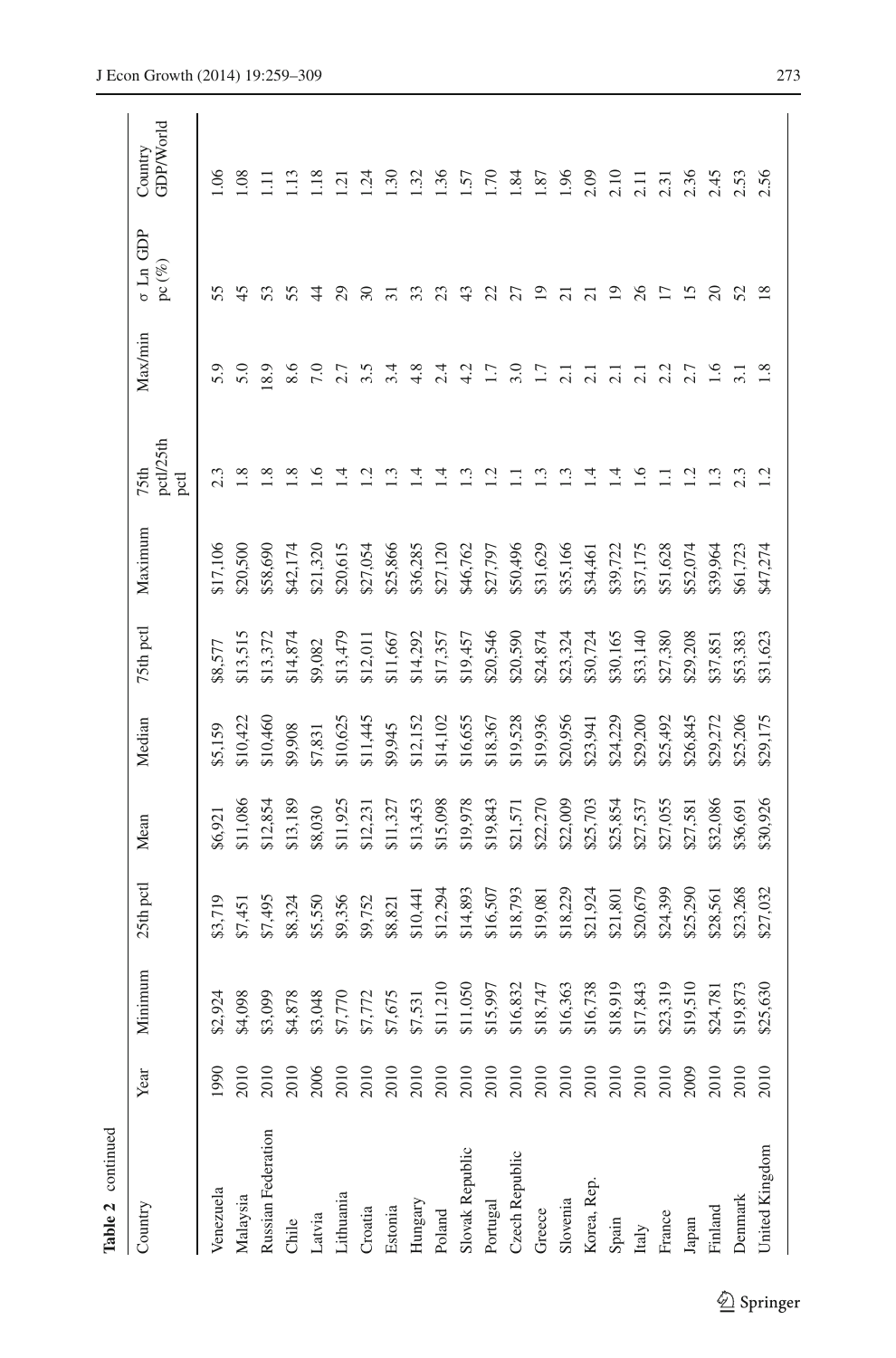| Table 2 continued            |      |          |          |          |          |           |           |                           |         |                              |                      |
|------------------------------|------|----------|----------|----------|----------|-----------|-----------|---------------------------|---------|------------------------------|----------------------|
| Country                      | Year | Minimum  | 25th pct | Mean     | Median   | 75th pctl | Maximum   | pctl/25th<br>75th<br>pctl | Max/min | $\sigma$ Ln GDP<br>pc $(\%)$ | GDP/World<br>Country |
| Belgium                      | 2010 | \$23,178 | \$25,463 | \$31,639 | \$29,054 | \$33,406  | \$50,249  | Ċ.                        |         | 26                           | 2.56                 |
| Germany, East                | 2010 | \$26,631 | \$27,256 | \$27,290 | \$27,274 | \$27,304  | \$27,983  |                           |         |                              | 2.63                 |
| Germany, West                | 2008 | \$26,532 | \$28,755 | \$34,692 | \$31,989 | \$38,602  | \$52,740  |                           |         |                              | 2.63                 |
| Sweden                       | 2010 | \$27,996 | \$30,999 | \$32,974 | \$31,580 | \$33,421  | \$49,114  |                           |         |                              | 2.66                 |
| Australia                    | 2010 | \$32,602 | \$37,430 | \$43,708 | \$39,579 | \$53,063  | \$56,915  |                           |         |                              | 2.70                 |
| Austria                      | 2010 | \$26,272 | \$32,574 | \$37,517 | \$38,179 | \$40,940  | \$49,943  |                           |         |                              | 2.75                 |
| Canada                       | 2010 | \$27,838 | \$29,686 | \$36,802 | \$33,942 | \$38,562  | \$55,778  |                           |         |                              | 2.75                 |
| Ireland                      | 2010 | \$20,268 | \$20,569 | \$29,948 | \$27,894 | \$42,343  | \$44,581  |                           |         |                              | 2.87                 |
| Netherlands                  | 2010 | \$27,424 | \$31,559 | \$36,910 | \$35,205 | \$41,353  | \$52,997  | a,                        |         |                              | 2.88                 |
| Switzerland                  | 2010 | \$26,312 | \$31,062 | \$38,380 | \$34,338 | \$37,387  | \$81,077  |                           |         |                              | 3.05                 |
| United Arab Emirates         | 2009 | \$13,253 | \$17,188 | \$37,176 | \$22,038 | \$53,496  | \$112,294 |                           |         | 75                           | 3.24                 |
| <b>United States</b>         | 2010 | \$32,190 | \$35,999 | \$41,080 | \$39,587 | \$44,123  | \$73,257  | ö                         |         | $\geq$                       | 3.43                 |
| Norway                       | 2010 | \$35,597 | \$37,175 | \$45,800 | \$42,795 | \$49,402  | \$87,858  | $\tilde{\mathbf{c}}$      |         | 22                           | 3.65                 |
| Average 20 poorest countries |      | \$1,200  | \$1,560  | \$2,302  | \$1,947  | \$2,616   | \$5,353   | $\overline{\mathcal{L}}$  |         | $\overline{40}$              | 0.20                 |
| Average 20 richest countries |      | \$25,108 | \$28,155 | \$34,515 | \$31,508 | \$39,262  | \$57,086  | $-1.45$                   |         | 24                           | 2.74                 |
|                              |      |          |          |          |          |           |           |                           |         |                              |                      |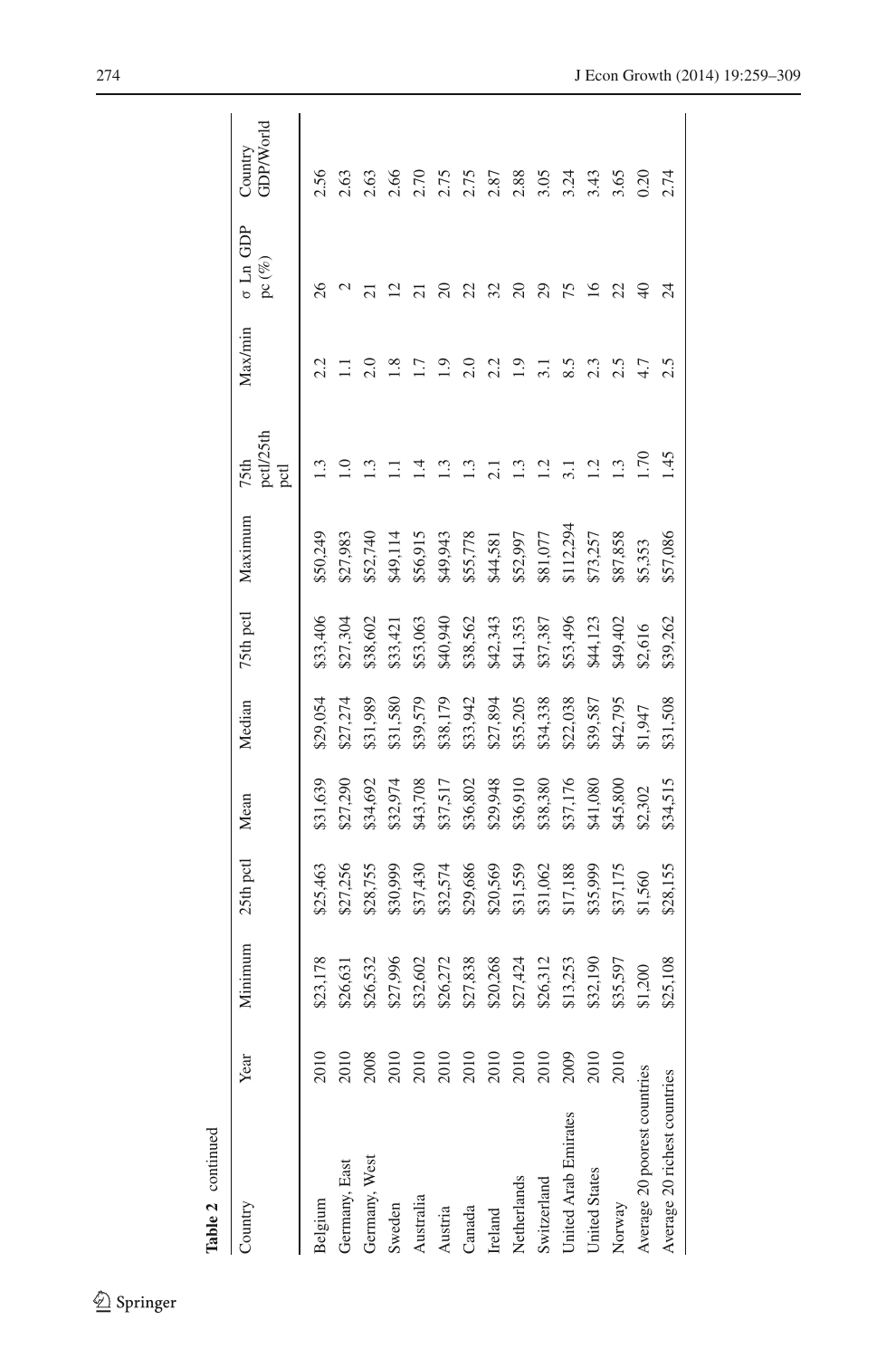country-level inequality takes the lion's share, regional inequality is substantial even from the vantage point of world income inequality.

Third, inequality within countries is much lower if we compare 75th and 25th percentile regions. In Thailand, the ratio of incomes in 75th and 25th percentile regions is only 2.6; it is 1.8 in Russia and 1.6 in Mexico. Clearly, enormous within-country inequality is driven to a substantial extent by natural resources. Fourth, even ignoring the extremes, regional inequality within countries is substantial and appears to decline with development. The ratio of incomes of 75th to 25th percentile regions is 1.70 in the poorest countries, but declines to 1.45 in the richest ones. The standard deviation of (log) GDP per capita is 40% in the poorest 20 countries, but declines to 24% in the richest 20 countries.

## 3.2 Are differences in regional GDP per capita real?

Before we turn to the growth analysis, we check whether the substantial regional income inequality documented in Table [2](#page-12-0) is due to measurement problems. On the one hand, regional GDP estimates may be noisy. On the other hand, regional income differences may be largely offset by regional purchasing power differences, because higher observed nominal GDP in a region might merely reflect the region's higher costs of housing or other non-traded goods. To examine the extent of measurement problems, we gather satellite data on nighttime lights as a proxy for real GDP [\(Henderson et al. 2012\)](#page-49-14), as well as proxies for living standards based on ownership of durable goods [\(Young 2012](#page-50-2)). For 28 countries, we also find data on regional housing costs. We cannot use regional price indexes because these are unavailable for most of the countries in our sample.

Data on night-time lights are collected from satellite images and are available for the period 1992–2010 for all countries in our sample. Satellites measure night-time lights on a scale from 0 (no light) to 63 over areas of roughly 0.86 square kilometers. We measure regional per capita night time lights as the ratio of the integral of the lights in a region to the region's population.

Data on the ownership of durable goods for 29 of the countries in our sample countries is available from the Demographic and Health Survey (DHS).<sup>6</sup> Panel data on living standards is available for 19 of the 29 countries. We focus on the percentage of households in a region that:  $(1)$  use piped water,  $(2)$  use a flush toilet,  $(3)$  use electricity,  $(4)$  own a radio,  $(5)$  own a television, (6) own a refrigerator, and (7) own a car. Finally, data on housing costs (i.e. actual and imputed rental rates) is available from the Luxembourg Income Survey for selected regions in 28 of our sample countries (Table [4](#page-19-0) lists them).

We first examine the variation in night-time lights and living standards within countries. Panel A of Table [3](#page-17-0) reports sample average values of various statistics, treating each countryyear as an observation. The results show that night-time lights and living standards vary enormously within countries. On average, night-time lights per capita range from 0.01 to 0.06. Similarly, averaging across country-years, the fraction of households that own a refrigerator ranges from 20 to 57% while that who own a car ranges from 5 to 18%. Interestingly, the ratio of the 75th to 25th percentile values for night-time lights and for all 7 living standard variables is higher than the corresponding ratio for GDP per capita. To illustrate, the average ratio of 75th to 25th percentile values of nighttime lights is 2.45, while that ratio for GDP per capita is 1.65.

To assess more precisely the relationship between GDP per capita and these alternative measures, we run univariate regressions of night-time lights and the 7 living standards vari-

<span id="page-16-0"></span><sup>6</sup> See the Online Appendix 4 for a list of sample countries and years with DHS data.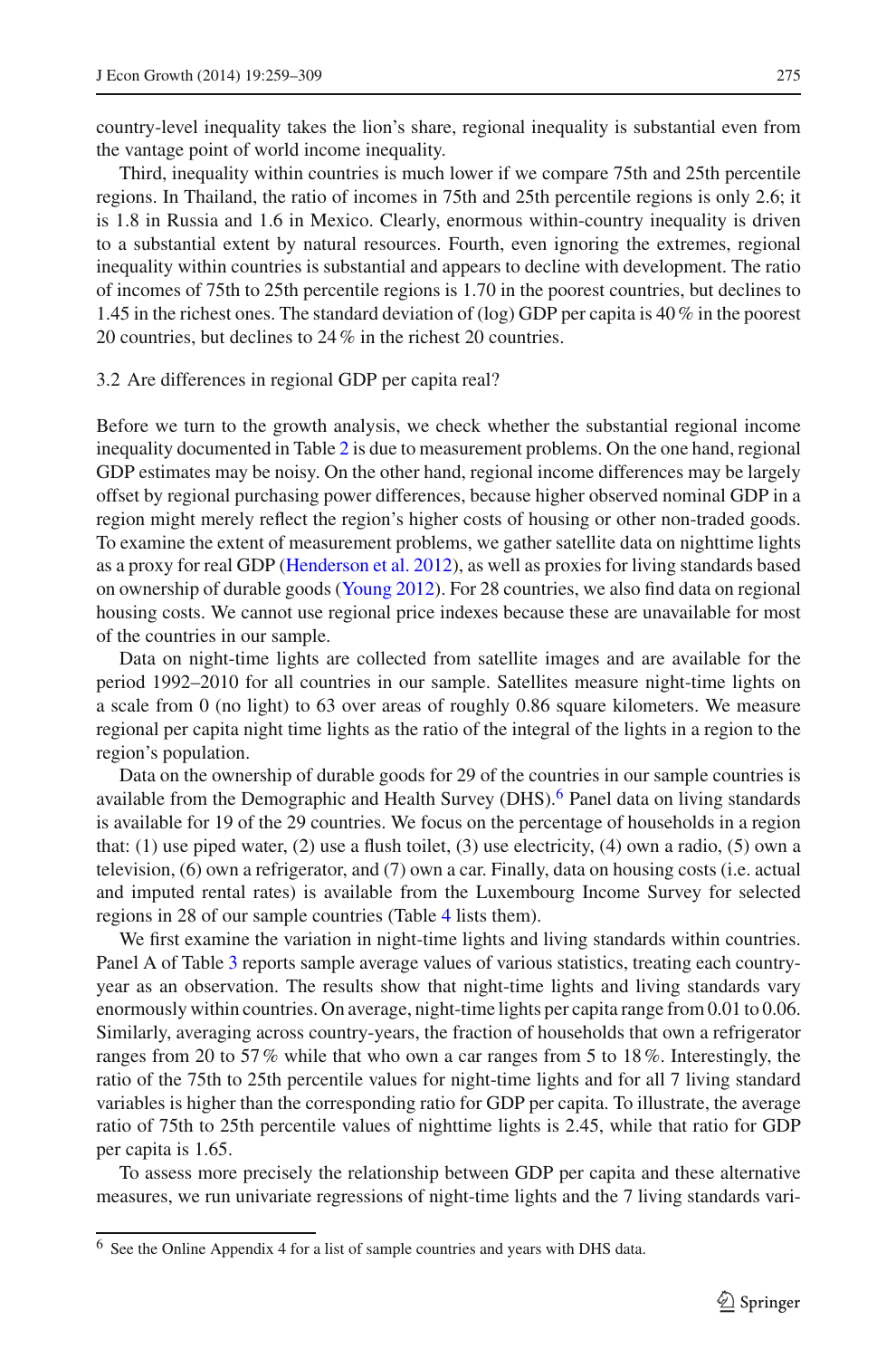<span id="page-17-0"></span>

| Table 3 Regional GDP per capita and living standards                                                                                                                                          |                     |           |                         |                          |                    |                                      |                           |                      |
|-----------------------------------------------------------------------------------------------------------------------------------------------------------------------------------------------|---------------------|-----------|-------------------------|--------------------------|--------------------|--------------------------------------|---------------------------|----------------------|
| Variables                                                                                                                                                                                     | Minimum             | 25th pctl | Mean                    | Median                   | 75th pctl          | Maximum                              | pctl/25th<br>75th<br>pctl | Max/min              |
| listed below<br>Panel A: Averages the for statistics                                                                                                                                          |                     |           |                         |                          |                    |                                      |                           |                      |
| Regional GDP pc                                                                                                                                                                               | 1,461               | 1,939     | 2,827                   | 2,451                    | 3,222              | 6,836                                | $-1.65$                   | 5.50                 |
| Night-time lights intensity/                                                                                                                                                                  | 0.01                | 0.01      | 0.02                    | 0.02                     | 0.03               | 0.06                                 | 2.45                      | 12.89                |
| $%$ households using piped water<br>population                                                                                                                                                | $19\,\%$            | 27%       | 35%                     | 34%                      | 41%                | 59%                                  | 2.75                      | 49.23                |
| $\%$ households using flush toilet                                                                                                                                                            | 25%                 | 32%       | 40%                     | 38%                      | 46%                | 65%                                  | 2.62                      | 35.66                |
| $\%$ households with electricity                                                                                                                                                              | 46%                 | $22.2\%$  | 63%                     | 63%                      | 70%                | 83%                                  | .86                       | 7.85                 |
| $\%$ households possessing a radio                                                                                                                                                            | 47%                 | 56%       | 63%                     | 63%                      | 68%                | $90\,\%$                             | 1.27                      | 2.06                 |
| $\%$ households possessing a television                                                                                                                                                       | $36\%$              | $44\%$    | 52%                     | $20\,\%$                 | $59\%$             | 73%                                  | 1.93                      | 10.31                |
| % households possessing a refrigerator                                                                                                                                                        | 20%                 | 27%       | 34%                     | 32%                      | $40\%$             | 57%                                  | 2.57                      | 13.27                |
| % households possessing a private car                                                                                                                                                         | 5%                  | 6%        | $\frac{2}{6}$           | 8%                       | $12\%$             | $18\,\%$                             | 3.31                      | 17.14                |
|                                                                                                                                                                                               |                     |           |                         |                          |                    | Prediction Errors by GDP pc Quartile |                           |                      |
| Dependent Variables                                                                                                                                                                           | Slope               | S.E.      | $R^2$ -Within<br>$(\%)$ | $R^2$ -Between<br>$(\%)$ | Quartile<br>$(\%)$ | Quartile 2<br>$(\%)$                 | Quartile 3<br>$(\%)$      | Quartile 4<br>$(\%)$ |
| Panel B: Univariate Regressions for Regional GDP per capita                                                                                                                                   |                     |           |                         |                          |                    |                                      |                           |                      |
| Night-time lights intensity/<br>population                                                                                                                                                    | $0.3061^{a}$        | (0.0518)  | 4%                      | 3%                       | $-3.6$             | 0.7                                  | $-1.5$                    | 2.5                  |
| $%$ households using piped water                                                                                                                                                              | $0.1359^{a}$        | (0.0097)  | 19%                     | $90\,\%$                 | 0.2                | $-1.0$                               | 0.2                       | $\mathbb{C}$         |
| $\%$ households using flush toilet                                                                                                                                                            | $0.1869^{a}$        | (0.0092)  | 34%                     | $44\%$                   | $-0.3$             | $-0.3$                               | 2.6                       | $-2.4$               |
| % households with electricity                                                                                                                                                                 | $0.1479^{a}$        | (0.0090)  | 25%                     | 63%                      | $-1.4$             | $\overline{1.0}$                     | 1.4                       | $-0.3$               |
| % households possessing a radio                                                                                                                                                               | 0.0993 <sup>a</sup> | (0.0076)  | 17%                     | 36%                      | $-0.4$             | 0.5                                  | 0.7                       | $-0.9$               |
| $%$ households possessing a television                                                                                                                                                        | $0.1776^{a}$        | (0.0077)  | 39%                     | 63%                      | $-1.3$             | $-0.2$                               | 1.9                       | $0.\overline{3}$     |
| % households possessing a refrigerator                                                                                                                                                        | $0.1722^{a}$        | (0.0077)  | 38%                     | 53%                      | $-0.3$             | $-0.8$                               | $\overline{14}$           | $\overline{q}$       |
| % households possessing a private car                                                                                                                                                         | $0.0541^{a}$        | (0.0031)  | 28%                     | 34%                      | $-0.3$             | $\overline{11}$                      | 0.9                       | 0.8                  |
| <sup>a</sup> Significant at the 1% level; $\frac{1}{2}$ significant at the 5% level; and ° significant at the 10% level<br>All regressions include country-year fixed effects plus a constant |                     |           |                         |                          |                    |                                      |                           |                      |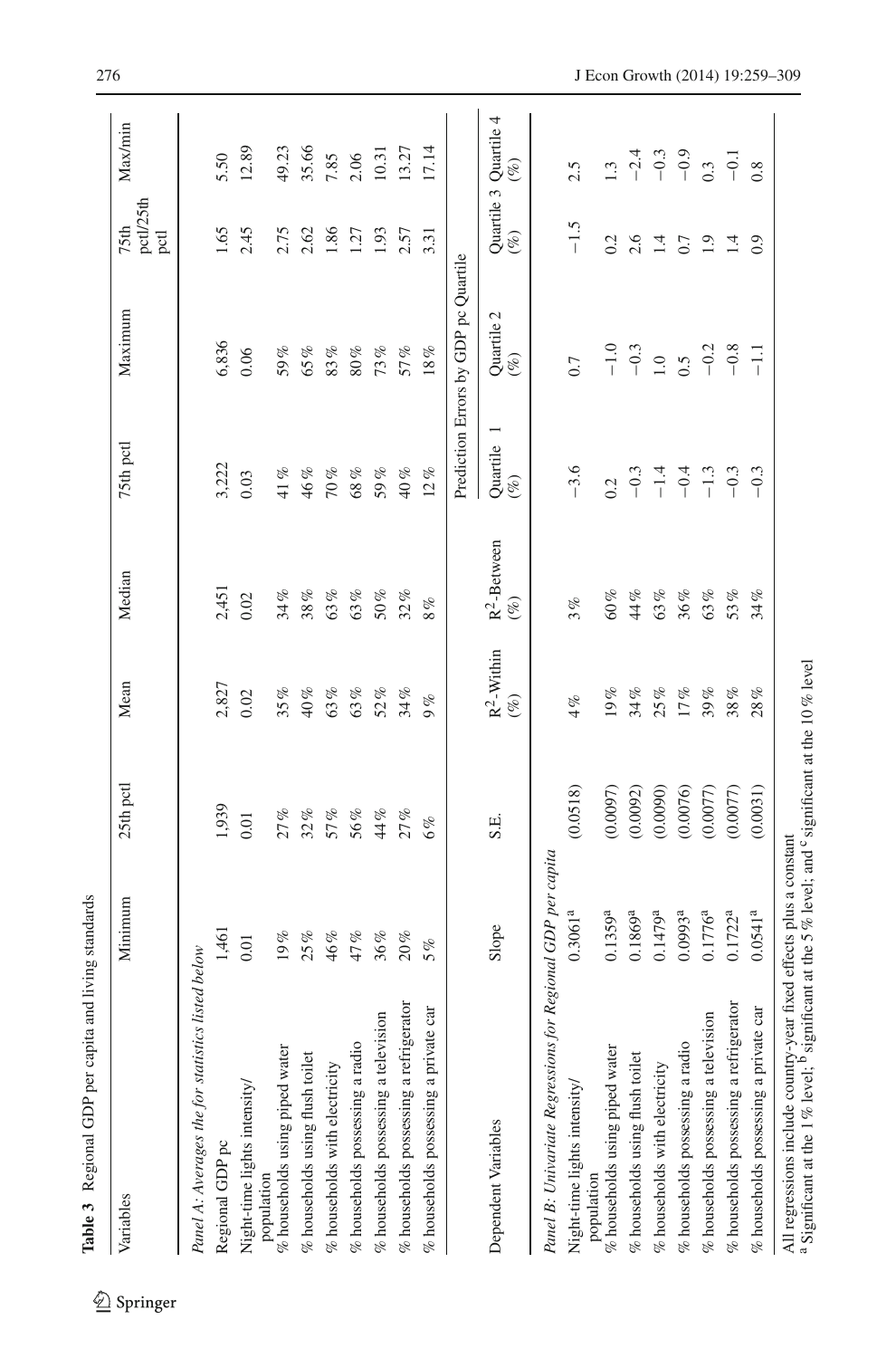

<span id="page-18-0"></span>**Fig. 2** Prediction errors from a regression of flush toilets on regional GDP per capita and country fixed effects

ables on (log) GDP per capita plus country-year fixed effects (Fig. [2](#page-18-0) shows the prediction errors generated by such regression for flush toilets). Panel B shows that (nominal) GDP per capita explains much of the variation in night-time lights and living standards: within R squares range from  $8\%$  (for lights) to  $68\%$  (for flush toilets), while between R squares range from  $4\%$  (for lights) to  $48\%$  (for toilets). The hypothesis that real GDP per capita is understated (overstated) for poor (rich) regions predicts that lights and living standards should be higher (lower) than expected based on the level of regional GDP per capita. To further look at this issue, we group regions into quartiles based on regional GDP per capita and report the predictions errors generated by the univariate regressions. We find that nighttime lights are 3.5 percentage points *lower* than predicted in poor regions and 2.5% *higher* than predicted in rich regions. Focusing on rich regions, we find that the fraction of households that have flush toilets, electricity, radios, and refrigerators in rich regions is below the predicted level. In contrast, rich regions have more light intensity and a higher fraction of households with piped water, televisions, and cars than the predicted level. Poor regions also show a similar mixed pattern. In sum, lights and living standards vary a great deal within countries and much of that variation is driven by GDP per capita. Prediction errors are economically small and their pattern does not support the hypothesis that GDP per capita severely overstates the relative living standards in rich versus poor regions.

The results on Table [3](#page-17-0) should allay concerns that the large variation in regional GDP per capita that we see on Table [2](#page-12-0) is spurious. The data on regional housing costs confirm this point. Table [4](#page-19-0) provides direct evidence on how the cost of housing—the key non-tradeable good—varies across regions. To illustrate, consider the case of Brazil. We have a single cross-section (2006) and data for all (20) Brazil's regions in our dataset. Housing costs in the most expensive region (Rio Grande do Sul) are roughly 2.71 times higher than in the least expensive region (Paraíba). In the subsample of countries with housing data, housing costs in the most expensive region are 2.93 times higher than in the least expensive region of a country. These figures likely overstate differences in housing costs since-to keep things simple and transparent—we do not adjust housing costs for differences in housing quality, which is positively correlated with GDP per capita.

Taking these data on housing costs at face value, we compute crude regional price deflators based on the assumption that households allocate 30% of their budget to housing and that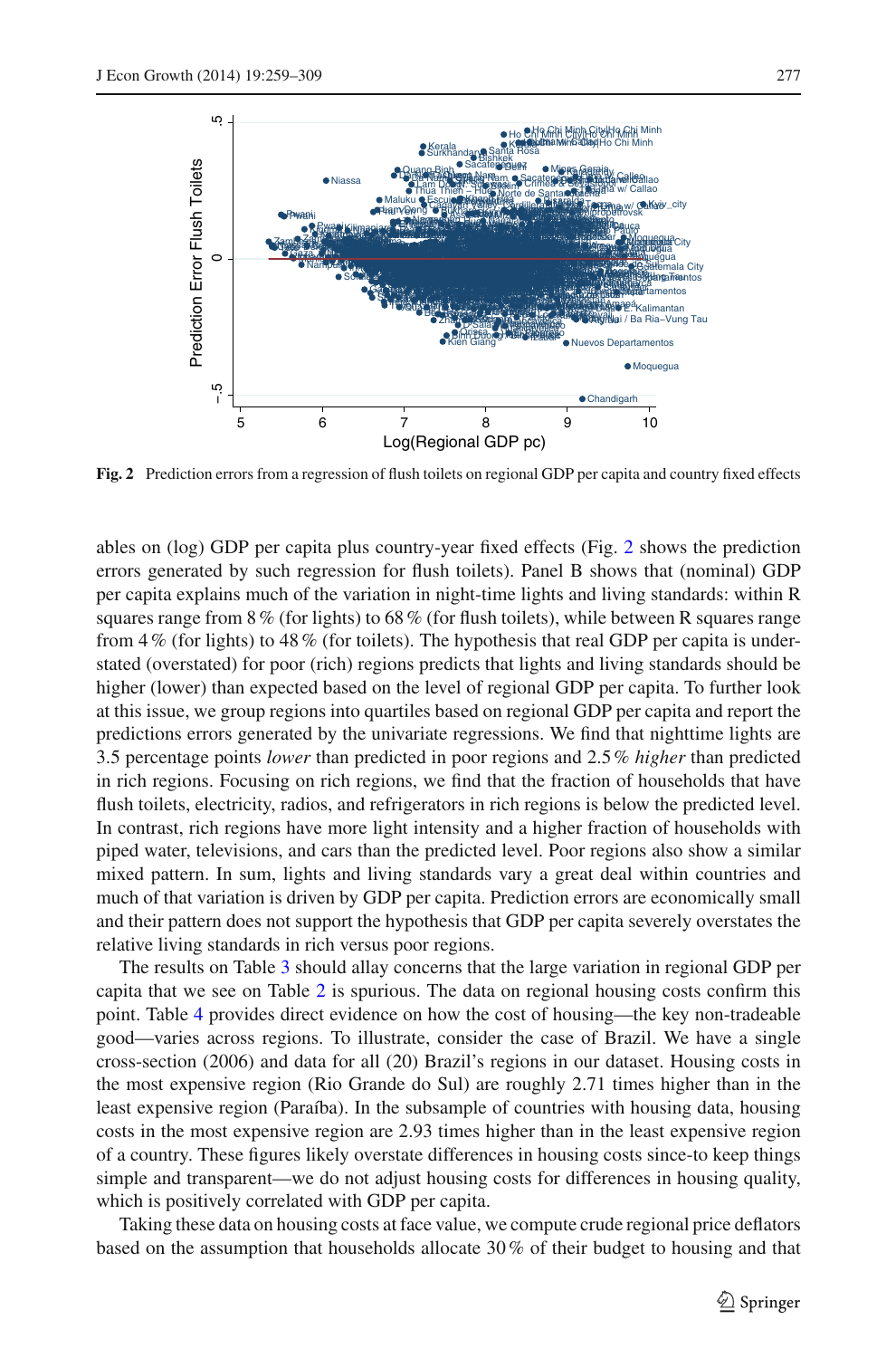<span id="page-19-0"></span>

| Table 4 Housing cost |               |                 |                      |         |                    |                                  |                |                                 |                         |                   |           |
|----------------------|---------------|-----------------|----------------------|---------|--------------------|----------------------------------|----------------|---------------------------------|-------------------------|-------------------|-----------|
| Country              | Number cross- | Number          | Housing cost index   |         |                    | Deflated Regional GDP per capita |                |                                 | Regional GDP per capita |                   |           |
|                      | sections      | regions         | 75th/25th pctl       | Max/min | $\mathrm{SD}~(\%)$ | 75th/25th pctl                   | Max/min        | $\mathrm{SD} \left( \% \right)$ | 75th/25th pctl          | Max/min           | SD(%)     |
| Australia            |               | ७               | $\ddot{3}$           | 2.19    | 29.57              | 1.15                             | 1.52           | 17.56                           | 1.17                    | 1.64              | 17.79     |
| Austria              |               | $\circ$         | 16                   | 1.49    | 12.55              | 1.18                             | 2.15           | 22.77                           | $\overline{23}$         | 2.14              | 22.48     |
| <b>Brazil</b>        |               | $\overline{c}$  | 45                   | 2.71    | 27.43              | 2.04                             | 4.34           | 44.27                           | 2.50                    | 4.86              | 49.93     |
| Canada               |               | $\approx$       | €.                   | 2.71    | 39.49              | 1.19                             | $-1.67$        | 16.88                           | 1.42                    | $\overline{1.81}$ | 20.76     |
| China                |               | $\Box$          | $-76$                | 4.48    | 64.33              | 2.06                             | 3.56           | 47.57                           | 2.08                    | 5.39              | 66.78     |
| Colombia             |               | $\overline{24}$ | $\ddot{\mathcal{S}}$ | 4.51    | 37.67              | 0.69                             | 3.79           | 37.93                           | 1.75                    | 4.71              | 45.21     |
| Czech Republic       |               | $\overline{1}$  | $^{00.1}$            | 1.39    | 8.64               | 1.10                             | 2.54           | 32.30                           | 1.13                    | 2.67              | 35.60     |
| Denmark              |               | n               | 1.08                 | 1.32    | 10.22              | 2.21                             | 2.72           | 48.40                           | 2.17                    | 2.71              | 48.88     |
| Estonia              |               | 15              | 3.98                 | 1.15    | 73.73              | 1.39                             | 3.76           | 32.74                           | $\overline{127}$        | 3.15              | 34.10     |
| Finland              |               | n               | 1.05                 | 1.25    | 9.58               | 1.46                             | 6.44           | 47.80                           | 1.32                    | 1.74              | 23.21     |
| France               |               | $\overline{c}$  | 1.10                 | 1.54    | 10.63              | 14                               | 1.89           | 15.66                           | 1.13                    | 2.05              | 18.38     |
| Germany, East        |               | n               | Ξ                    | 1.30    | 9.95               | 1.04                             | 1.10           | 3.63                            | 1.02                    | 1.06              | 2.36      |
| Germany, West        |               | ≘               | 1.18                 | 1.30    | 9.11               | 1.24                             | $^{1.80}$      | 20.38                           | 1.30                    | 1.86              | 22.24     |
| Greece               |               | $\infty$        | $\overline{0}$       | 1.30    | 7.72               | $\overline{5}$                   | 1.57           | 15.34                           | 1.24                    | 1.63              | 15.84     |
| Guatemala            |               | 22              | .36                  | 3.71    | 33.10              | 2.30                             | 5.85           | 52.78                           | 2.38                    | 7.71              | 61.56     |
| Hungary              |               | $\frac{8}{2}$   | 64.1                 | 2.98    | 30.76              | 1.37                             | 3.07           | 32.66                           | 1.50                    | 3.72              | 39.35     |
| India                |               | 27              | 1.68                 | 4.22    | 39.03              | L.75                             | 6.52           | 46.29                           | 1.79                    | 7.83              | 54.47     |
| Ireland              |               | Γ               | $\tilde{\cdot}$      | 2.24    | 31.84              | $\ddot{ }$                       | $\overline{8}$ | 21.75                           | ত্                      | 1.83              | 24.31     |
| Italy                | $\supseteq$   | $\overline{c}$  | $\cdot$ 54           | 2.92    | 28.93              | 42                               | 2.01           | 20.15                           | .62                     | 2.13              | 24.80     |
| Mexico               | σ             | 32              | $\overline{1}$       | 5.68    | 45.64%             | .65                              | 4.44           | 40.05%                          | $\dot{9}$               | 5.83              | 46.84%    |
| Netherlands          |               | $\overline{c}$  | ĽČ.                  | 2.85    | 25.59%             | 33                               | $-59$          | $15.38\,\%$                     | .26                     | $\overline{4}$    | $13.06\%$ |
| Poland               |               | 15              | 1.12                 | 1.33    | 7.41 %             | 1.30                             | 1.91           | 19.11%                          | 1.32                    | 2.16              | 22.47%    |
|                      |               |                 |                      |         |                    |                                  |                |                                 |                         |                   |           |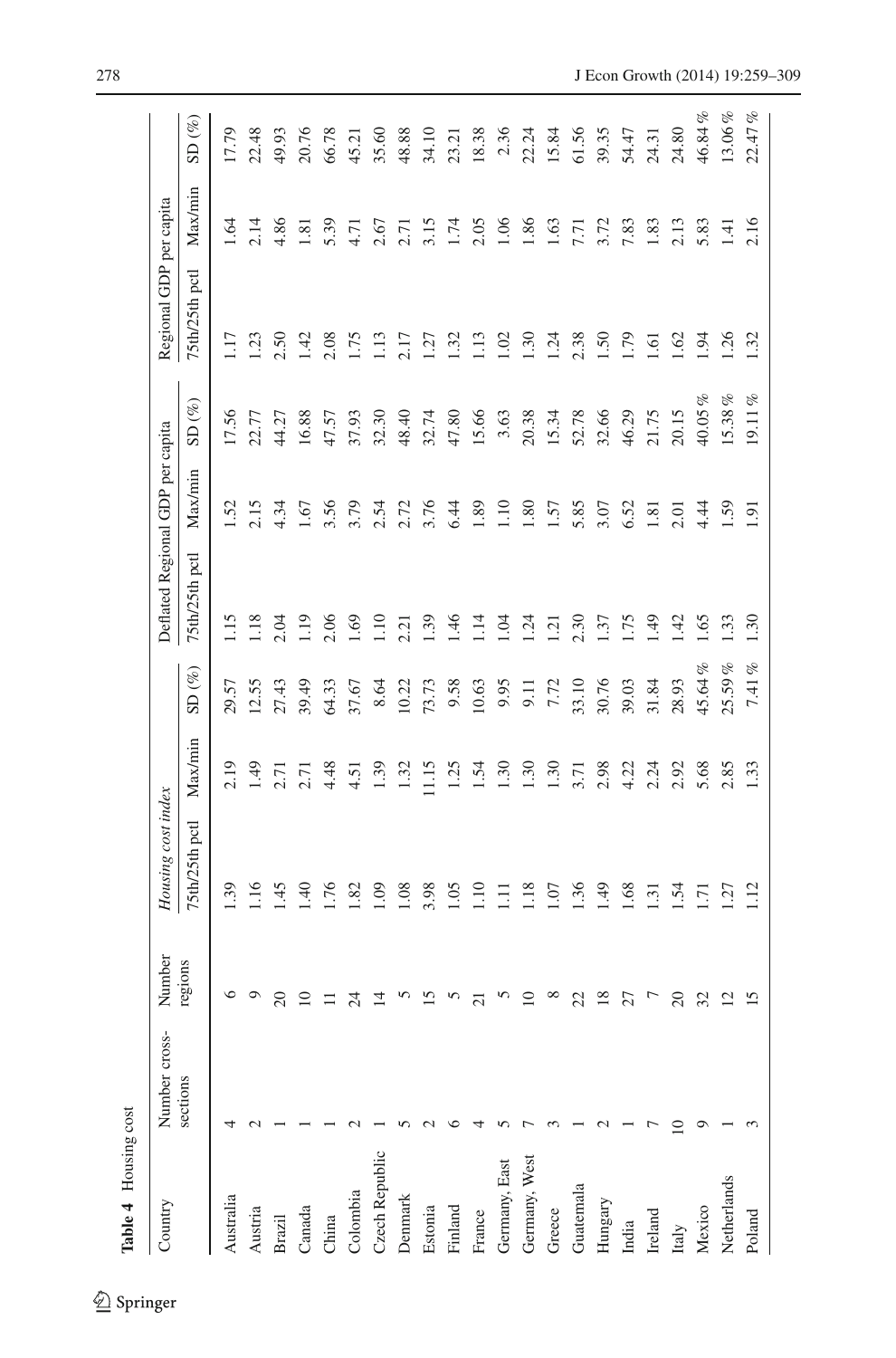| ountry         | Number cross- | Number         | Housing cost index            |                            |       | Deflated Regional GDP per capita |                    |                    | Regional GDP per capita |                      |                                                                             |
|----------------|---------------|----------------|-------------------------------|----------------------------|-------|----------------------------------|--------------------|--------------------|-------------------------|----------------------|-----------------------------------------------------------------------------|
|                | sections      | regions        | 75th/25th pctl Max/min SD (%) |                            |       | 75th/25th pctl Max/min SD (%)    |                    |                    | 75th/25th pctl Max/min  |                      | SD(%)                                                                       |
| South Africa   |               | 4              | 2.79                          | 6.66                       | 68.04 | 1.44                             |                    | 22.51              | 1.25                    | $\frac{49}{5}$       | 16.88                                                                       |
| weden          |               |                | 1.07                          | 1.34                       | 7.13  | $\overline{5}$                   | $\frac{170}{1.70}$ | 12.69              | 99                      | .80                  |                                                                             |
| witzerland     |               | $\overline{z}$ | 1.47                          | 2.40                       | 26.48 | 1.23                             | 1.90               |                    | 1.20                    |                      |                                                                             |
| inited Kingdom |               | 9.5            | 1.21                          |                            | 20.70 | 09                               | 1.46               | $17.15$<br>$11.41$ | 1.12                    |                      |                                                                             |
| Inited States  |               |                | 147                           | $1.95$<br>$2.65$<br>$2.44$ | 29.83 | $\overline{14}$                  |                    | 11.94              | 1.22                    |                      |                                                                             |
| Jruguay        |               | $\overline{9}$ | 1.27                          |                            | 22.58 | 1.28                             | $1.85$<br>2.66     | 19.77              | 1.35                    | 2.19<br>1.62<br>2.95 | $\begin{array}{c} 14.25 \\ 20.30 \\ 15.57 \\ 15.92 \\ 24.73 \\ \end{array}$ |
| Werage         | 3.46          | 15.86          | $\frac{48}{5}$                | 2.93                       | 27.42 | 1.43                             | 2.76               | 26.67              | $\frac{48}{5}$          | 2.93                 |                                                                             |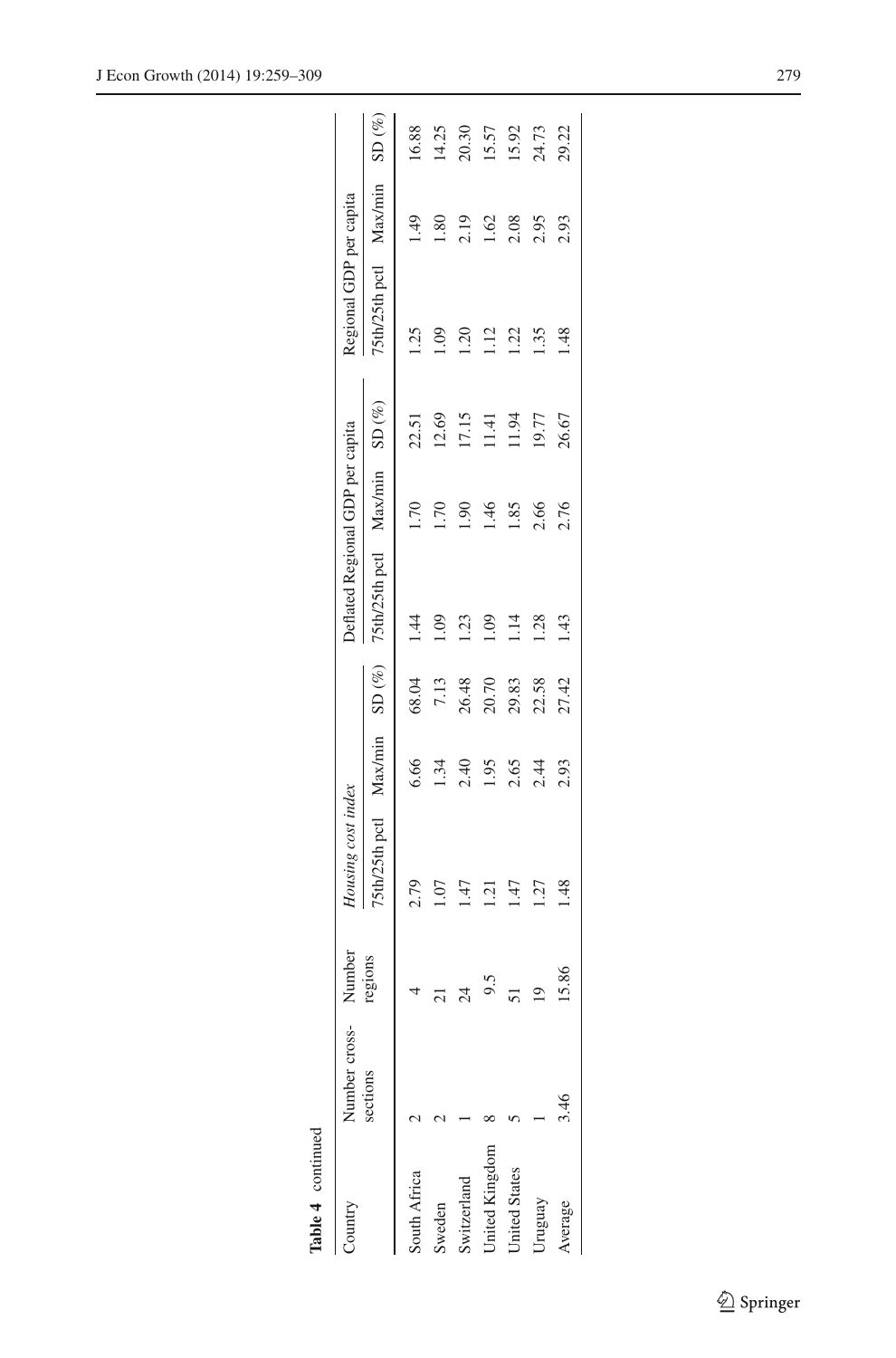housing is the only price that varies across regions.<sup>7</sup> Calculations using this price deflator are instructive. Continuing with the Brazilian example, deflated GDP per capita in the richest region (São Paulo) is roughly 4.3 times higher than in the poorest region (Piauí). In contrast, nominal GDP per capita in the richest region is roughly 4.9 times higher than in the poorest region. Brazil is representative of other countries in the sample. Across countries in this sub-sample with housing cost data, the ratio of the highest to lowest regional deflated GDP per capita is 2.76, as compared to 2.93 when ignoring differences in housing costs. Such differences in "real" versus "nominal" GDP per capita largely disappear when comparing regions with GDP per capita in the 75th percentile versus the 25th percentile (i.e. the ratio drops from 1.48 to 1.43). Housing costs dampen differences in nominal regional GDP per capita but real GDP per capita is far from being equalized across regions. Nevertheless, since nominal income differences seem to overstate differences in living standards, it is important to correct for this factor in our growth regressions. As reported in the next section, adjusting for cost of living differences does not materially affect our convergence results.

In sum, regional differences in GDP per capita are largely real. To understand these patterns of inequality within countries, we try to see how they evolve over time. To this end, we use our model to assess the speed of convergence and its determinants.

#### <span id="page-21-0"></span>**4 Growth regressions**

We now present our basic empirical results across both regions and countries. The estimation of Eq.  $(7)$  with OLS implicitly assumes that regional income  $y_{i,t}$  is uncorrelated with the error term. As we already discussed at length in Sect. [2.2](#page-5-5) after Eq. [\(7\)](#page-5-4), this assumption is problematic in cross country regressions, which suffer from severe omitted variable problems that understate the speed of convergence. Our focus on regions does not eliminate the omitted variable problem, but it arguably makes it less severe: by controlling for country fixed effects, we can effectively control for the large cross country heterogeneity in productivity, institutions, and technology. Following the recommendation of [Barro](#page-49-4) [\(2012](#page-49-4)), our basic results do not include country fixed effects in cross-country regressions and region fixed effects in cross-region regressions. As we show in the robustness section, such fixed effects estimates lead to much faster convergence rates, but probably for spurious econometric reasons [\(Hurwicz 1950;](#page-49-17) [Nickell 1981](#page-50-6)). [Barro](#page-49-4) [\(2012\)](#page-49-4) also uses lagged per capita GDP as an instrument for current per capita GDP to address an errors-in-variables concern. For comparability purposes, we also present results using instrumental variables, which make little difference for parameter estimates but sharply cut sample size.

#### <span id="page-21-1"></span>4.1 Basic results

To begin, Table [5](#page-23-0) presents the basic regional regressions, using all the data we have. Following [Barro](#page-49-4) [\(2012](#page-49-4)), we estimate panel regressions with 5-year average annual growth rates of real per capita regional GDP as dependent variables. To get at convergence, we control for beginning of period levels of per capita income. To get at spillovers from national income, which are implied by our model, we also control for national per capita GDP at the beginning of the period. To take into account the fact that different regions might have different steady states, we use the usual geographic controls, such as latitude, inverse distance to coast, malaria ecology, log of the cumulative oil and gas production, log of population density, and a dummy

<span id="page-21-2"></span>Specifically, we compute the deflator as  $(HC_{i,j,t}/HC_{j,t})^{0.3}$ , where  $HC_{i,j,t}$  is the housing cost in region *i* of country *j* on period *t* and *HCj*,*t* is the average cost of housing in country *j* and period *t*.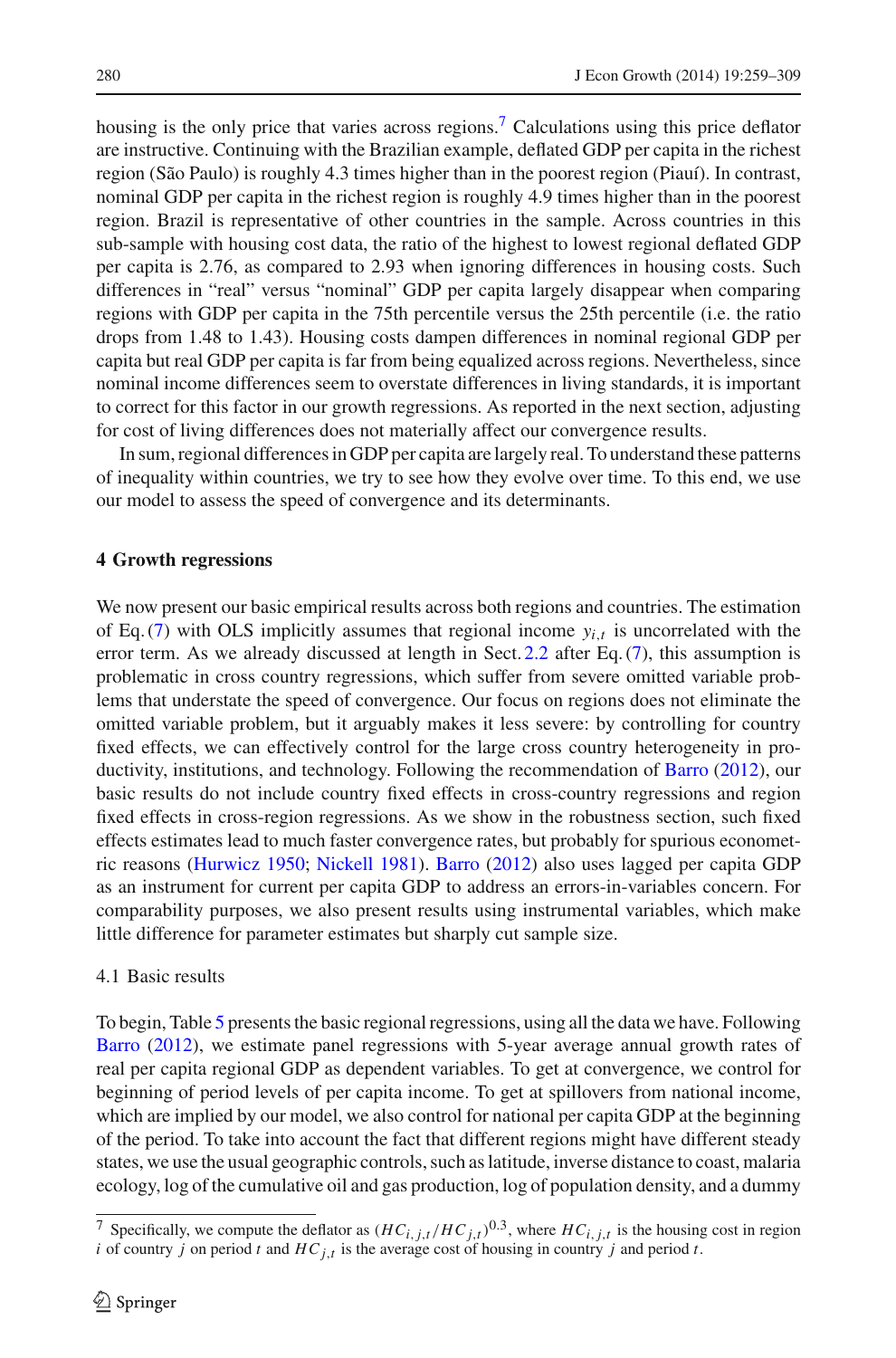for whether the national capital is in the region. In some specifications, we also control for the beginning of each 5-year period years of education in the region.

In the first four columns of Table [5,](#page-23-0) we present results with no fixed effects. To examine the role of outliers, in column (4) we exclude observations where per capita GDP growth is either below the 5th percentile or above the 95th percentile. In columns (5)–(7), we control for country fixed effects. We correct standard errors for heteroskedasticity, autocorrelation, and correlation across regions following [Driscoll and Kraay](#page-49-18) [\(1998](#page-49-18)). Because it is customary to insert in growth equations time controls to capture time variation in growth rates (again, see [Barro 2012](#page-49-4)), in column (8) we also include year fixed effects. Finally, we present the IV specification in column (10), and the OLS specification for the same (smaller) sample in column (9).

The results on control variables in Table [5](#page-23-0) confirm some well-known findings. Without country fixed effects, latitude, inverse distance to coast, natural resource endowments, and population density all influence regional growth rates in expected ways, while malaria ecology is insignificant. The economic significance of these four variables on per capita GDP growth ranges from .49 percentage points for a one-standard deviation increase in latitude to .13 percentage points for a one-standard deviation increase in oil. These results are much weaker, or disappear, when country fixed effects are added. We also find that, with country fixed effects, regions that include a national capital have grown about 1% faster during this period.

The main result of OLS specifications in Table [5](#page-23-0) is the confirmation of the "iron law" convergence rate of about 2% per year in this regional sample. Excluding outliers lowers the point estimate for the convergence rate to  $1.2\%$  (see column 4). Without country fixed effect, we also find that doubling the country's per capita income raises the region's growth rate by about  $0.9\%$ , consistent with our model. Interestingly, the inclusion of country fixed effects leaves the convergence coefficient almost unaffected, while rendering regional controls such as geography insignificant. This suggests that the regional information contained in the controls is accounted for by country fixed effects, but the latter in turn contain little additional information relative to the controls themselves. Consistent with our priors, the omitted variable bias does not appear to be very large at the regional level once country effects are controlled for.

Years of education also enter significantly in the regional growth regressions, with the usual sign. Increasing average education by 5 years (a big change) raises the annual growth rate by between 0.85% (without country fixed effects) and 2.8% (with country fixed effects), depending on the specification. This effect of education on regional growth is consistent with the standard findings in a cross-section of countries [\(Barro 1991;](#page-49-0) [Mankiw et al. 1992\)](#page-50-7), but also with the cross-sectional evidence that differences in education explain by far the la[rgest](#page-49-13) [share](#page-49-13) [of](#page-49-13) [differences](#page-49-13) [in](#page-49-13) [per](#page-49-13) [capita](#page-49-13) [incomes](#page-49-13) [across](#page-49-13) [sub-national](#page-49-13) [regions](#page-49-13) [\(](#page-49-13)Gennaioli et al.  $2013$ .<sup>[8](#page-22-0)</sup> Using firm-level production function estimates, [Gennaioli et al.](#page-49-13)  $(2013)$  $(2013)$  advance the hypothesis that managerial human capital is a critical, but so far neglected, determinant of productivity.

<span id="page-22-0"></span><sup>&</sup>lt;sup>8</sup> In column [7], the coefficient on years of schooling is 0.0056 while the coefficient on regional GDP per capita is 0.0227. This implies that one extra year of schooling increases steady-state GDP per capita by about 24% (=0.0056/0.0227). To interpret the implication of this coefficient in terms of mincerian returns to schooling, take our production function where per capita output is  $y = Ah^{\alpha}$ . Given that *h* combines human and physical capital, but we do not have data on the latter, assume that physical capital is a linear function of human capital, namely  $K = zH$ . Then, given the formula for *h* laid out in Sect. [2](#page-3-0) and the mincerian equation  $H = e^{\mu S}$ , we can approximate  $y \approx A(1 + z^{\alpha \frac{\theta}{\theta + \gamma}})e^{\alpha \mu \bar{S}}$ , where  $\bar{S}$  is average years of schooling. This formula implies that  $dln y = \alpha \mu d\bar{S}$ . To match the regression estimate, coefficients should be such that  $\alpha \mu = 0.24$ . Given that  $\alpha$  is close to one, the country-wide mincerian return  $\mu$  should be about 0.25, which is the ballpark of the values accounted for in [Gennaioli et al.](#page-49-13) [\(2013\)](#page-49-13) by using managerial human capital. The same calculation implies that in our preferred specification in column (3) the mincerian return is close to 10% .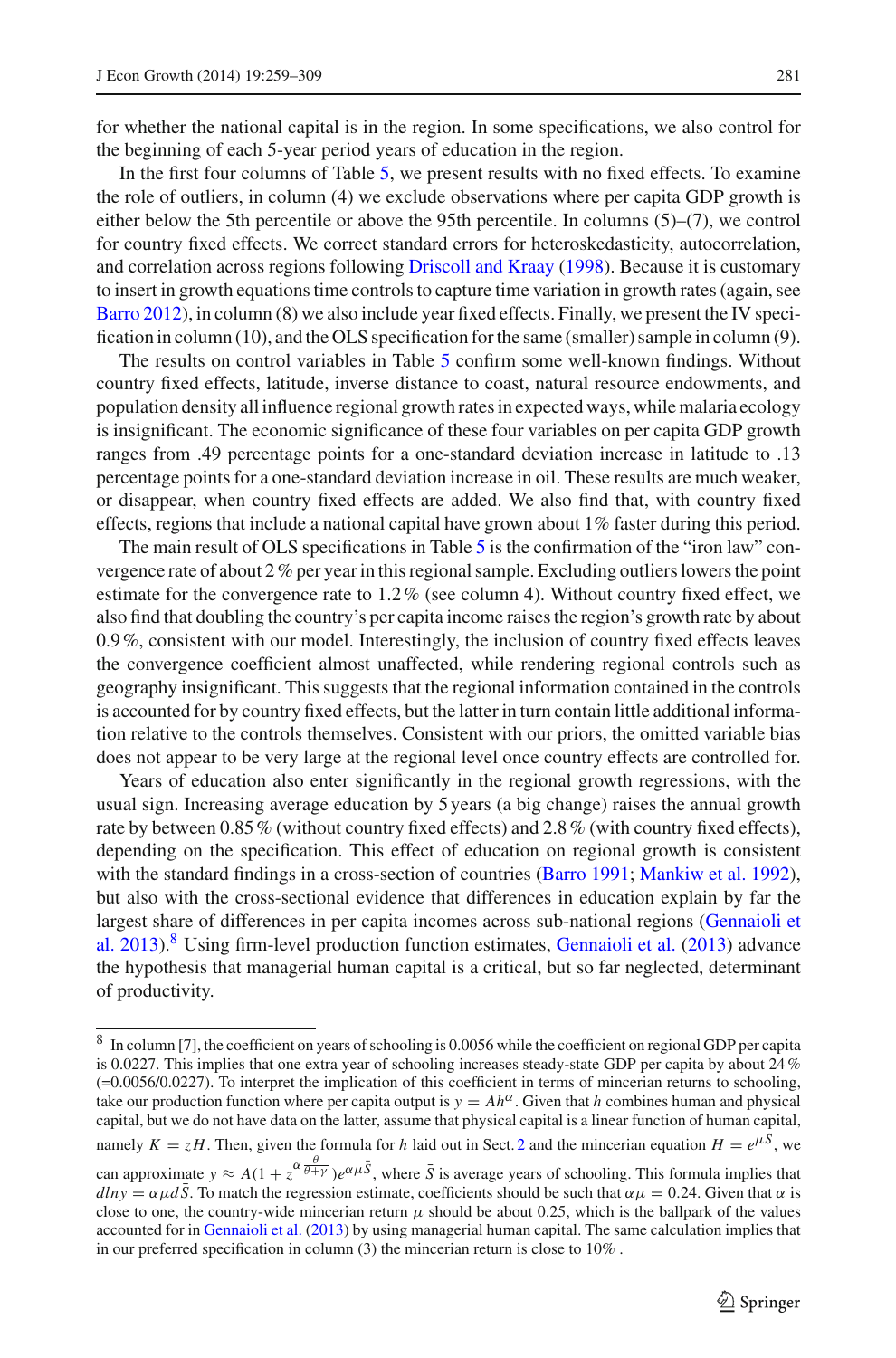<span id="page-23-0"></span>

| Table 5 Determinants of regional growth               |                 |                  |                     |                         |                |                   |                     |                   |                     |                  |
|-------------------------------------------------------|-----------------|------------------|---------------------|-------------------------|----------------|-------------------|---------------------|-------------------|---------------------|------------------|
|                                                       | $\widehat{\Xi}$ | $\widehat{c}$    | $\odot$             | $\widehat{\mathcal{F}}$ | $\overline{6}$ | $\widehat{\circ}$ | $\widehat{C}$       | $\circledS$       | $\odot$             | (10)             |
| Panel A: Regression estimates<br>Ln(GDP pc<br>region) | $-0.0093^{a}$   | $-0.0181a$       | $-0.0195^{a}$       | $-0.0116a$              | $-0.0165^a$    | $-0.0188^{a}$     | $-0.0227^a$         | $-0.0208^{a}$     | $-0.0160a$          | $-0.0192^{a}$    |
|                                                       | (0.0025)        | (0.0033)         | (0.0041)            | (0.0040)                | (0.0038)       | (0.0033)          | (0.0042)            | (0.0038)          | (0.0027)            | (0.0051)         |
| Ln(GDP pc<br>country)                                 |                 | $0.0105^{a}$     | 0.0089 <sup>b</sup> | 0.0016                  |                | 0.0048            | $-0.0121$           | $-0.0291^{b}$     | 0.0000              | 0.0029           |
|                                                       |                 | (0.0027)         | (0.0037)            | (0.0022)                |                | (0.0089)          | (0.0108)            | (0.0133)          | (0.0026)            | (0.0045)         |
| Latitude                                              | $0.0003^{b}$    | $0.0003^{c}$     | 0.0002              | $0.0001^{\rm c}$        | 0.0001         | 0.0002            | 0.0001              | 0.0001            | $0.0004^{a}$        | $0.0004^{b}$     |
|                                                       | (0.0001)        | (0.0001)         | (0.0001)            | (0.0001)                | (0.0002)       | (0.0002)          | (0.0002)            | $(0.0002)$        | (0.0001)            | $(0.0002)$       |
| Inverse distance to<br>$\cos t$                       | $0.0427^{a}$    | $0.0459^{a}$     | $0.0546^{a}$        | $0.0397^{a}$            | 0.0135         | 0.0173            | $0.0219^{b}$        | $0.0234^{b}$      | 0.0404 <sup>b</sup> | $0.0425^{b}$     |
|                                                       | 57)<br>$(0.01$  | (0.0161)         | (0.0182)            | (0.0116)                | (0.0104)       | (0.0112)          | (0.0109)            | (0.0105)          | (0.0182)            | (0.0207)         |
| Malaria ecology                                       | 0.0003          | 0.0004           | 0.0004              | 0.0001                  | 0.0008         | 0.0009            | 0.0012              | 0.0011            | 0.0002              | 0.0002           |
|                                                       | (0.0005)        | (0.0005)         | (0.0006)            | (0.0005)                | (0.0007)       | (0.0007)          | (0.0009)            | (0.0008)          | (0.0007)            | (0.0009)         |
| Ln(Cum oil and<br>gas prod)                           | $0.1685^{a}$    | $0.2019^{a}$     | $0.1950^{a}$        | $0.1026^{b}$            | 0.1058         | 0.1085            | 0.0942              | 0.0829            | 0.0192              | 0.0372           |
|                                                       | (0.0531)        | (0.0572)         | (0.0458)            | (0.0489)                | (0.0842)       | (0.0891)          | (0.0926)            | (0.0911)          | (0.0620)            | (0.0869)         |
| Ln(Population<br>density)                             | $0.0016^{a}$    | $0.0017^{\rm a}$ | 0.0008              | 0.0004                  | 0.0003         | 0.0003            | $-0.0011$           | $-0.0013^{\circ}$ | $-0.0002$           | $-0.0002$        |
|                                                       | (0.0006)        | (0.0006)         | (0.0007)            | (0.0005)                | (0.0005)       | (0.0005)          | (0.0008)            | (0.0007)          | (0.0006)            | (0.0009)         |
| Capital is in region                                  | 0.0009          | 0.0059           | 0.0062              | $0.0047^{b}$            | $0.0102^{a}$   | $0.0116^{a}$      | 0.0091 <sup>4</sup> | $0.0099^{a}$      | $0.0050^{\circ}$    | $0.0064^{\circ}$ |
|                                                       | (0.0038)        | (0.0037)         | (0.0039)            | (0.0020)                | (0.0031)       | (0.0028)          | (0.0031)            | (0.0027)          | (0.0029)            | (0.0035)         |
| Years of education                                    |                 |                  | 0.0019 <sup>c</sup> | $0.0017^{\rm c}$        |                |                   | $0.0056^{a}$        | $0.0045^{a}$      | $0.0027^{a}$        | $0.0029^{a}$     |
|                                                       |                 |                  | (0.0011)            | (0.0010)                |                |                   | (0.0018)            | (0.0015)          | (0.0009)            | (0.0011)         |
| Constant                                              | $0.0895^{a}$    | $0.0721^{a}$     | $0.0922^{b}$        | $0.0931^{a}$            | $0.1624^{a}$   | $0.1386^{c}$      | $0.2955^{a}$        | $0.3832^{a}$      | $0.1346^{a}$        | $0.1347^{a}$     |
|                                                       | (0.0212)        | (0.0214)         | (0.0403)            | (0.0344)                | (0.0308)       | (0.0707)          | (0.0847)            | (0.0985)          | (0.0410)            | (0.0292)         |
|                                                       |                 |                  |                     |                         |                |                   |                     |                   |                     |                  |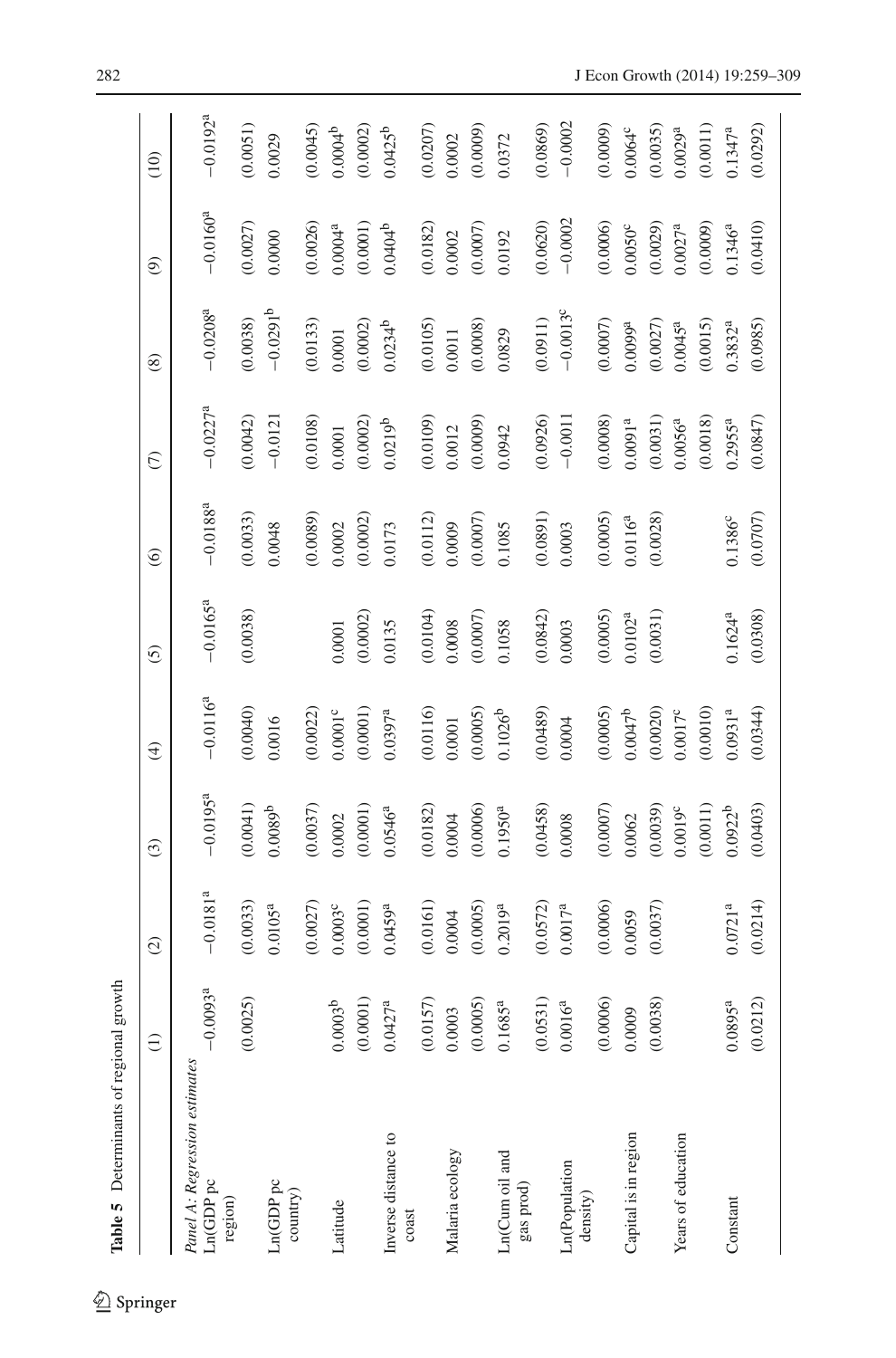| Table 5 continued                                                                                                                 |            |               |             |               |                |                                                                          |                                                           |             |                          |                |
|-----------------------------------------------------------------------------------------------------------------------------------|------------|---------------|-------------|---------------|----------------|--------------------------------------------------------------------------|-----------------------------------------------------------|-------------|--------------------------|----------------|
|                                                                                                                                   |            | $\widehat{c}$ | $\odot$     | $\widehat{f}$ | 6              | $\widehat{\circ}$                                                        | $\widehat{\in}$                                           | ⊗           | $\widehat{\mathfrak{G}}$ |                |
| <b>D</b> servations                                                                                                               | 7,947      | 7,947         | 6,820       | 6,145         | 7,947          | 7,947                                                                    | 6,820                                                     | 6,820       | 4,396                    | 4,396          |
| R <sup>2</sup>                                                                                                                    | 6%         | 7%            | 7%          | $8\%$         | 6%             | 6%                                                                       | 8%                                                        | $19\,\%$    | $11\,\%$                 | $11\%$         |
| Within R <sup>2</sup>                                                                                                             |            |               |             |               | 6%             | 6%                                                                       | 8%                                                        | 19%         |                          |                |
| Between R <sup>2</sup>                                                                                                            |            |               |             |               | 7%             | 8%                                                                       | 6%                                                        | 6%          |                          |                |
| <b>Fixed</b> effects                                                                                                              | None       | None          |             |               |                |                                                                          |                                                           | Ctry, Year  | None                     | None           |
| Estimation                                                                                                                        | <b>OLS</b> | OLS<br>NA     | None<br>OLS | None<br>OLS   | Country<br>OLS | $\begin{array}{l} \text{Country} \\ \text{OLS} \\ \text{NA} \end{array}$ | $\begin{array}{c}\text{Country} \\ \text{OLS}\end{array}$ | OLS         | OLS<br>NA                | $\overline{N}$ |
| Instrument                                                                                                                        | Ź          |               | $\tilde{z}$ | $\lessgtr$    | $\tilde{z}$    |                                                                          | $\tilde{z}$                                               | $\tilde{z}$ |                          | Lagged<br>GDP  |
| Panel B: Implied Values for $\alpha$ and v                                                                                        |            |               |             |               |                |                                                                          |                                                           |             |                          |                |
| alfa                                                                                                                              | 0.9907     | 0.9924        | 0.9894      | 0.9894        | 0.9835         | 0.9852                                                                   | 0.9653                                                    | 0.9501      | 0.9840                   | 0.9828         |
| tau                                                                                                                               | 1.0000     | 0.9894        | 0.9910      | 0.9990        | 1.0000         | 0.9959                                                                   | 1.0124                                                    | 1.0306      | 1.0000                   | 0.9980         |
| <sup>a</sup> Significant at the 1% level; <sup>b</sup> significant at the 5% level; and <sup>c</sup> significant at the 10% level |            |               |             |               |                |                                                                          |                                                           |             |                          |                |

J Econ Growth (2014) 19:259–309 283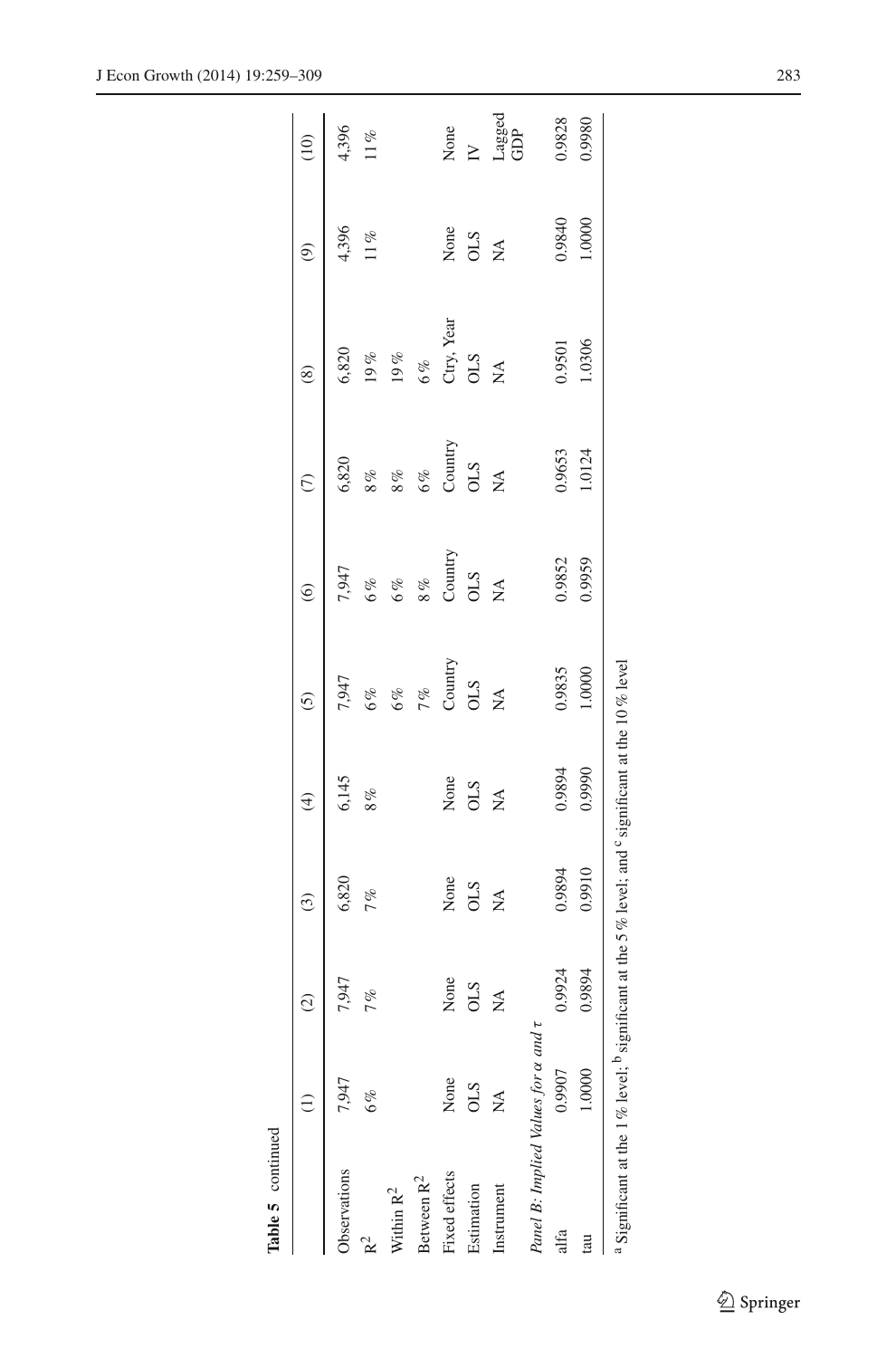Column [\(9\)](#page-6-2) presents the OLS results on the smaller sample for which we can instrument GDP with lagged GDP. The estimated convergence rate drops to 1.6% per year for this smaller sample. Column [\(10\)](#page-7-1) presents an IV regression similar to [Barro](#page-49-4) [\(2012\)](#page-49-4), but for regions. The use of instrumental variables for regional data does not materially affect the convergence rate, now estimated at 1.9%. Since IV has a minor impact on convergence, we emphasize the OLS estimates for a larger sample.

The estimates of the average convergence rate hide substantial heterogeneity among countries. Some of the most rapidly growing countries in the sample, such as India, China, and Chile, actually exhibit regional divergence. Later, we investigate national determinants of regional convergence rates.

The results obtained from the estimation of Eq. [\(8\)](#page-6-1) are quite surprising. A regional convergence rate of 2% is comparable to the cross country convergence rate documented by [Barro](#page-49-4) [\(2012](#page-49-4)). One might think that mobility of human and physical capital should be much higher within than across countries, leading to much faster convergence across regions than across countries. To see whether this finding is not an artifact of our sample, and thus to better compare regional and national convergence, Table [6](#page-26-0) presents the basic cross-country results for 89 countries that have per capita GDP data going back to at least 1965. Columns [\(1\)](#page-3-1)–[\(4\)](#page-5-0) include no fixed effects, whereas in column (5) we include year fixed effects. Column [\(6\)](#page-5-3) shows the results where income is instrumented with past income. We take data from the standard period over which these results are usually considered, 1960–2010. We use 5-year economic growth rates as independent variables. We use beginning-of-the-period national income to get at convergence. We use the same geographic controls as in Table [3](#page-17-0) and, consistent with the earlier literature, find several statistically significant effects, especially for inverse distance to coast. In the context of national growth, we cannot identify the spillover effect predicted by Eq. [\(7\)](#page-5-4), and so we exclude world income in specifications with year fixed effects.

In specifications including only geographic controls, the estimated convergence rate between countries is only .3–.4%. As we add additional controls, especially life expectancy, investment-to-GDP, and fertility (which of course are correlated with initial per capita income), we can raise estimated convergence rates to about 1.8% per year in OLS specifications. An instrumental variable specification in column (6) yields a very similar 1.7%, showing that, again, IV does not matter. These are slightly slower than regional convergence rates, but comparable to Barro's 2%. We also find that greater human capital is associated with faster growth when we control for geography but not when we add additional controls such as life expectancy, investment-to-GDP, and fertility.

We draw two tentative conclusions from these specifications. First, a comparison of estimated convergence rates in Tables [5](#page-23-0) and [6](#page-26-0) points to higher estimates within countries than between countries, by about 1% per year, in OLS specifications. This result is supportive of the model because: (i) resources such as human and physical capital are more mobile within than between countries, and (ii) productivity differences between regions of a country are likely to be smaller than those between countries, which implies that the downward bias in the estimated convergence rate is likely smaller in within-country estimates. Both considerations imply that convergence should be faster at the regional than at the national level. The second message is that, although higher, the rate of convergence between regions is puzzlingly close to that estimated between countries. In this sense, the OLS difference in these convergence rates of about 1% can be viewed as an upper bound on the role of regional mobility.<sup>9</sup>

<span id="page-25-0"></span><sup>&</sup>lt;sup>9</sup> A 1% difference in convergence rates has a substantial impact on the length of time to converge. For example, per capita GDP in the poorest region in the median country in our sample is 40% below the country mean. Closing a 40% gap with the steady state level of income would take 25 years at a 2% convergence rate but only 17 years at a 3% convergence rate.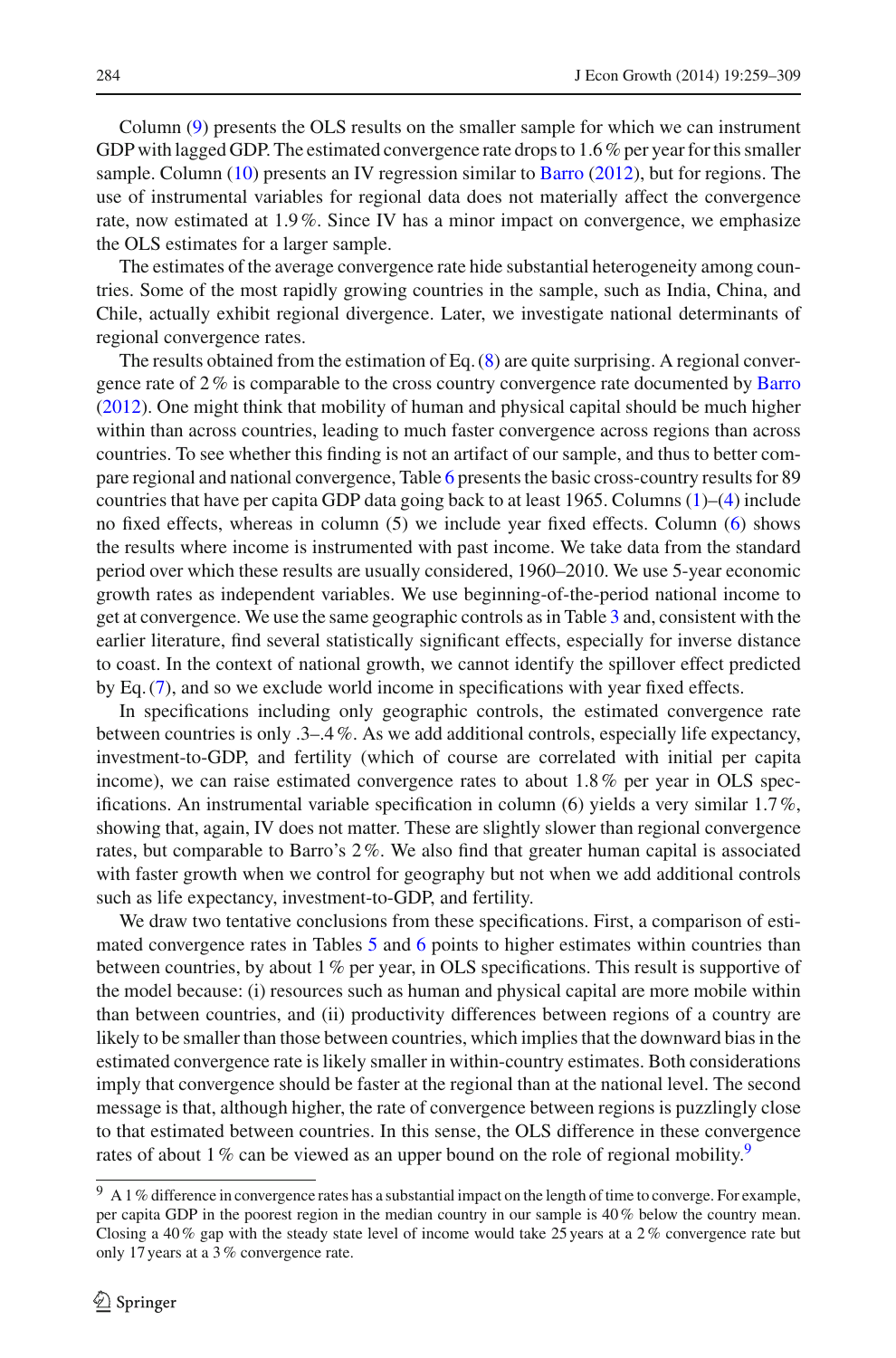Table 6 Determinants of national GDP growth (Countries that have initial GDP data no later than 1965)

<span id="page-26-0"></span>

|                                              | (1)                    | (2)                                           | (3)                                 | (4)                    | (5)                    | (6)                    |
|----------------------------------------------|------------------------|-----------------------------------------------|-------------------------------------|------------------------|------------------------|------------------------|
| $Ln(GDP$ pc $Ctry)$                          |                        | $-0.0043$ <sup>a</sup> $-0.0029$ <sup>c</sup> | $-0.0050^{b}$                       | $-0.0177$ <sup>a</sup> | $-0.0165^{\rm a}$      | $-0.0169$ <sup>a</sup> |
|                                              | (0.0015)               | (0.0015)                                      | (0.0021)                            | (0.0021)               | (0.0020)               | (0.0021)               |
| $Ln(GDP$ pc World)                           |                        |                                               | $-0.0160^a$ $-0.0233^a$ $-0.0400^a$ |                        |                        |                        |
|                                              |                        | (0.0052)                                      | (0.0062)                            | (0.0066)               |                        |                        |
| Latitude                                     | 0.0003 <sup>a</sup>    | 0.0002 <sup>a</sup>                           | 0.0002 <sup>b</sup>                 | $-0.0000$              | $-0.0000$              | $-0.0000$              |
|                                              | (0.0001)               | (0.0001)                                      | (0.0001)                            | (0.0001)               | (0.0001)               | (0.0001)               |
| Inverse distance to coast                    | $0.1389$ <sup>a</sup>  | $0.1281$ <sup>a</sup>                         | $0.1222^a$                          | 0.0251                 | 0.0279                 | 0.0280                 |
|                                              | (0.0320)               | (0.0315)                                      | (0.0340)                            | (0.0235)               | (0.0234)               | (0.0235)               |
| Ln(Cum oil and gas prod)                     | $-0.0003$              | $-0.0015$                                     | $-0.0017$                           | 0.0019                 | 0.0014                 | 0.0017                 |
|                                              | (0.0025)               | (0.0025)                                      | (0.0025)                            | (0.0037)               | (0.0035)               | (0.0036)               |
| Malaria environment                          | $-0.0009$ <sup>a</sup> | $-0.0008$ <sup>a</sup>                        | $-0.0007$ <sup>a</sup>              | $-0.0006^{\circ}$      | $-0.0004$              | $-0.0004$              |
|                                              | (0.0003)               | (0.0003)                                      | (0.0003)                            | (0.0003)               | (0.0003)               | (0.0003)               |
| Years education                              |                        |                                               | $0.0016^{b}$                        | $-0.0004$              | $-0.0007$              | $-0.0006$              |
|                                              |                        |                                               | (0.0008)                            | (0.0008)               | (0.0008)               | (0.0008)               |
| 1/(life expectancy at birth)                 |                        |                                               |                                     | $-1.9446$ <sup>a</sup> | $-2.2905^{\rm a}$      | $-2.3255^{\rm a}$      |
|                                              |                        |                                               |                                     | (0.6455)               | (0.6296)               | (0.6319)               |
| Fertility                                    |                        |                                               |                                     | $-0.0264$ <sup>a</sup> | $-0.0258$ <sup>a</sup> | $-0.0261$ <sup>a</sup> |
|                                              |                        |                                               |                                     | (0.0046)               | (0.0046)               | (0.0047)               |
| Law and order                                |                        |                                               |                                     | 0.0137c                | 0.0126                 | $0.0127^{\rm c}$       |
|                                              |                        |                                               |                                     | (0.0073)               | (0.0076)               | (0.0077)               |
| Investment-to-GDP ratio                      |                        |                                               |                                     | $0.0723^{\rm a}$       | $0.0730$ <sup>a</sup>  | $0.0732$ <sup>a</sup>  |
|                                              |                        |                                               |                                     | (0.0125)               | (0.0130)               | (0.0131)               |
| Government-consumption-to-GDP ratio          |                        |                                               |                                     | $-0.0577^{\rm b}$      | $-0.0445^{\circ}$      | $-0.0451$ <sup>c</sup> |
|                                              |                        |                                               |                                     | (0.0276)               | (0.0267)               | (0.0268)               |
| Openness                                     |                        |                                               |                                     | 0.0061 <sup>b</sup>    | $0.0050$ <sup>c</sup>  | $0.0051$ <sup>c</sup>  |
|                                              |                        |                                               |                                     | (0.0027)               | (0.0028)               | (0.0028)               |
| (Change in terms of trade) $\times$ openness |                        |                                               |                                     | 0.0231                 | 0.0187                 | 0.0191                 |
|                                              |                        |                                               |                                     | (0.0152)               | (0.0153)               | (0.0154)               |
| Democracy                                    |                        |                                               |                                     | 0.0124 <sup>b</sup>    | $0.0085^{\circ}$       | 0.0088c                |
|                                              |                        |                                               |                                     | (0.0051)               | (0.0048)               | (0.0048)               |
| Democracy squared                            |                        |                                               |                                     | $-0.0010^a$            | $-0.0007^{\rm b}$      | $-0.0007^{\rm b}$      |
|                                              |                        |                                               |                                     | (0.0003)               | (0.0003)               | (0.0003)               |
| Inflation                                    |                        |                                               |                                     | $-0.0042$ <sup>a</sup> | $-0.0037$ <sup>a</sup> | $-0.0037$ <sup>a</sup> |
|                                              |                        |                                               |                                     | (0.0012)               | (0.0013)               | (0.0013)               |
| Constant                                     | $0.0485^{\rm a}$       | $0.1731$ <sup>a</sup>                         | $0.2439$ <sup>a</sup>               | 0.5476a                | $0.2268$ <sup>a</sup>  | 0.2306 <sup>a</sup>    |
|                                              | (0.0122)               | (0.0404)                                      | (0.0524)                            | (0.0664)               | (0.0216)               | (0.0219)               |
| Observations                                 | 868                    | 868                                           | 868                                 | 868                    | 868                    | 868                    |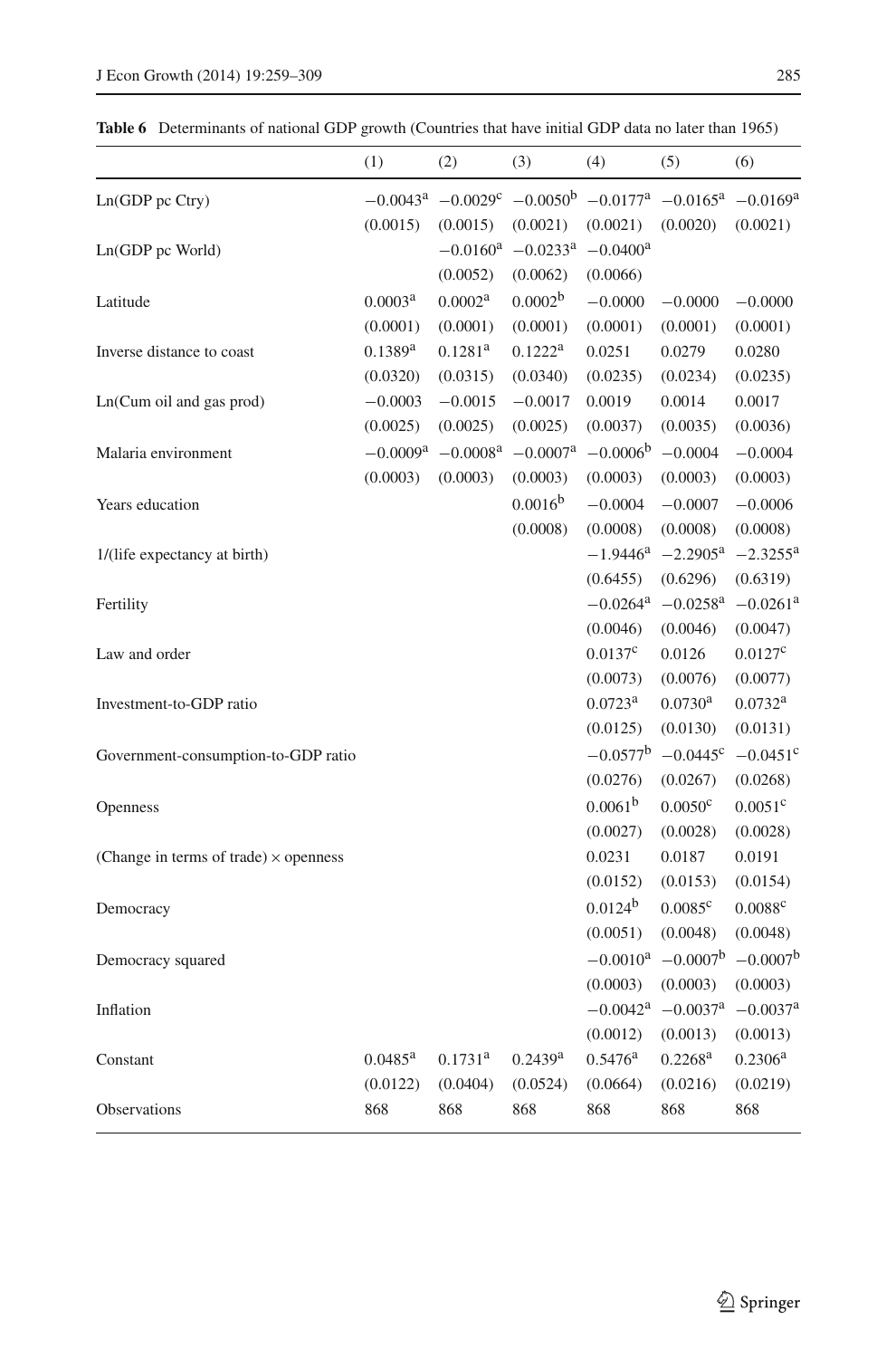| <b>Rapic v</b> community |      |                |      |      |      |            |
|--------------------------|------|----------------|------|------|------|------------|
|                          | (1)  | (2)            | (3)  | (4)  | (5)  | (6)        |
| Adjusted $\mathbb{R}^2$  | 7%   | 8%             | 9%   | 27%  | 27%  | 31%        |
| Number of countries      | 89   | 89             | 89   | 89   | 89   | 89         |
| Fixed effects            | No   | N <sub>0</sub> | No   | No   | Year | Year       |
| Instrumental variables   | None | None           | None | None | None | Lagged GDP |

#### **Table 6** continued

<sup>a</sup> Significant at the 1% level; <sup>b</sup> significant at the 5% level; and <sup>c</sup> significant at the 10% level

#### 4.2 Implied values of  $\alpha$  and  $\tau$  and the role of cost of living differences

To see the implications of our results for factor mobility, the bottom rows of Table [5](#page-23-0) present the values of the structural parameters  $\alpha$  and  $\tau$  implied by the regressions. Recall that Table [5](#page-23-0) uses both cross-regional variation in initial incomes, and some residual cross-country variation, to estimate convergence. The (negative of the) coefficient on beginning-of-period income is an estimate of the "convergence" rate  $(1 - \alpha \tau)$  in Eq. [\(7\)](#page-5-4), while the coefficient on national income is an estimate of "aggregate externality"  $\alpha(1 - \tau)$  in Eq. [\(7\)](#page-5-4). In effect, we have two equations with two unknowns. Using as a benchmark the estimates in column (3), we obtain  $\alpha = .989$  and  $\tau = .991$ . In other words, the data point to a model in which broadly defined human and physical capital captures the lion's share of national income and there are significant barriers to capital mobility, in the precise sense that  $\tau$  is very close to 1.

Consider these parameter values one by one. It is hard to precisely estimate the contribution of raw labor, but its low income share  $(1 - \alpha) \approx 1\%$  implied by our estimate of  $\alpha$  is in the ballpark of existing estimates. [Krueger](#page-50-4) [\(1999](#page-50-4)) calculated that in the U.S. the raw labor share is between 5 and 10%, but this number may be inflated by minimum wage regulations. As we show in "Appendix 2", the raw labor share implied by our estimates rises a bit once we account for population growth and finite depreciation. In our benchmark parameterization with an annual depreciation rate of 6% and population growth rate of 2%, we obtain coefficients  $\alpha = 0.87$  and  $\tau = 0.87$ . In this case, the income share going to raw labor increases to 13%.

The most puzzling finding is the high within-country mobility cost implied by  $\tau = .99$ . We later come back to this parameter value to discuss its implication for the elasticity of migration in Eq.  $(10)$ . For now, we just note that, even within countries, the model in which every sub-national region converges at its own speed seems to be a good approximation.

One important issue is whether differences in regional costs of living can account for slow convergence. Put differently, can it be the case that, once we account for cost of living differences, the implied interregional mobility would be much higher? To address this question, we estimate for each country in which regional housing cost data are available the regression:

$$
ln (1 + def_{i,t}) = c_0 + c_1 ln \left( \frac{y_{i,t}}{y_t} \right) + u_t + v_{i,t}.
$$
 (11)

<span id="page-27-0"></span>In Eq. [\(11\)](#page-27-0),  $1 + def_{i,t}$  is the price deflator in region *i* at time *t*,  $y_{i,t}$  is the regional GDP per capita of region  $i$ ,  $u_t$  is a country-year fixed effect, and  $v_{i,t}$  is a random error. Figure [3](#page-28-0) illustrates the relationship between our price deflator and the log of regional GDP per capita. The estimated coefficient of log regional GDP per capita is 0.15, and captures the elasticity of housing costs with respect to regional income. This estimate can be used to obtain a rough quantification of the effect of price differences on regional convergence.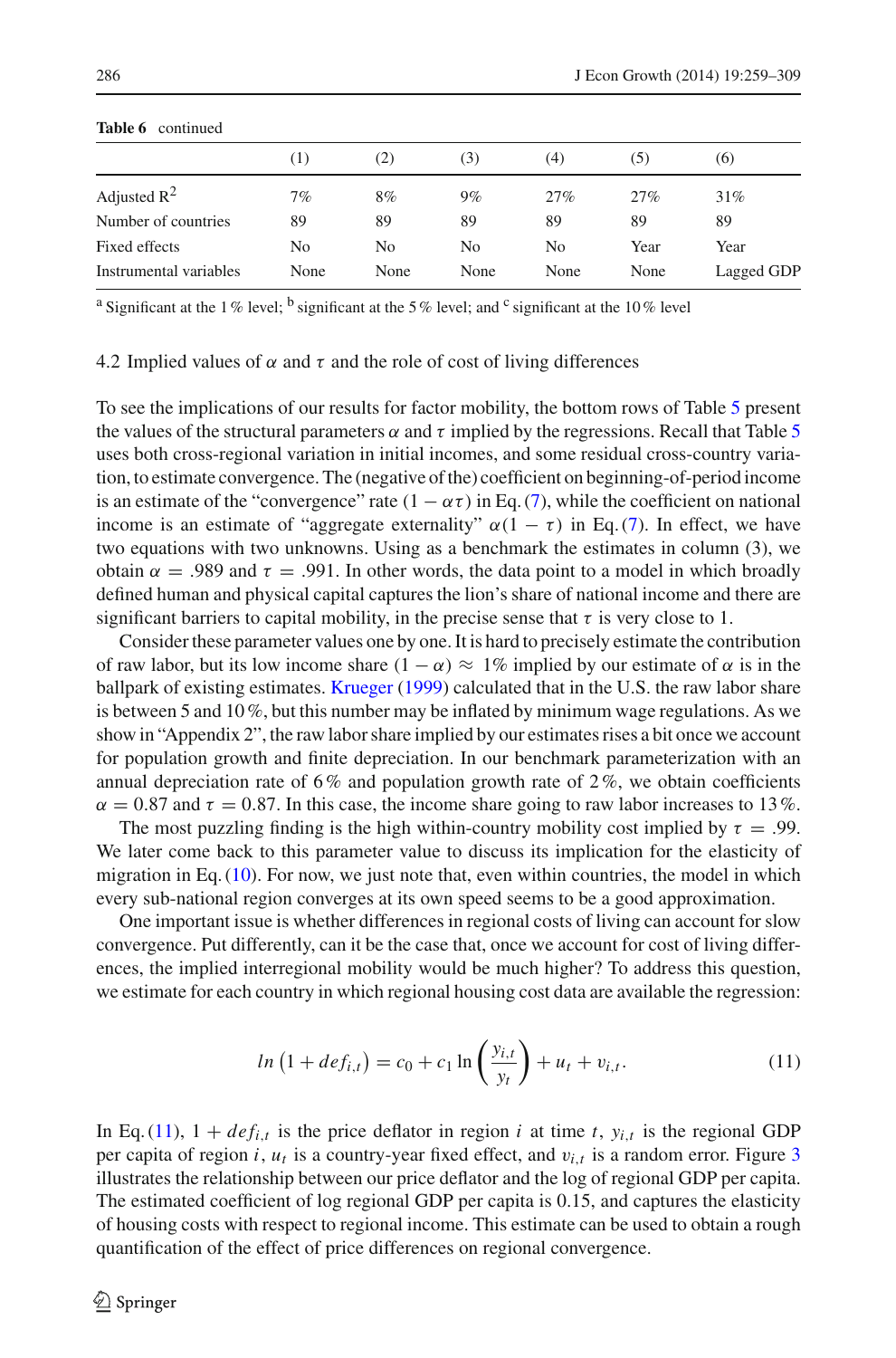

<span id="page-28-0"></span>**Fig. 3** Deflator Index versus Regional GDP per capita

To see this, note that when we allow for regional price differences and assuming that these differences stay constant over time, Eq. [\(7\)](#page-5-4) becomes:

$$
ln\left(\frac{y_{i,t+1}}{y_{i,t}}\right) = \tilde{a}_{t+1} + \tilde{b}_i - (1 - \alpha \tau) \ln\left(\frac{y_{i,t}}{1 + \det_{it}}\right) + \alpha (1 - \tau) \ln y_t + \tilde{\epsilon}_{i,t+1}.
$$
 (12)

<span id="page-28-2"></span><span id="page-28-1"></span>Simply put, a region's nominal income level is replaced by its deflated counterpart. By replacing the deflator fitted in Eq.  $(11)$  into  $(12)$ , we obtain the estimating equation:

$$
ln\left(\frac{y_{i,t+1}}{y_{i,t}}\right) = \tilde{a}_{t+1} + \tilde{b}_i - .85 (1 - \alpha \tau) ln\left(\frac{y_{i,t}}{1 + def_{it}}\right) + [\alpha (1 - \tau) - .15(1 - \alpha \tau)] ln y_t + \tilde{\epsilon}_{i,t+1}.
$$
\n(13)

By equating the estimated coefficients in Table [5](#page-23-0) with the corresponding parameters in Eq. [\(13\)](#page-28-2), we can back out values of  $\alpha$  and  $\tau$  that take regional price differences into account. Reinterpreting the parameter estimates of Table [5](#page-23-0) column (3) in this way has no meaningful impact on parameter values, which become  $\alpha = 0.987$  and  $\tau = 0.990$ . Accounting for price differences only marginally increases mobility, reducing  $\tau$  from 0.991 to 0.990. If we hypothetically increase the GDP per capita elasticity of the deflator from 0.15 to 0.50, then, following the same methodology, we obtain  $\alpha = 0.981$  and  $\tau = 0.980$ . As a final robustness check, since Tables [3](#page-17-0) and [4](#page-19-0) show that differences in purchasing power across regions are fairly minimal excluding the lowest and highest quartile of GDP per capita, we drop observations from the 1st and 4th quartile of GDP per capita and re-run the regressions in Table [5.](#page-23-0) Results are qualitatively similar. For example, in this case the specification in column (3) of Table [5](#page-23-0) yields  $\alpha = 0.989$  and  $\tau = 0.985$  (compared with 0.989 and 0.991 for the full sample). Even accounting for differences in housing costs, regional mobility seems puzzlingly low. In Sect. [5,](#page-23-0) we map our parameter values into the more economically interpretable notion of elasticity of migration with respect to wage differentials.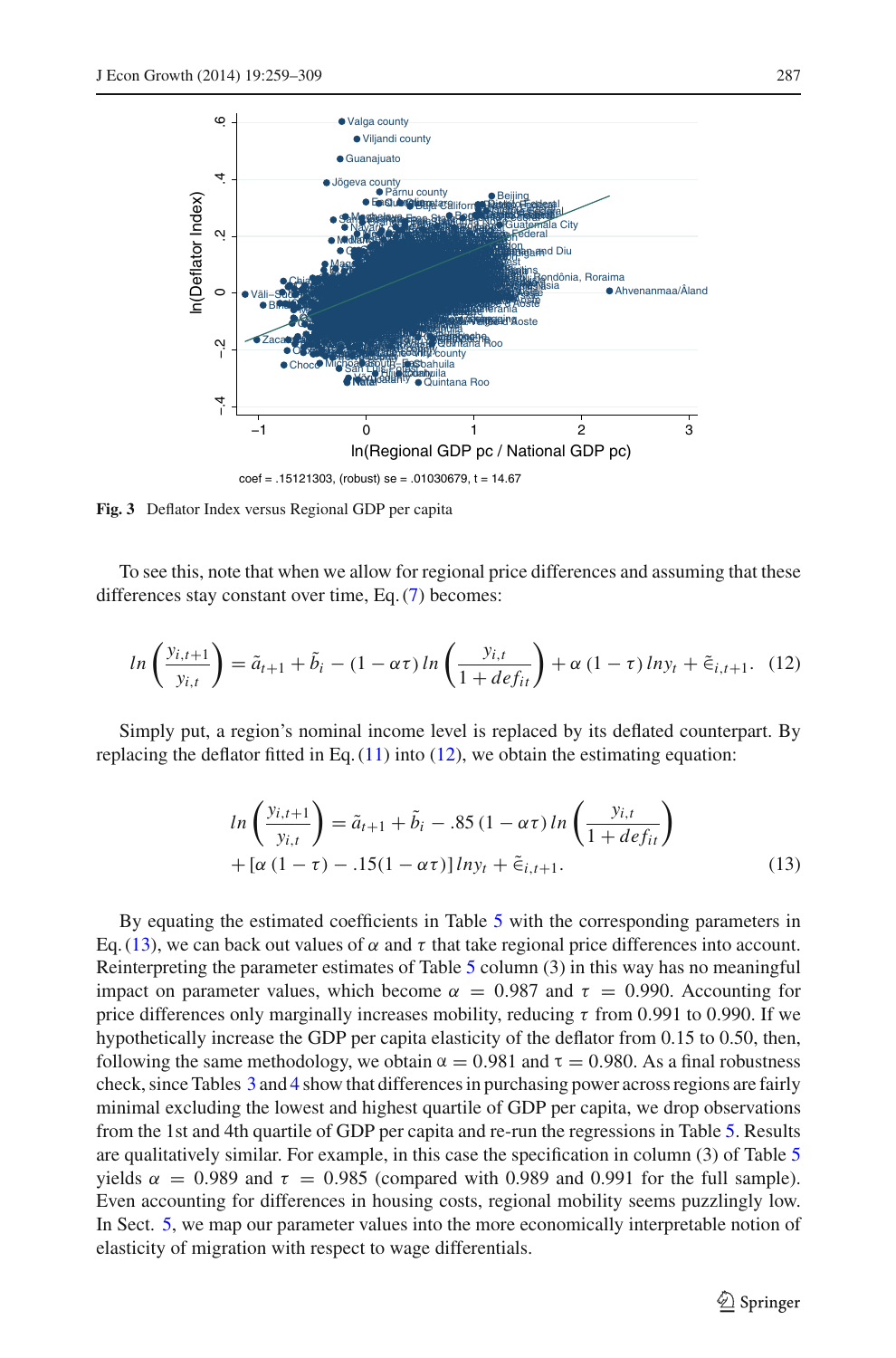<span id="page-29-0"></span>

| Table 7 Country-level determinants           | of the speed of convergence |                      |                       |                  |              |                   |                |                       |
|----------------------------------------------|-----------------------------|----------------------|-----------------------|------------------|--------------|-------------------|----------------|-----------------------|
|                                              | Ln(GDPpc)                   | English Legal Origin | Financial Regulation  | Trade Tariffs    | Labor        | Transf/Gov        | <b>Gov/GDP</b> | Years Educ (Regional) |
| Panel A: Basic specification                 |                             |                      |                       |                  |              |                   |                |                       |
| Ln(GDP pc Region)                            | $0.0420^{b}$                | $-0.0182^{a}$        | $-0.0076^{b}$         | $-0.0021$        | $-0.0052$    | $-0.0033$         | $-0.0068$      | $-0.0161a$            |
|                                              | (0.0191)                    | (0.0047)             | (0.0034)              | (0.0045)         | (0.0116)     | (0.0143)          | (0.0103)       | (0.0040)              |
| Interaction var                              | $0.0701^{a}$                |                      | $0.1908^{a}$          | $0.2229^{a}$     | 0.1329       | 0.4069c           | 0.4298         | $0.0179^{a}$          |
|                                              | (0.0257)                    |                      | (0.0350)              | (0.0481)         | (0.1527)     | (0.2305)          | (0.5288)       | (0.0059)              |
| $Ln(GDP$ pc region) $\times$ interaction var | $-0.0071a$                  | 0.0072               | $-0.0197a$            | $-0.0238^{a}$    | $-0.0195$    | $-0.0413^{\circ}$ | $-0.0596$      | $-0.0015^{b}$         |
|                                              | (0.0024)                    | (0.0054)             | (0.0037)              | (0.0055)         | (0.0177)     | (0.0231)          | (0.0550)       | (0.0006)              |
| Latitude                                     | 0.0002                      | 0.0002               | 0.0001                | 0.0001           | 0.0001       | 0.0001            | 0.0001         | 0.0002                |
|                                              | (0.0002)                    | (0.0002)             | $\left(0.0002\right)$ | (0.0002)         | (0.0003)     | (0.0003)          | (0.0002)       | (0.0002)              |
| Inverse distance to coast                    | 0.0148                      | 0.0111               | 0.0187                | $0.0187^{\circ}$ | 0.0118       | 0.0193            | 0.0163         | $0.0234^{\circ}$      |
|                                              | (0.0114)                    | (0.0096)             | (0.0114)              | (0.0105)         | (0.0100)     | (0.0176)          | (0.0110)       | (0.0120)              |
| Malaria ecology                              | 0.0008                      | 0.0006               | 0.0009                | 0.0009           | 0.0003       | $-0.0020^{\circ}$ | 0.0009         | 0.0012                |
|                                              | (0.0007)                    | (0.0006)             | (0.0008)              | (0.0007)         | (0.0003)     | (0.0010)          | (0.0007)       | (0.0009)              |
| Ln(Cum oil and gas prod)                     | 0.1287                      | 0.0971               | 0.1350                | $0.1456^c$       | 0.1414       | 0.0739            | 0.1374         | 0.1319                |
|                                              | (0.0979)                    | (0.0887)             | (0.1102)              | (0.0874)         | (0.1888)     | (0.1146)          | (0.0910)       | (0.1104)              |
| Ln(Population density)                       | 0.0001                      | 0.0003               | $-0.0000$             | 0.0000           | $-0.0004$    | 0.0001            | 0.0001         | $-0.0011$             |
|                                              | (0.0006)                    | (0.0005)             | (0.0007)              | (0.0006)         | (0.0006)     | (0.0010)          | (0.0006)       | (0.0009)              |
| Capital is in region                         | $0.0126^{a}$                | $0.0102^{a}$         | $0.0127^{a}$          | $0.0117^{a}$     | $0.0142^{a}$ | $0.0210^{a}$      | $0.0118^{a}$   | $0.0128^{a}$          |
|                                              | (0.0031)                    | (0.0031)             | (0.0031)              | (0.0025)         | (0.0026)     | (0.0043)          | (0.0031)       | (0.0030)              |
| Constant                                     | $-0.4129^{b}$               | $0.1619^{a}$         | $0.0824^{a}$          | 0.0329           | 0.0877       | 0.0367            | 0.0973         | $0.1364^{a}$          |
|                                              | (0.2033)                    | (0.0300)             | (0.0280)              | (0.0367)         | (0.0969)     | (0.1346)          | (0.0954)       | (0.0332)              |
| Observations                                 | 7,947                       | 7,947                | 5,731                 | 6,469            | 2,722        | 2,242             | 7,219          | 6,820                 |
| Adjusted R <sup>2</sup>                      | $18~\%$                     | $16\,\%$             | 19%                   | $20\,\%$         | $20\,\%$     | 25%               | $16\%$         | $20\,\%$              |
| <b>Fixed effect</b>                          | Country                     | Country              | Country               | Country          | Country      | Country           | Country        | Country               |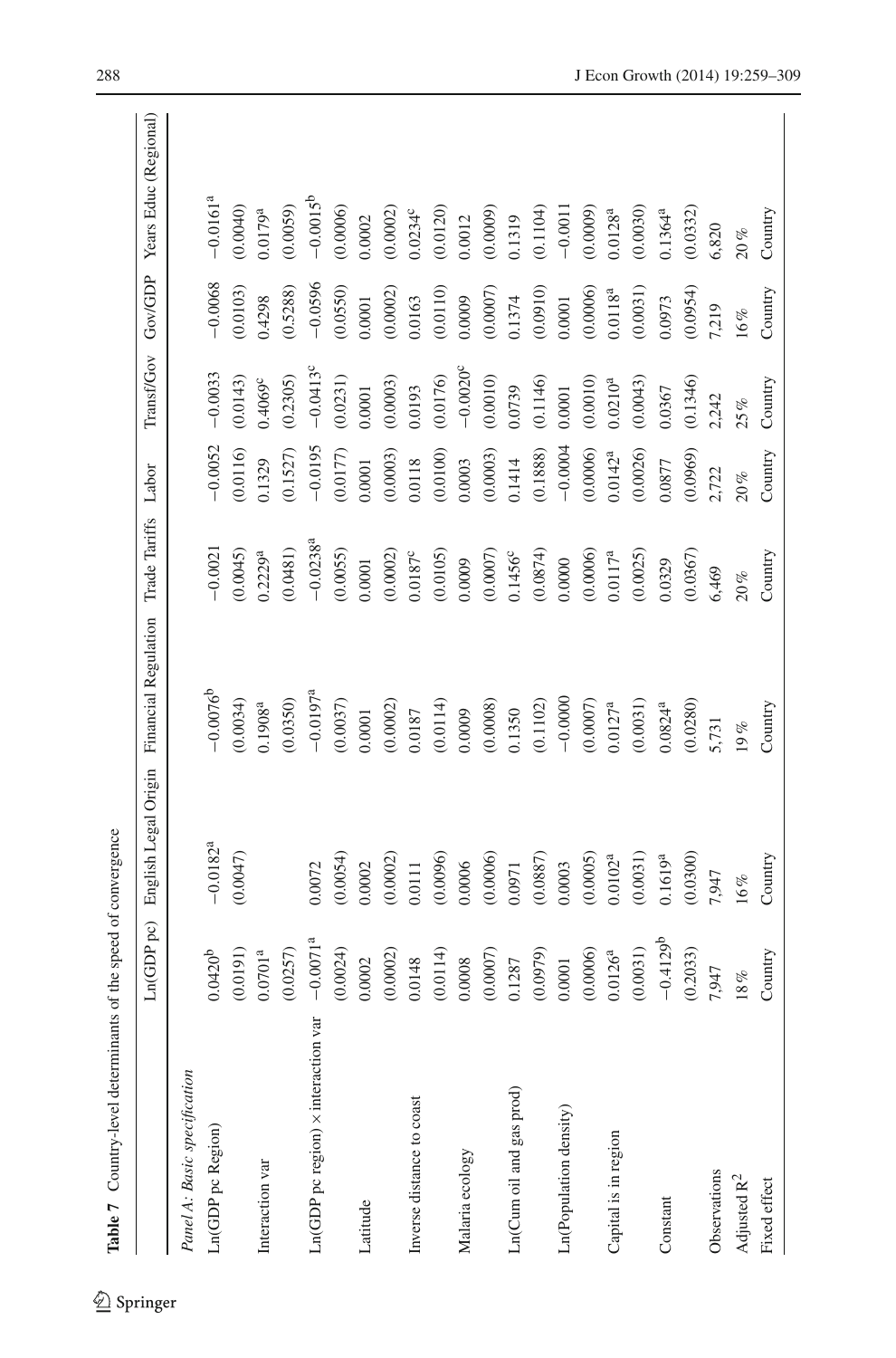| Table 7 continued                                                  |                                                                                   | Ln(GDP pc) English legal origin Financial regulation Trade tariffs Labor                                                           |                                                                                                                       |                                                                                                                                                                               |                                                                                                                                    |                                                                                                                                                   |                                                                                                                                                                                                                                                                   | Transf/Gov Gov/GDP Years Educ (Regional)                                                                    |
|--------------------------------------------------------------------|-----------------------------------------------------------------------------------|------------------------------------------------------------------------------------------------------------------------------------|-----------------------------------------------------------------------------------------------------------------------|-------------------------------------------------------------------------------------------------------------------------------------------------------------------------------|------------------------------------------------------------------------------------------------------------------------------------|---------------------------------------------------------------------------------------------------------------------------------------------------|-------------------------------------------------------------------------------------------------------------------------------------------------------------------------------------------------------------------------------------------------------------------|-------------------------------------------------------------------------------------------------------------|
| Panel B: Control for both level and interactions of GDP per capita |                                                                                   |                                                                                                                                    |                                                                                                                       |                                                                                                                                                                               |                                                                                                                                    |                                                                                                                                                   |                                                                                                                                                                                                                                                                   |                                                                                                             |
| Ln(GDP pc region)                                                  | $0.0420^{b}$                                                                      | $0.0417^{b}$                                                                                                                       | 1.0084                                                                                                                | $-0.0062$                                                                                                                                                                     | $-0.0338$                                                                                                                          | 0.0804°                                                                                                                                           | 0.0593 <sup>a</sup>                                                                                                                                                                                                                                               | 0.0437                                                                                                      |
|                                                                    |                                                                                   |                                                                                                                                    |                                                                                                                       |                                                                                                                                                                               |                                                                                                                                    | 0.0417                                                                                                                                            |                                                                                                                                                                                                                                                                   |                                                                                                             |
| n(GDP pc country)                                                  | $(0.0191)$<br>$0.07013$                                                           | $(0.0186)$<br>$0.07263$                                                                                                            | (0.0236)                                                                                                              |                                                                                                                                                                               |                                                                                                                                    | 1,0661                                                                                                                                            | $\frac{(0.0211)}{0.0918^a}$                                                                                                                                                                                                                                       | $\begin{array}{c} (0.0313) \\ 0.0610 \end{array}$                                                           |
|                                                                    | (0.0257)                                                                          | (0.0260)                                                                                                                           | (0.0289)                                                                                                              | $\begin{array}{c} 0.0173) \\ -0.0194 \\ 0.0248) \end{array}$                                                                                                                  | $\begin{array}{c} 0.0400 \\ -0.0503 \\ 0.0488 \end{array}$                                                                         | 0.0542)                                                                                                                                           |                                                                                                                                                                                                                                                                   | 0.0445                                                                                                      |
| In (GDP pc region) $\times$ Ln(GDP pc country)                     | $-0.0071a$<br>(0.0024)                                                            | $-0.0074$ <sup>a</sup>                                                                                                             | $-0.0017$                                                                                                             | 1.0007                                                                                                                                                                        | 1.0037                                                                                                                             | $-0.0102$ <sup>t</sup>                                                                                                                            | $\begin{array}{c} 0.0340 \\ -0.0094^{\rm a} \\ 0.0030 \end{array}$                                                                                                                                                                                                | $-0.0082$                                                                                                   |
|                                                                    |                                                                                   | (0.0023)                                                                                                                           | $(0.0028)$<br>$0.1754$ <sup>a</sup>                                                                                   |                                                                                                                                                                               | (0.0039)                                                                                                                           | 0.0050                                                                                                                                            |                                                                                                                                                                                                                                                                   | (0.0043)                                                                                                    |
| Interaction Var                                                    |                                                                                   |                                                                                                                                    |                                                                                                                       | $\begin{array}{c} (0.0025) \\ 0.2156^a \\ (0.0765) \end{array}$                                                                                                               | 1.750                                                                                                                              | 0.2513                                                                                                                                            |                                                                                                                                                                                                                                                                   | 0.0008                                                                                                      |
|                                                                    |                                                                                   |                                                                                                                                    | (0.0300)                                                                                                              |                                                                                                                                                                               |                                                                                                                                    | (0.2455)                                                                                                                                          |                                                                                                                                                                                                                                                                   |                                                                                                             |
| Ln(GDP pc Region) x Interaction Var                                |                                                                                   | $0.0097^{b}$                                                                                                                       | $-0.0160^{a}$<br>(0.0036)                                                                                             | $\begin{array}{r} -0.0219^{\mathrm{b}} \\ -0.039 \\ 0.0089) \\ 0.0000 \\ 0.0000 \\ 0.0146 \\ 0.0100 \\ 0.0000 \\ 0.0000 \\ 0.0000 \\ 0.1352 \\ 0.0313) \\ 0.0001 \end{array}$ | $\begin{array}{l} (0.1211) \\ -0.0229 \\ (0.0146) \\ 0.0001 \\ (0.0002) \\ (0.0002) \\ 0.0120 \\ (0.0104) \end{array}$             | $\begin{array}{r} -0.0256 \\ (0.0250) \\ 0.0002 \\ (0.0003) \\ (0.003) \\ (0.0184) \\ (0.0176) \\ -0.0021 \\ (0.0009) \\ (0.0009) \\ \end{array}$ | $\begin{array}{l} -0.2122\\ -0.2131)\\ 0.0431)\\ 0.0151\\ 0.00468)\\ 0.0002\\ 0.0002)\\ 0.0179\\ 0.0011\\ 0.0115)\\ 0.0000\\ 0.0160\\ 0.0000\\ 0.0000\\ 0.0006)\\ 0.00060\\ 0.00060\\ 0.00060\\ 0.00060\\ 0.00060\\ 0.00060\\ 0.00060\\ 0.00060\\ 0.00060\\ 0.00$ | $(0.0081)$<br>$(0.0006$<br>$(0.0009)$<br>$(0.0002)$<br>$(0.0002)$<br>$(0.0108)$<br>$(0.0108)$<br>$(0.0009)$ |
|                                                                    |                                                                                   |                                                                                                                                    |                                                                                                                       |                                                                                                                                                                               |                                                                                                                                    |                                                                                                                                                   |                                                                                                                                                                                                                                                                   |                                                                                                             |
| <i>atitude</i>                                                     | 1.0002                                                                            |                                                                                                                                    |                                                                                                                       |                                                                                                                                                                               |                                                                                                                                    |                                                                                                                                                   |                                                                                                                                                                                                                                                                   |                                                                                                             |
|                                                                    | $\begin{array}{c} (0.0002) \\ 0.0148 \\ (0.0114) \end{array}$                     |                                                                                                                                    |                                                                                                                       |                                                                                                                                                                               |                                                                                                                                    |                                                                                                                                                   |                                                                                                                                                                                                                                                                   |                                                                                                             |
| Inverse Distance to Coast                                          |                                                                                   |                                                                                                                                    |                                                                                                                       |                                                                                                                                                                               |                                                                                                                                    |                                                                                                                                                   |                                                                                                                                                                                                                                                                   |                                                                                                             |
|                                                                    |                                                                                   |                                                                                                                                    |                                                                                                                       |                                                                                                                                                                               |                                                                                                                                    |                                                                                                                                                   |                                                                                                                                                                                                                                                                   |                                                                                                             |
| Malaria Ecology                                                    | $\begin{array}{c} 0.0008 \\ (0.0007) \\ 0.1287 \\ (0.0979) \\ 0.0001 \end{array}$ | $\begin{array}{l} 0.0002 \\ 0.0002) \\ 0.0117 \\ 0.0116) \\ 0.0005 \\ 0.0006) \\ 0.1180 \\ 0.1180 \\ 0.103) \\ 0.0001 \end{array}$ | $\begin{array}{c} 0.0000 \\ (0.0002) \\ 0.0134 \\ (0.0105) \\ (0.0007) \\ (0.0007) \\ (0.0007) \\ 0.1253 \end{array}$ |                                                                                                                                                                               | $\begin{array}{l} 0.0004 \\ (0.0003) \\ 0.1292 \\ (0.1882) \\ -0.0004 \\ (0.0006) \\ (0.0006) \\ 0.0132^3 \\ (0.0032) \end{array}$ |                                                                                                                                                   |                                                                                                                                                                                                                                                                   |                                                                                                             |
|                                                                    |                                                                                   |                                                                                                                                    |                                                                                                                       |                                                                                                                                                                               |                                                                                                                                    |                                                                                                                                                   |                                                                                                                                                                                                                                                                   |                                                                                                             |
| Ln(Cum Oil and Gas Prod)                                           |                                                                                   |                                                                                                                                    |                                                                                                                       |                                                                                                                                                                               |                                                                                                                                    |                                                                                                                                                   |                                                                                                                                                                                                                                                                   |                                                                                                             |
|                                                                    |                                                                                   |                                                                                                                                    |                                                                                                                       |                                                                                                                                                                               |                                                                                                                                    | $\begin{array}{c} (0.1207) \\ 0.0002 \end{array}$                                                                                                 |                                                                                                                                                                                                                                                                   | $(0.0939)$<br>-0.0013                                                                                       |
| Ln(Population density)                                             |                                                                                   |                                                                                                                                    | $(0.1044)$<br>-0.0000                                                                                                 |                                                                                                                                                                               |                                                                                                                                    |                                                                                                                                                   |                                                                                                                                                                                                                                                                   |                                                                                                             |
|                                                                    |                                                                                   | $(0.0006)$<br>$(0.0127a)$<br>$(0.0029)$                                                                                            |                                                                                                                       |                                                                                                                                                                               |                                                                                                                                    |                                                                                                                                                   |                                                                                                                                                                                                                                                                   |                                                                                                             |
| Capital is in region                                               |                                                                                   |                                                                                                                                    |                                                                                                                       |                                                                                                                                                                               |                                                                                                                                    |                                                                                                                                                   |                                                                                                                                                                                                                                                                   |                                                                                                             |
|                                                                    | $\begin{array}{c} (0.0006) \\ 0.0126^a \\ (0.0031) \end{array}$                   |                                                                                                                                    | $\begin{array}{c} (0.0007) \\ 0.0110^{a} \\ (0.0031) \end{array}$                                                     | $(0.0006)$<br>0.0099 <sup>a</sup><br>(0.0026)                                                                                                                                 |                                                                                                                                    | $\begin{array}{l} (0.0010) \\ 0.0209^a \\ (0.0044) \\ -0.4743 \end{array}$                                                                        | 0.0031)                                                                                                                                                                                                                                                           | $(0.0009)$<br>0.0092 <sup>a</sup><br>(0.0033)                                                               |
| Constant                                                           | $-0.4129^{b}$                                                                     | $-0.4344$ <sup>t</sup>                                                                                                             | 0.1556                                                                                                                | 0.1844                                                                                                                                                                        | 1567.(                                                                                                                             |                                                                                                                                                   | $-0.5624^{b}$                                                                                                                                                                                                                                                     | $-0.2961$                                                                                                   |
|                                                                    | (0.2033)                                                                          | (0.2085)                                                                                                                           | (0.2452)                                                                                                              |                                                                                                                                                                               |                                                                                                                                    |                                                                                                                                                   | (0.2477)                                                                                                                                                                                                                                                          | (0.3339)                                                                                                    |
| Observations                                                       | ,947                                                                              | ,947                                                                                                                               | 5,731                                                                                                                 | $\binom{0.1811}{6,469}$                                                                                                                                                       | $\frac{(0.4617)}{2.722}$                                                                                                           | 0.4566)<br>2,242                                                                                                                                  | 219                                                                                                                                                                                                                                                               | 5,820                                                                                                       |
| Adjusted R <sup>2</sup>                                            | $8\%$                                                                             | 8%                                                                                                                                 | $0\%$                                                                                                                 | 20%                                                                                                                                                                           | $50\%$                                                                                                                             | 209                                                                                                                                               | 9%                                                                                                                                                                                                                                                                | $21\%$                                                                                                      |
| <b>Fxd Effect</b>                                                  | Country                                                                           | Country                                                                                                                            | Country                                                                                                               | Country                                                                                                                                                                       | Country                                                                                                                            | Country                                                                                                                                           | Country                                                                                                                                                                                                                                                           | Country                                                                                                     |
|                                                                    |                                                                                   |                                                                                                                                    |                                                                                                                       |                                                                                                                                                                               |                                                                                                                                    |                                                                                                                                                   |                                                                                                                                                                                                                                                                   |                                                                                                             |

<sup>a</sup> Significant at the 1% level; <sup>b</sup> Significant at the 5% level; and <sup>c</sup> Significant at the 10% level <sup>a</sup> Significant at the 1% level; <sup>b</sup> Significant at the 5% level; and ° Significant at the 10% level

Table 7 continued

 $\underline{\textcircled{\tiny 2}}$  Springer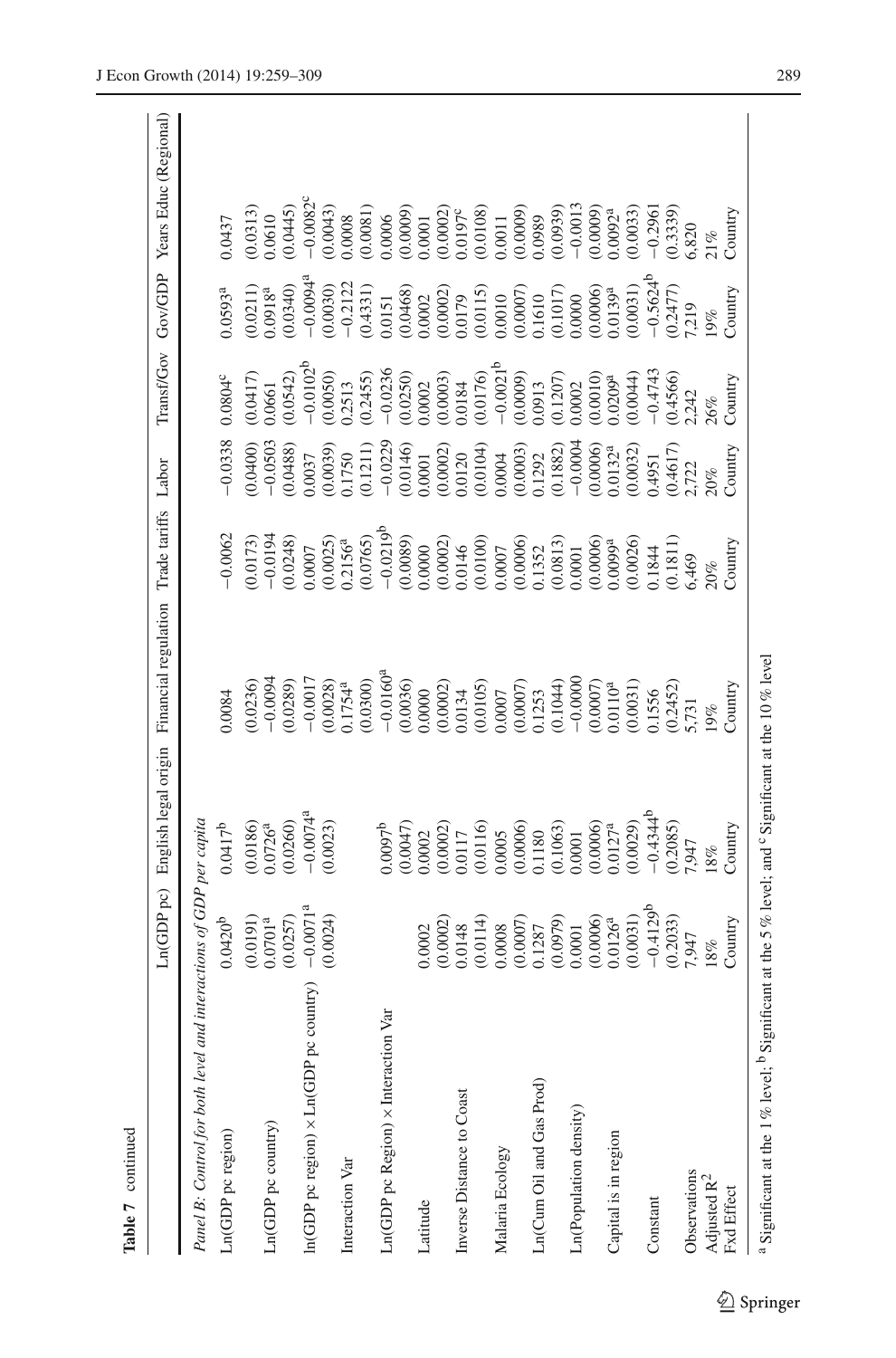#### <span id="page-31-2"></span>4.3 Barriers to regional mobility and convergence

The previous findings indicate that barriers to regional mobility are important. As a first pass towards assessing this possibility, here we identify direct proxies for legal and regulatory barriers to factor mobility across regions. [Lucas\(1990\)](#page-50-8) has famously asked why physical capital does not move across international borders. Reasons include the lack of proper institutions and of complementary factors of production, such as human capital, in poor countries. In the regional context, these explanations are problematic, because: (i) institutional differences are sma[ll](#page-49-13) [within](#page-49-13) [countries](#page-49-13) [\(and](#page-49-13) [do](#page-49-13) [not](#page-49-13) [explain](#page-49-13) [differences](#page-49-13) [in](#page-49-13) [regional](#page-49-13) [development,](#page-49-13) Gennaioli et al. [2013\)](#page-49-13), and (ii) scarcity of complementary inputs itself relies on regional immobility of human capital. At the same time, country-wide regulations such as overly regulated financial, labor and goods markets may create barriers to factor mobility and can be measured directly.

To get at this issue, we proxy for the barriers to factor mobility using the following measures of a country's market infrastructure: an index of the regulation of domestic financial markets from [Abiad et al.](#page-49-19) [\(2008](#page-49-19)), an index of international trade tariffs from [Spilimbergo and Che](#page-50-1) [\(2012](#page-50-1)), an index of labor regulations from [Aleksynska and Schindler](#page-49-20) [\(2011](#page-49-20)). We also use a d[ummy](#page-50-9) [equal](#page-50-9) [to](#page-50-9) [1](#page-50-9) [if](#page-50-9) [the](#page-50-9) [country's](#page-50-9) [laws](#page-50-9) [are](#page-50-9) [of](#page-50-9) [English](#page-50-9) [Legal](#page-50-9) [Origin.](#page-50-9) [According](#page-50-9) [to](#page-50-9) La Porta et al. [\(1998,](#page-50-9) [2008\)](#page-50-10), English Legal Origin is a broad indicator of a market-supporting regulatory stance. To assess whether the public sector has a direct effect on regional convergence, we also proxy for determinants of mobility using two measures of redistribution: a measure of government transfers and subsidies as a fraction of total government spending, and the ratio of government spending to GDP. Finally, we check Lucas's hypothesis by investigating the effect of regional human capital on mobility and the region's speed of convergence.<sup>[10](#page-31-0)</sup>

To evaluate the influence of institutional barriers to mobility on convergence, we estimate Eq. [\(8\)](#page-6-1) by interacting the (log) level of regional GDP with the previously described institutional proxies for *dc*. As a first step, we check how the rate of regional convergence depends on the (log) level of GDP in the country (formally, this is akin to setting  $d_c = y_c$ ). We also test Lucas' hypothesis that limited convergence is explained by local scarcity of human capital by replacing *dc* with a *region-specific* interactive variable: the region's human capital as proxied by its average level of schooling. All regressions include country fixed effects to capture time-invariant determinants of productivity.

The results of this exercise are reported in Table [7.](#page-29-0) All regressions include our standard geography controls, regional per capita GDP, country fixed effects, and proxies for  $d_c$  entered separately. In Panel A, the regressions also include the interaction between each proxy and regional GDP per capita. In Panel B, we add to the previous specification the level of GDP per capita as well as the interaction between regional and national GDP per capita. The regressions omit the interaction between national GDP per capita and proxies for  $d_c$ , because national and regional GDP per capita are highly correlated.<sup>11</sup>

Begin with Panel A. We find that higher (log) GDP per capita is associated with faster regional convergence (see Column 1, Panel A). Our estimates suggest that boosting national

<span id="page-31-0"></span><sup>10</sup> We also tried: (1) an index of the regulation of capital flows from [Abiad et al.](#page-49-19) [\(2008\)](#page-49-19), (2) an index of the regulation of the banking from [Abiad et al.](#page-49-19) [\(2008\)](#page-49-19), (3) an index of capital controls from [Schindler](#page-50-11) [\(2009](#page-50-11)), and (4) the number of months of severance payments for a worker with 9 years of tenure on the job from [Aleksynska and Schindler](#page-49-20) [\(2011](#page-49-20)).

<span id="page-31-1"></span><sup>&</sup>lt;sup>11</sup> Formally, the regressions in Panel A of Table [7](#page-29-0) do not include the term  $\alpha \cdot \beta \cdot d_c \cdot ln y_t$  appearing in Eq. [\(8\)](#page-6-1). The reason is that national and regional incomes are strongly correlated. Thus, having a set of interactions between national income and country-level determinants of the speed of convergence creates multicollinearity problems. Nevertheless, the results on interactions are qualitatively similar if we add national income as a control (Table [7B](#page-29-0)).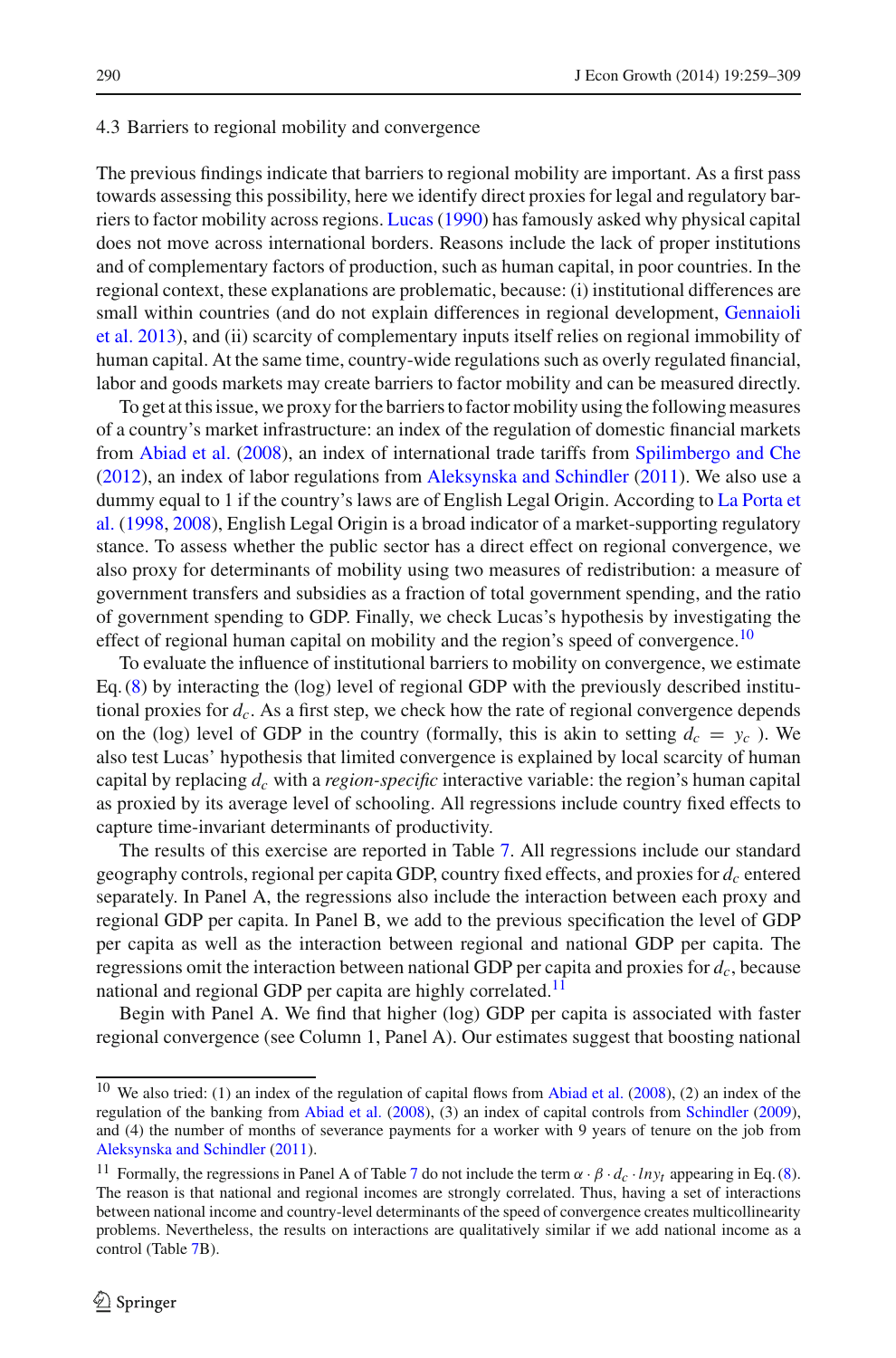GDP per capita by 20% while keeping regional per capita GDP constant adds 1.31 percentage points to the region's convergence rate. Columns 2–8 in Panel A introduce one at the time the interactions with proxies for national market infrastructure and government transfers. More liberalized financial markets, lower international trade tariff rates, and higher government transfers all increase the speed of convergence. A region that is 20% below the steady state converges 5.69 percentage points faster when the domestic finance (de)regulation index is one standard deviation higher than the sample average, 5.91 percentage points faster when tariffs are one standard deviation below their sample average, and 8.87 percentage points faster when government transfers are one standard deviation higher than the sample average.<sup>[12](#page-32-0)</sup> The results generally support the model's prediction that frictions slow the convergence rate. The exception is the effect of common law since it implies that—despite having more favorable market infrastructure—a region 20% below the steady state converges 0.16 percentage points*slower* in common law than in civil law countries. There is no evidence that the speed of convergence is associated with labor regulation or government expenditure. Although the effect of English Legal Origin is puzzling, these results suggest that economic and financial development, international trade, and government transfers do, ceteris paribus, reduce regional inequality.

Because the quality of institutions and government redistribution may be products of economic development, in Panel B we include these proxies while controlling for the interaction between regional and national per capita GDP as well as the level of (log) per capita GDP. Neither trade tariffs nor government transfers play a role here. The coefficient of the interaction between regional GDP and domestic financial regulation index, tariffs, and English Legal Origin are roughly unchanged and remain statistically significant, while the interaction between regional GDP and government transfers lose statistical significance. Financial market infrastructure and trade barriers emerge as robust predictors of faster regional convergence.

Next, we investigate the role of regional human capital in promoting regional convergence. We find no evidence that the rate of convergence (as opposed to regional growth rate per se) varies with regional education. The results in the last column of Panel A show that while regional education has a large impact on the growth rate of GDP per capita, the interaction term between regional education and GDP per capita is insignificant (and remains insignificant in Panel B).

"Appendix 4" investigates the role of several potential deep determinants of limited capital mobility, including: (a) the size of the agricultural sector, (b) soil quality, and (c) fertility rates. The share of agriculture in output plays a large role in accounting for resource misallocation in developing countries [\(Duarte and Restuccia 2010](#page-49-21)). We have limited data on the regional composition of output but have census data on employment for 3,556 region-years. In the growth regressions, the interaction between the share of employment in agriculture and regional GDP per capita is negative but insignificant. Land ownership—or more precisely, the distribution of land ownership—plays a large role in political economy explanations of resource misallocation. [Galor et al.](#page-49-22) [\(2009](#page-49-22)) find support for the hypothesis that landowners have an incentive to suppress human capital formation in the US data during 1900-40. Unfortunately, we do not have direct data on land ownership. Instead, we use data on soil quality as a proxy for land ownership since soil quality is arguably inversely related to ownership concentration. We do not find evidence that soil quality, measured following [Michalopoulos](#page-50-12) [\(2012](#page-50-12)), or its variance affects the speed of convergence. Finally, we consider the role of

<span id="page-32-0"></span><sup>&</sup>lt;sup>12</sup> Results are qualitatively similar for the index of capital controls (i.e. 7.40 percentage points faster growth when GDP per capita is 20% below the steady state and the index of capital controls is one standard deviations above its average) and the index of banking regulation (i.e. 14.0 percentage point faster growth when GDP per capita is 20% below the steady state and the index of banking regulation is one standard deviations above its average).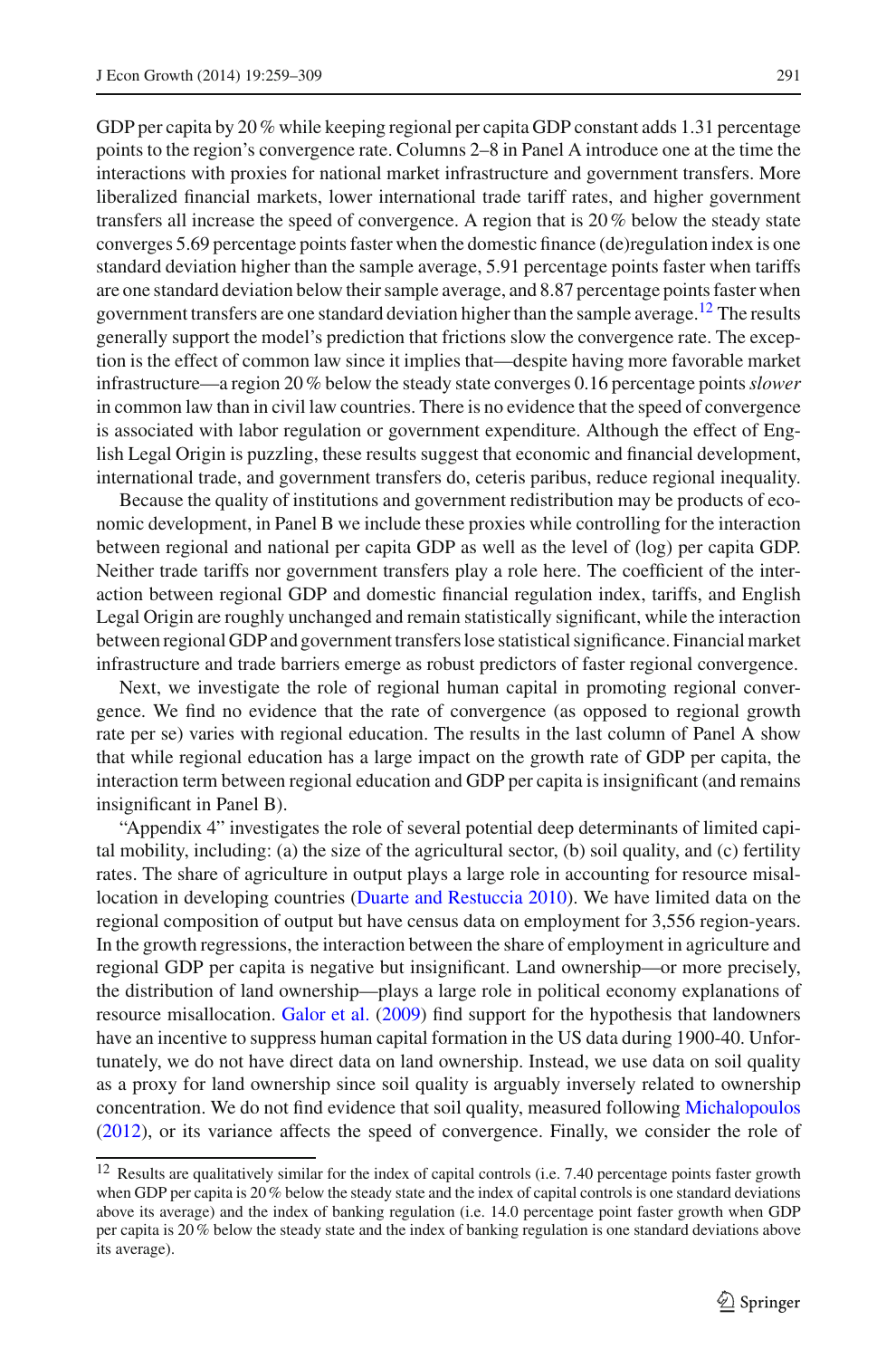regional differences in fertility rates, since the negative correlation between fertility rates and regional GDP per capita may slow the speed of convergence in per capita GDP. We find that the interaction between fertility rates and the initial level of regional GDP per capita is positive but insignificant.

#### 4.4 Direct evidence on regional labor mobility

Having documented that proxies for mobility barriers are indeed correlated with slower regional convergence, we now trace out directly the patterns of mobility of human capital and labor by looking at migration. We have no data on the mobility of physical capital. To get a rough estimate of the magnitude of human capital mobility between regions, we use census data. Data on a region's population born in a different region is available for 33 countries. For 26 countries we also have data on the residents of a region who arrived in the previous 5 years from a different region. These data enable us to compare human capital of natives and residents.

Table [8](#page-34-0) presents results on migration using the most recently available census data. Consistent with common wisdom, a very high fraction (41%) of the residents of an average US region are migrants. Only the Kyrgyz Republic beats the US in internal mobility (80 vs. 41%). For the sample as a whole, 21% of the residents of an average region are migrants. Migration is low in Egypt (8%), Nepal (5%), and Pakistan (5%). It is high in Kyrgyz Republic, US, and Chile. Consistent with [Gennaioli et al.](#page-49-13) [\(2013\)](#page-49-13), migrants are typically more skilled. On average, workers that choose to emigrate from a region have 1.02 more years of schooling than the natives from those regions. The outflow of migrants thus tends to lower the human capital of the sending region. The effect of migration on the human capital of the receiving region is ambiguous. All else equal, the inflow of migrants tends to increase the human capital of the receiving region. This effect, however, relies on the sending and receiving regions having similar levels of human capital—an assumption likely to be violated if migration flows form poor regions to rich ones. In the data, migration has a very small effect on a region's human capital. For example, residents of poor regions in Brazil (in the bottom quartile of regional GDP per capita) have 0.10 more years of education than the natives of such regions. In contrast, residents of rich regions in Brazil (in the top quartile of regional GDP per capita) have 0.18 less years of schooling than the natives of such regions.

Figure [4](#page-35-0) illustrates the relationship between the spread in the human capital of residents and natives and (log) regional GDP per capita after controlling for country and year fixed effects. For the overall sample, migration lowers the number of years of education of residents of both poor regions (by 0.17 years) and rich regions (by 0.19 years) relative to the human capital of natives of those regions. The fact that the impact of migration on human capital is so small is consistent with our basic evidence of slow convergence.

Table [9A](#page-36-0) presents simple regressions of the determinants of in-migration into each region. In-migration is lower into densely populated regions, which might reflect housing costs. Total in-migration into a region also increases with the region's relative income, as does the fraction of college educated workers that are in-migrants. However, the responsiveness of total inmigration to relative per capita GDP is fairly muted: in-migration adds 17 percentage points to the population of a region with twice the per capita GDP of the national level. Focusing on migrants that arrived in the region in the previous 5 years ("flow of migrants") helps calibrate the magnitude of the elasticity of migration with respect to GDP per capita: the flow of migrants adds roughly 1 percentage points to the population of a region with twice per capita GDP of the national level (results not reported). In Panel 9B we run a finer test, considering how the flow of in-migration is related to the previously used measures of a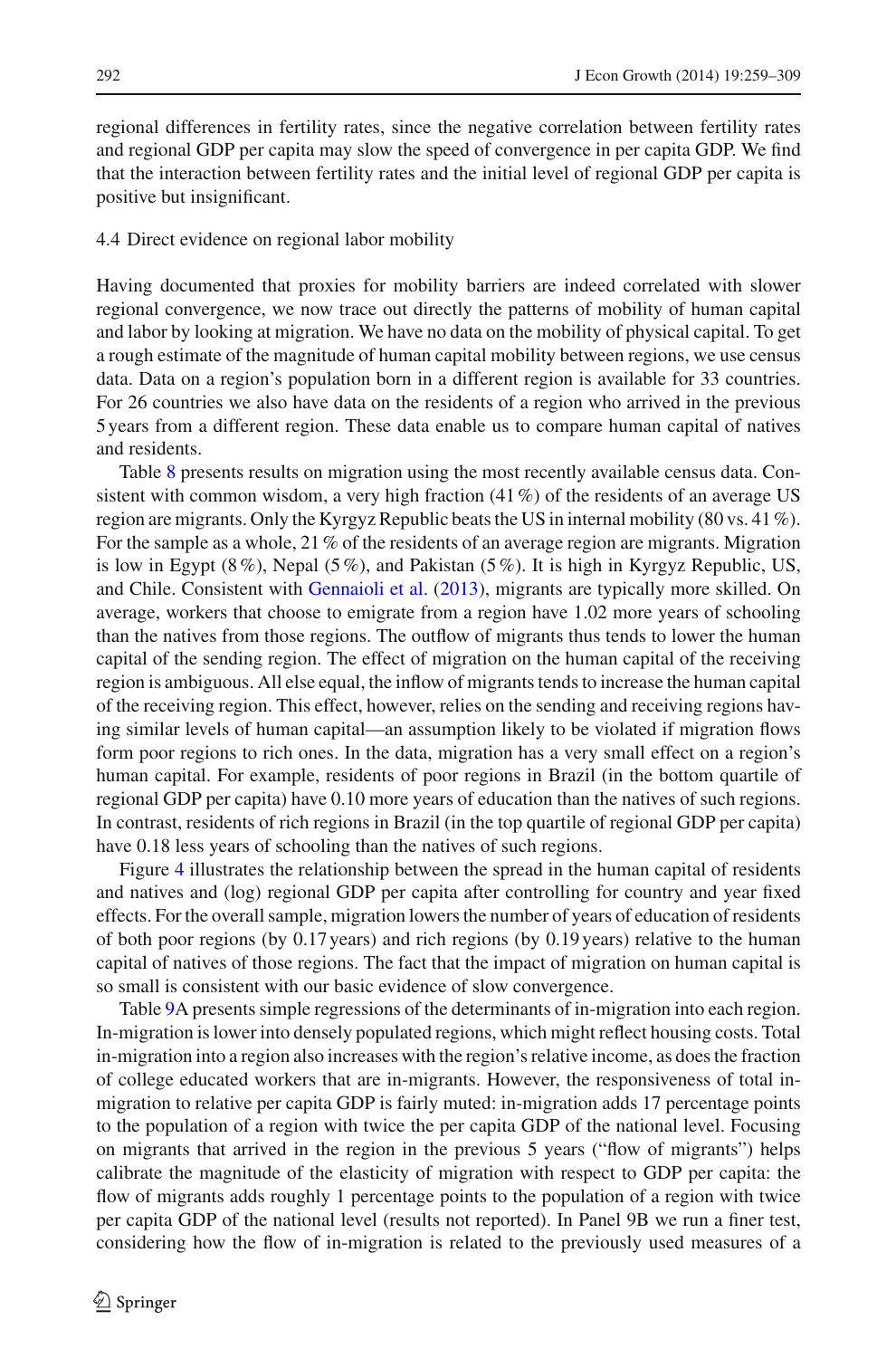<span id="page-34-0"></span>

| year<br>Immi-<br>$HK_{emigrants}$<br>1st quartile<br>2nd quartile<br>3rd quartile<br>grants<br>$GDP$ pc<br>$GDP$ $pc$<br>$GDP$ pc<br>Panel A: Migration increases HK in both low and high income regions<br>Argentina<br>2001<br>24<br>$-0.03$<br>0.30<br>0.32<br>0.02<br>5<br>Nepal<br>2001<br>$-2.40$<br>0.06<br>$-0.16$<br>$-0.15$<br>1973<br>5<br>$-2.95$<br>Pakistan<br>0.08<br>0.11<br>$-1.64$<br><b>United States</b><br>41<br>0.04<br>0.05<br>2010<br>$-0.43$<br>$-0.01$<br>Panel B: Migration increases (lowers) HK in low (high) income regions<br><b>Brazil</b><br>2010<br>16<br>$-0.16$<br>0.10<br>0.03<br>0.09<br>$-0.18$<br>Chile<br>2002<br>29<br>$-0.77$<br>0.09<br>$-0.57$<br>$-0.60$<br>$-0.10$<br>Kyrgyz Republic<br>1999<br>$-0.10$<br>0.44<br>$-0.23$<br>$-0.34$<br>$-1.12$<br>80<br>Mexico<br>2010<br>23<br>$-0.18$<br>0.05<br>0.08<br>$-0.18$<br>$-0.08$<br>21<br>0.20<br>0.04<br>Spain<br>2001<br>$-0.23$<br>0.15<br>$-0.53$<br>Panel C: Migration increases (lowers) HK in high (low) income regions<br>2001<br>22<br>$-0.55$<br>$-0.14$<br>Canada<br>0.05<br>$-0.11$<br>France<br>1999<br>28<br>$-1.28$<br>$-0.24$<br>$-0.16$<br>$-0.11$ |                            |
|--------------------------------------------------------------------------------------------------------------------------------------------------------------------------------------------------------------------------------------------------------------------------------------------------------------------------------------------------------------------------------------------------------------------------------------------------------------------------------------------------------------------------------------------------------------------------------------------------------------------------------------------------------------------------------------------------------------------------------------------------------------------------------------------------------------------------------------------------------------------------------------------------------------------------------------------------------------------------------------------------------------------------------------------------------------------------------------------------------------------------------------------------------------------|----------------------------|
|                                                                                                                                                                                                                                                                                                                                                                                                                                                                                                                                                                                                                                                                                                                                                                                                                                                                                                                                                                                                                                                                                                                                                                    | 4th quartile<br>$GDP$ $pc$ |
|                                                                                                                                                                                                                                                                                                                                                                                                                                                                                                                                                                                                                                                                                                                                                                                                                                                                                                                                                                                                                                                                                                                                                                    |                            |
|                                                                                                                                                                                                                                                                                                                                                                                                                                                                                                                                                                                                                                                                                                                                                                                                                                                                                                                                                                                                                                                                                                                                                                    | 0.17                       |
|                                                                                                                                                                                                                                                                                                                                                                                                                                                                                                                                                                                                                                                                                                                                                                                                                                                                                                                                                                                                                                                                                                                                                                    | 0.17                       |
|                                                                                                                                                                                                                                                                                                                                                                                                                                                                                                                                                                                                                                                                                                                                                                                                                                                                                                                                                                                                                                                                                                                                                                    | 0.10                       |
|                                                                                                                                                                                                                                                                                                                                                                                                                                                                                                                                                                                                                                                                                                                                                                                                                                                                                                                                                                                                                                                                                                                                                                    | 0.09                       |
|                                                                                                                                                                                                                                                                                                                                                                                                                                                                                                                                                                                                                                                                                                                                                                                                                                                                                                                                                                                                                                                                                                                                                                    |                            |
|                                                                                                                                                                                                                                                                                                                                                                                                                                                                                                                                                                                                                                                                                                                                                                                                                                                                                                                                                                                                                                                                                                                                                                    |                            |
|                                                                                                                                                                                                                                                                                                                                                                                                                                                                                                                                                                                                                                                                                                                                                                                                                                                                                                                                                                                                                                                                                                                                                                    |                            |
|                                                                                                                                                                                                                                                                                                                                                                                                                                                                                                                                                                                                                                                                                                                                                                                                                                                                                                                                                                                                                                                                                                                                                                    |                            |
|                                                                                                                                                                                                                                                                                                                                                                                                                                                                                                                                                                                                                                                                                                                                                                                                                                                                                                                                                                                                                                                                                                                                                                    |                            |
|                                                                                                                                                                                                                                                                                                                                                                                                                                                                                                                                                                                                                                                                                                                                                                                                                                                                                                                                                                                                                                                                                                                                                                    |                            |
|                                                                                                                                                                                                                                                                                                                                                                                                                                                                                                                                                                                                                                                                                                                                                                                                                                                                                                                                                                                                                                                                                                                                                                    |                            |
|                                                                                                                                                                                                                                                                                                                                                                                                                                                                                                                                                                                                                                                                                                                                                                                                                                                                                                                                                                                                                                                                                                                                                                    | 0.13                       |
|                                                                                                                                                                                                                                                                                                                                                                                                                                                                                                                                                                                                                                                                                                                                                                                                                                                                                                                                                                                                                                                                                                                                                                    | 0.01                       |
| Ireland<br>21<br>$-1.24$<br>$-0.22$<br>$-0.18$<br>$-0.18$<br>2006                                                                                                                                                                                                                                                                                                                                                                                                                                                                                                                                                                                                                                                                                                                                                                                                                                                                                                                                                                                                                                                                                                  | 0.27                       |
| 18<br>Malaysia<br>2000<br>$-1.98$<br>$-0.35$<br>$-0.52$<br>$-0.41$                                                                                                                                                                                                                                                                                                                                                                                                                                                                                                                                                                                                                                                                                                                                                                                                                                                                                                                                                                                                                                                                                                 | 0.05                       |
| $-0.25$<br>Slovenia<br>2002<br>13<br>$-0.73$<br>$-0.13$<br>$-0.13$                                                                                                                                                                                                                                                                                                                                                                                                                                                                                                                                                                                                                                                                                                                                                                                                                                                                                                                                                                                                                                                                                                 | 0.07                       |
| 2002<br>$-1.29$<br>$-0.22$<br>$-0.28$<br>Tanzania<br>16<br>$-0.22$                                                                                                                                                                                                                                                                                                                                                                                                                                                                                                                                                                                                                                                                                                                                                                                                                                                                                                                                                                                                                                                                                                 | 0.06                       |
| Panel D: Migration lowers HK in both low and high income regions                                                                                                                                                                                                                                                                                                                                                                                                                                                                                                                                                                                                                                                                                                                                                                                                                                                                                                                                                                                                                                                                                                   |                            |
| 2001<br>Bolivia<br>24<br>$-1.31$<br>$-0.13$<br>$-0.05$<br>$-0.34$<br>$-1.30$                                                                                                                                                                                                                                                                                                                                                                                                                                                                                                                                                                                                                                                                                                                                                                                                                                                                                                                                                                                                                                                                                       |                            |
| Colombia<br>2005<br>23<br>$-0.66$<br>$-0.28$<br>$-0.20$<br>$-0.44$<br>$-0.35$                                                                                                                                                                                                                                                                                                                                                                                                                                                                                                                                                                                                                                                                                                                                                                                                                                                                                                                                                                                                                                                                                      |                            |
| Ecuador<br>2001<br>26<br>$-0.80$<br>$-0.30$<br>$-0.67$<br>$-0.34$<br>$-0.12$                                                                                                                                                                                                                                                                                                                                                                                                                                                                                                                                                                                                                                                                                                                                                                                                                                                                                                                                                                                                                                                                                       |                            |
| Egypt, Arab Rep.<br>2006<br>8<br>$-0.54$<br>$-0.02$<br>$-0.05$<br>$-0.08$<br>$-0.31$                                                                                                                                                                                                                                                                                                                                                                                                                                                                                                                                                                                                                                                                                                                                                                                                                                                                                                                                                                                                                                                                               |                            |
| El Salvador<br>2007<br>15<br>$-0.86$<br>$-0.35$<br>$-0.45$<br>$-0.37$<br>$-0.02$                                                                                                                                                                                                                                                                                                                                                                                                                                                                                                                                                                                                                                                                                                                                                                                                                                                                                                                                                                                                                                                                                   |                            |
| Indonesia<br>2010<br>18<br>$-2.15$<br>$-0.14$<br>$-0.26$<br>$-0.03$<br>$-0.13$                                                                                                                                                                                                                                                                                                                                                                                                                                                                                                                                                                                                                                                                                                                                                                                                                                                                                                                                                                                                                                                                                     |                            |
| $-1.76$<br>$-0.27$<br>$-0.33$<br>0.46<br>$-0.30$<br>Kenya<br>1999<br>27                                                                                                                                                                                                                                                                                                                                                                                                                                                                                                                                                                                                                                                                                                                                                                                                                                                                                                                                                                                                                                                                                            |                            |
| Mongolia<br>$-1.33$<br>$-0.53$<br>$-0.54$<br>$-0.60$<br>$-0.31$<br>2000<br>17                                                                                                                                                                                                                                                                                                                                                                                                                                                                                                                                                                                                                                                                                                                                                                                                                                                                                                                                                                                                                                                                                      |                            |
| $-0.47$<br>$-0.39$<br>$-0.10$<br>$-0.20$<br>$-0.01$<br>Nicaragua<br>2005<br>13                                                                                                                                                                                                                                                                                                                                                                                                                                                                                                                                                                                                                                                                                                                                                                                                                                                                                                                                                                                                                                                                                     |                            |
| 20<br>$-0.76$<br>$-0.79$<br>$-0.29$<br>$-0.51$<br>Panama<br>2000<br>$-0.65$                                                                                                                                                                                                                                                                                                                                                                                                                                                                                                                                                                                                                                                                                                                                                                                                                                                                                                                                                                                                                                                                                        |                            |
| Peru<br>2007<br>21<br>$-1.20$<br>$-0.80$<br>$-0.57$<br>$-0.44$<br>$-0.65$                                                                                                                                                                                                                                                                                                                                                                                                                                                                                                                                                                                                                                                                                                                                                                                                                                                                                                                                                                                                                                                                                          |                            |
| Philippines<br>1990<br>12<br>$-1.00$<br>$-0.26$<br>$-0.21$<br>$-0.03$<br>$-0.11$                                                                                                                                                                                                                                                                                                                                                                                                                                                                                                                                                                                                                                                                                                                                                                                                                                                                                                                                                                                                                                                                                   |                            |
| Romania<br>2002<br>17<br>$-1.29$<br>$-0.35$<br>$-0.17$<br>$-0.07$<br>$-0.02$                                                                                                                                                                                                                                                                                                                                                                                                                                                                                                                                                                                                                                                                                                                                                                                                                                                                                                                                                                                                                                                                                       |                            |
| South Africa<br>2007<br>10<br>$-1.20$<br>$-0.09$<br>$-0.08$<br>0.01<br>$-0.01$                                                                                                                                                                                                                                                                                                                                                                                                                                                                                                                                                                                                                                                                                                                                                                                                                                                                                                                                                                                                                                                                                     |                            |
| 18<br>Thailand<br>2000<br>$-1.61$<br>$-0.37$<br>$-0.30$<br>$-0.38$<br>$-0.05$                                                                                                                                                                                                                                                                                                                                                                                                                                                                                                                                                                                                                                                                                                                                                                                                                                                                                                                                                                                                                                                                                      |                            |
| Turkey<br>$-1.18$<br>$-0.11$<br>$-0.33$<br>$-0.32$<br>$-0.23$<br>2000<br>20                                                                                                                                                                                                                                                                                                                                                                                                                                                                                                                                                                                                                                                                                                                                                                                                                                                                                                                                                                                                                                                                                        |                            |
| 22<br>$-0.27$<br>$-0.05$<br>$-0.10$<br>$-0.18$<br>$-0.17$<br>Uruguay<br>1996                                                                                                                                                                                                                                                                                                                                                                                                                                                                                                                                                                                                                                                                                                                                                                                                                                                                                                                                                                                                                                                                                       |                            |
| Venezuela<br>1990<br>27<br>$-0.69$<br>$-0.23$<br>0.02<br>$-0.18$<br>$-0.26$                                                                                                                                                                                                                                                                                                                                                                                                                                                                                                                                                                                                                                                                                                                                                                                                                                                                                                                                                                                                                                                                                        |                            |
| 21<br>$-1.02$<br>$-0.17$<br>$-0.19$<br>$-0.23$<br>$-0.19$<br>Average                                                                                                                                                                                                                                                                                                                                                                                                                                                                                                                                                                                                                                                                                                                                                                                                                                                                                                                                                                                                                                                                                               |                            |

**Table 8** Internal migration and changes in human capital

<sup>a</sup> Significant at the 1% level; <sup>b</sup> significant at the 5% level; and <sup>c</sup> significant at the 10% level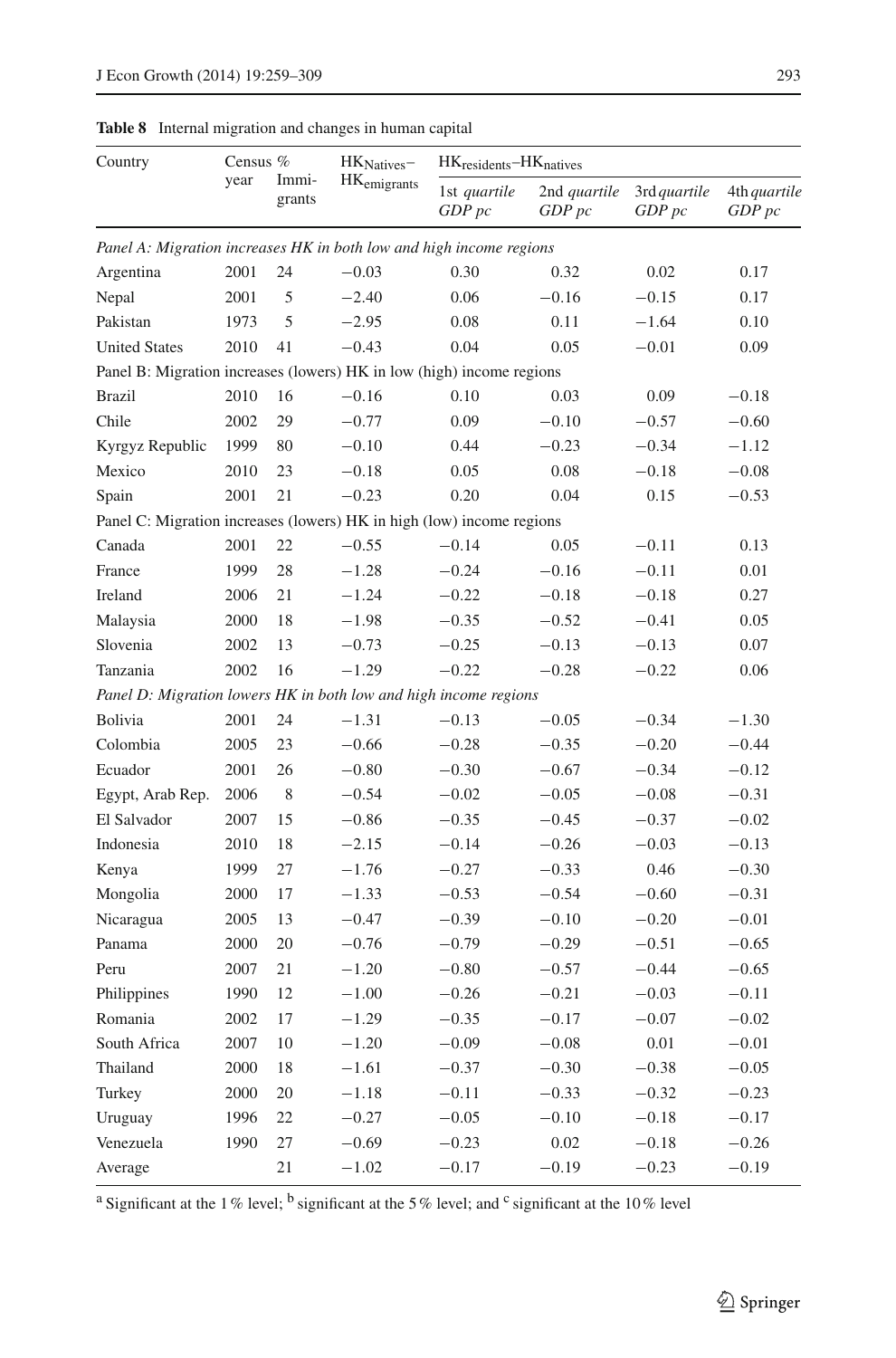

<span id="page-35-0"></span>**Fig. 4** Migration and Changes in Human Capital

country's market infrastructure. In-migration is higher in countries having less regulated financial and goods markets, consistent with the idea that better market infrastructure fosters human capital mobility. Consistent with Lucas's hypothesis, in-migration increases with the level of education of the region. These preliminary results are consistent with our finding of slow convergence: human capital does not move too fast. Of course, the movement of physical capital might be faster.

# 4.5 Region fixed effects

Before interpreting the results of our regional growth regressions in light of our model, we briefly discuss their robustness with respect to the inclusion of regional fixed effects. In a regional context, this is akin to introducing a region-specific constants  $b_i$ , consistent with Eq. [\(7\)](#page-5-4). [Barro](#page-49-4) [\(2012\)](#page-49-4) urges against the use of such estimates because of the strong bias toward faster estimated convergence in short panels (see [Nickell 1981\)](#page-50-6). As previously noted, we agree with Barro, but show the results for completeness.

Table [10](#page-38-0) presents the results. The regional convergence rate ranges from 3.43% when we do not control for national GDP per capita (see column 1 Table [10A](#page-38-0)) to roughly  $10\%$ when we do (see columns 2–4). The estimated national convergence rates now range from 3 to 4.6% (see columns 1–4 in Table [10B](#page-38-0)). Our regional convergence results are of the same order of magnitude as the 10% annual cross-country convergence rate estimated by [Caselli et al.](#page-49-2) [\(1996\)](#page-49-2) for growth using instrumental variables, but in all likelihood overestimate the speed of convergence. The coefficient on national income also rises sharply (see Panel A), indicating large spillovers from national income to regional growth. These estimated convergence rates seem implausibly high, and inconsistent with the evidence of persistent regional inequality. At 11% annual convergence rates, the regional disparities that we observe in the data would quickly become small (assuming that productivity differences across regions are modest). Correspondingly, at these much higher, but likely biased, parameter estimates regional mobility is higher. The estimates suggested by column (3) of Panel A, for example, imply  $\alpha = .96$  and  $\tau = 0.92$ . In Sect. [5](#page-39-0) we evaluate the implication of these parameter values for mobility.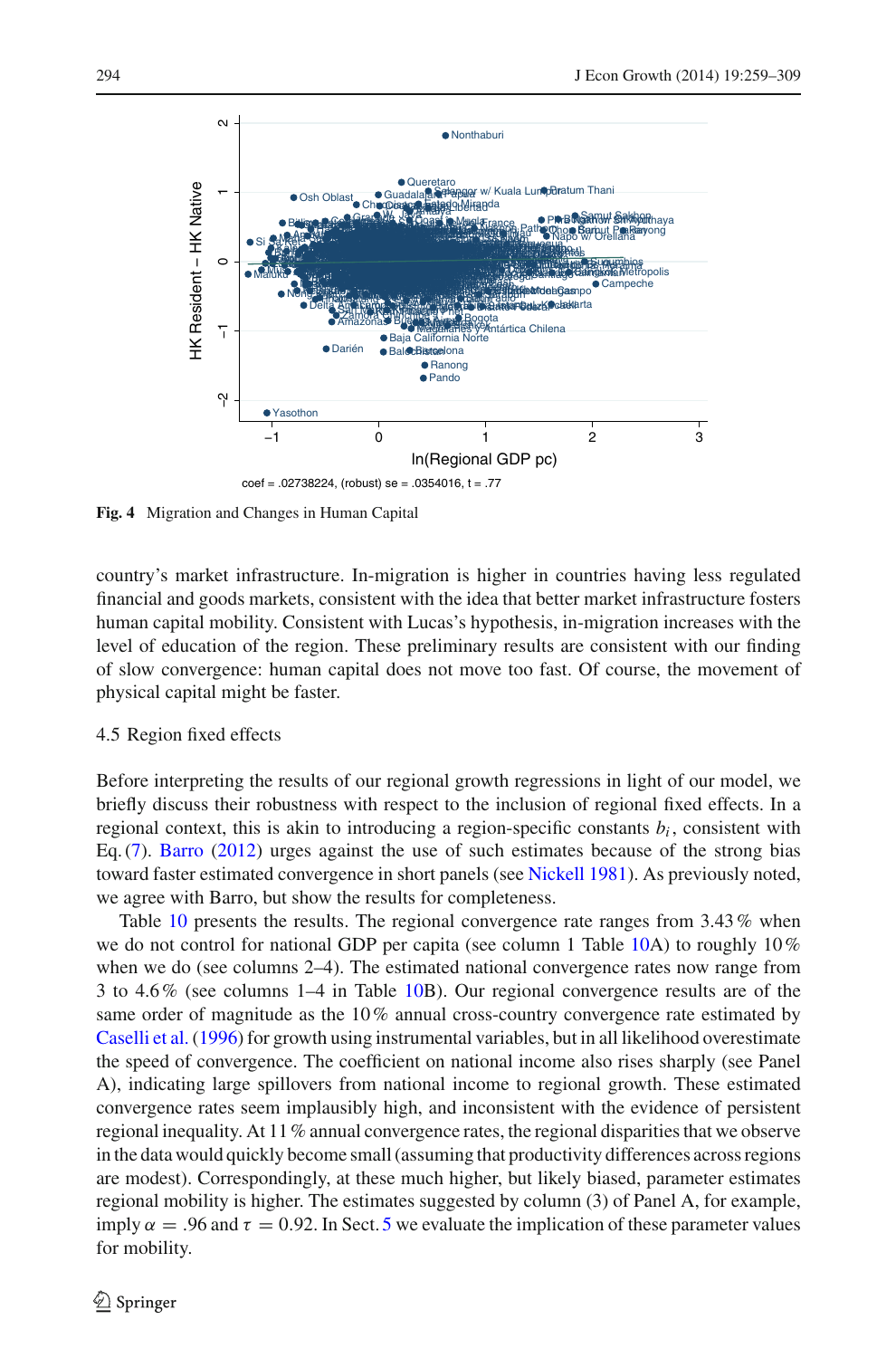| <b>Table 9</b> Determinants of migration                                              |                                              |                                               |
|---------------------------------------------------------------------------------------|----------------------------------------------|-----------------------------------------------|
|                                                                                       | Dependent variable                           |                                               |
|                                                                                       | Immigration/population                       | Immigration college educated/college educated |
|                                                                                       | Panel A: Stock of immigrants-OLS Regressions |                                               |
| ln(density)                                                                           | $-0.0116^c$                                  | $-0.0217^a$                                   |
|                                                                                       | (0.0062)                                     | (0.0076)                                      |
| Temperature                                                                           | $-0.0026$                                    | $-0.0036$                                     |
|                                                                                       | (0.0020)                                     | (0.0023)                                      |
| ln(RegGDP                                                                             | $0.1780^{a}$                                 | $0.1198^{a}$                                  |
| $\begin{array}{c} {\rm p}{\rm c}{\rm count}{\rm r}{\rm y} \\ {\rm GDP~pc}\end{array}$ |                                              |                                               |
|                                                                                       | (0.0258)                                     | (0.0270)                                      |
| Constant                                                                              | $0.3574^{a}$                                 | $0.5591^{a}$                                  |
|                                                                                       | (0.0656)                                     | (0.0616)                                      |
| Observations                                                                          | 2,235                                        | 2,230                                         |
| Adjusted<br>$R^2$                                                                     | 26%                                          | $14\%$                                        |
| <b>Fixed effect</b>                                                                   | Country                                      | Country                                       |
|                                                                                       |                                              |                                               |

<span id="page-36-0"></span>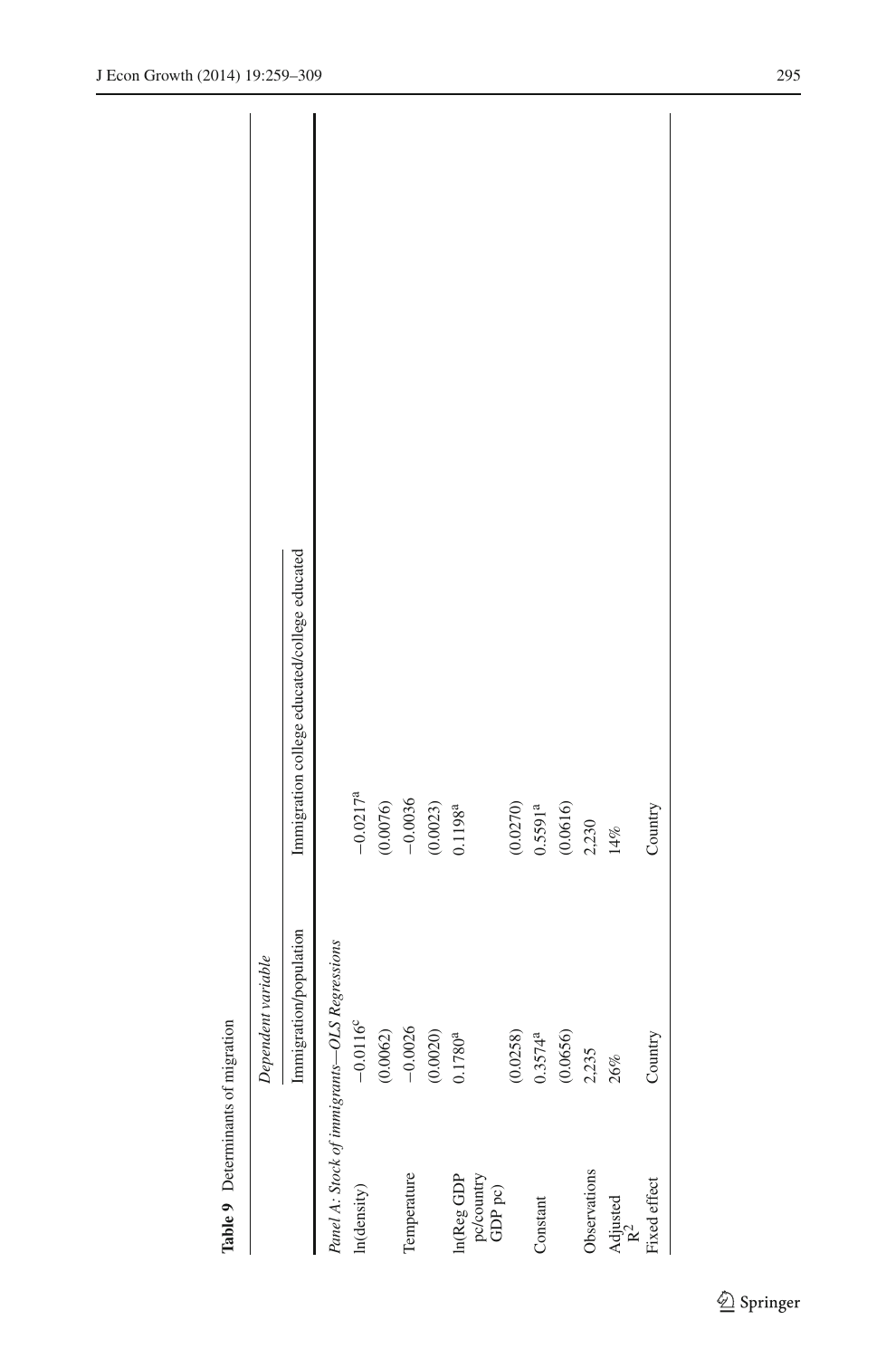| Table 9 continued                                                                                                  |                  |                                                                                                                                    |                         |               |              |            |                          |                          |
|--------------------------------------------------------------------------------------------------------------------|------------------|------------------------------------------------------------------------------------------------------------------------------------|-------------------------|---------------|--------------|------------|--------------------------|--------------------------|
|                                                                                                                    | Control variable |                                                                                                                                    |                         |               |              |            |                          |                          |
|                                                                                                                    | None             | Ln(GDPpc)                                                                                                                          | regulation<br>Financial | Trade         | Labor        | Transf/Gov | Gov/GDP                  | Years Educ<br>(Regional) |
|                                                                                                                    |                  | Panel B: Flow of Immigrants in the previous 5 years—Regressions with country-fixed-effects                                         |                         |               |              |            |                          |                          |
| ln(density)                                                                                                        | $-0.0013$        | $-0.0015$                                                                                                                          | $-0.0021^{b}$           | $-0.0018^{a}$ | $-0.0031a$   | $-0.0004$  | $-0.0001$                | $-0.0019^c$              |
|                                                                                                                    | (0.0009)         | (0.0010)                                                                                                                           | (0.0008)                | (0.0006)      | (0.0009)     | (0.0031)   | (0.0025)                 | (0.0010)                 |
| Temperature                                                                                                        | 0.0001           | 0.0002                                                                                                                             | $-0.0000$               | $-0.0000$     | $-0.0001$    | 0.0006     | 0.0004                   | 0.0003                   |
|                                                                                                                    | (0.0002)         | (0.0002)                                                                                                                           | (0.0002)                | (0.0002)      | (0.0003)     | (0.0012)   | (0.0009)                 | (0.0002)                 |
| $\begin{array}{l} \frac{\ln(\text{Reg})}{\text{GDP}} \\ \text{pclty} \\ \text{pclty} \\ \text{GDP} \\ \end{array}$ | $0.0132^{a}$     | $0.0135^{a}$                                                                                                                       | $0.0107^{a}$            | $0.0107^{a}$  | $0.0114^{a}$ | 0.0176°    | $0.0154^c$               | $0.0100^{a}$             |
|                                                                                                                    |                  |                                                                                                                                    |                         |               |              |            |                          |                          |
|                                                                                                                    | (0.0042)         | (0.0042)                                                                                                                           | (0.0030)                | (0.0027)      | (0.0029)     | (0.0098)   | (0.0077)                 | (0.0035)                 |
| Control<br>vari-<br>able                                                                                           |                  | $0.0139^{a}$                                                                                                                       | $0.0102^c$              | 0.0091        | 0.0164       | $-0.0071$  | $-0.0017$                | $0.0029^{a}$             |
|                                                                                                                    |                  | (0.0048)                                                                                                                           | (0.0057)                | (0.0074)      | (0.0219)     | (0.0055)   | (0.0153)                 | (0.0009)                 |
| Constant                                                                                                           | $0.0250^{a}$     | $-0.1020^{b}$                                                                                                                      | $0.0206^{a}$            | $0.0185^{a}$  | 0.0238       | 0.0278     | 0.0213                   | 0.0026                   |
|                                                                                                                    | (0.0047)         | (0.0413)                                                                                                                           | (0.0050)                | (0.0048)      | (0.0159)     | (0.0238)   | (0.0161)                 | (0.0075)                 |
| Observations                                                                                                       | 1,333            | 1,333                                                                                                                              | 1,018                   | 1,172         | 615          | 378        | 481                      | 1,333                    |
| Adjusted R <sup>2</sup>                                                                                            | $2662$           | $90\,\%$                                                                                                                           | $44\,\%$                | 39%           | $48\,\%$     | $63\,\%$   | $64\%$                   | $90\,\%$                 |
| effect<br>Fixed                                                                                                    | Country          | Country                                                                                                                            | Country                 | Country       | Country      | Country    | $\operatorname{Country}$ | Country                  |
|                                                                                                                    |                  | <sup>a</sup> Significant at the 1% level; $\frac{b}{c}$ significant at the 5% level; and <sup>c</sup> significant at the 10% level |                         |               |              |            |                          |                          |

Table 9 continued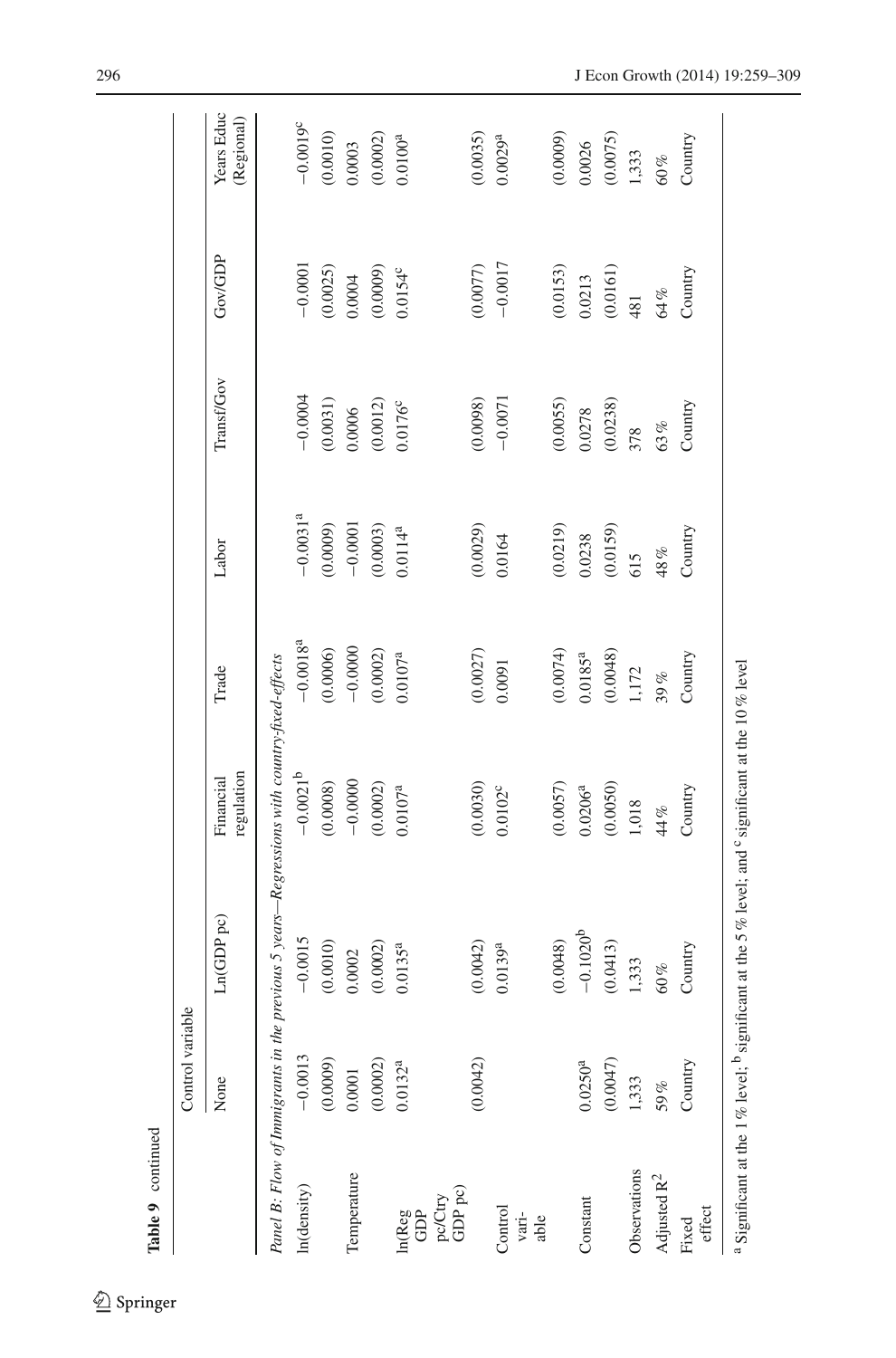# **Table 10** Robustness

<span id="page-38-0"></span>

|                                                                 | (1)                    | (2)                          | (3)                    | (4)                    |
|-----------------------------------------------------------------|------------------------|------------------------------|------------------------|------------------------|
| Panel A: Regional fixed effects; Driscoll-Kraay standard errors | $-0.0343$ <sup>a</sup> | $-0.0935$ <sup>a</sup>       |                        |                        |
| Ln(GDP pc Region)                                               |                        |                              | $-0.1039$ <sup>a</sup> | $-0.1029$ <sup>a</sup> |
|                                                                 | (0.0048)               | (0.0084)<br>$0.0740^{\rm a}$ | (0.0100)               | (0.0106)               |
| Ln(GDP pc country)                                              |                        |                              | $0.0670$ <sup>a</sup>  | 0.0403 <sup>a</sup>    |
|                                                                 |                        | (0.0091)                     | (0.0115)               | (0.0104)               |
| Ln(Population density)                                          | $0.0245^{\rm a}$       | $0.0110^a$                   | 0.0059                 | $-0.0126$              |
|                                                                 | (0.0042)               | (0.0039)                     | (0.0088)               | (0.0084)               |
| Years of education                                              |                        |                              | $0.0048^{\circ}$       | 0.0013                 |
|                                                                 |                        |                              | (0.0028)               | (0.0022)               |
| Constant                                                        | $0.2293$ <sup>a</sup>  | $0.1400^a$                   | $0.2825^{\rm a}$       | $0.5304^{\rm a}$       |
|                                                                 | (0.0309)               | (0.0238)                     | (0.0713)               | (0.1167)               |
| <b>Observations</b>                                             | 7,951                  | 7,951                        | 6,824                  | 6,824                  |
| Number regions                                                  | 1,528                  | 1,528                        | 1,505                  | 1,505                  |
| Within $R^2$                                                    | 11%                    | 21%                          | 23%                    | 36%                    |
| Fixed effects                                                   | Region                 | Region                       | Region                 | Region and year        |
| Panel B: National GDP; Country fixed effects                    |                        |                              |                        |                        |
| Ln(GDP pc Ctry)                                                 | $-0.0293$ <sup>a</sup> | $-0.0301$ <sup>a</sup>       | $-0.0456$ <sup>a</sup> | $-0.0432$ <sup>a</sup> |
|                                                                 | (0.0053)               | (0.0052)                     | (0.0049)               | (0.0050)               |
| Ln(GDP pc World)                                                | 0.0134 <sup>b</sup>    | 0.0064                       | $-0.0141$              |                        |
|                                                                 | (0.0065)               | (0.0108)                     | (0.0100)               |                        |
| Years education                                                 |                        | 0.0013                       | $-0.0016$              | $-0.0037$ <sup>c</sup> |
|                                                                 |                        | (0.0016)                     | (0.0018)               | (0.0020)               |
| 1/(life expectancy at birth)                                    |                        |                              | $-0.8026$              | $-1.0569$              |
|                                                                 |                        |                              | (1.2028)               | (1.2522)               |
| Fertility                                                       |                        |                              | $-0.0341$ <sup>a</sup> | $-0.0337$ <sup>a</sup> |
|                                                                 |                        |                              | (0.0084)               | (0.0083)               |
| Law and order                                                   |                        |                              | $0.0161^c$             | 0.0141                 |
|                                                                 |                        |                              | (0.0095)               | (0.0107)               |
| Investment-to-GDP ratio                                         |                        |                              | $0.0815^{a}$           | 0.0838 <sup>a</sup>    |
|                                                                 |                        |                              | (0.0192)               | (0.0199)               |
| Government-consumption-to-GDP ratio                             |                        |                              | $-0.1627$ <sup>a</sup> | $-0.1355$ <sup>a</sup> |
|                                                                 |                        |                              | (0.0451)               | (0.0463)               |
| Openness                                                        |                        |                              | $0.0267$ <sup>a</sup>  | 0.0228 <sup>a</sup>    |
|                                                                 |                        |                              | (0.0060)               | (0.0063)               |
| (Change in terms of trade) $\times$ openness                    |                        |                              | 0.0343                 | 0.0270                 |
|                                                                 |                        |                              | (0.0258)               | (0.0253)               |
|                                                                 |                        |                              | $0.0116^{b}$           |                        |
| Democracy                                                       |                        |                              |                        | 0.0072                 |
|                                                                 |                        |                              | (0.0056)               | (0.0051)               |
| Democracy squared                                               |                        |                              | $-0.0009b$             | $-0.0006c$             |
|                                                                 |                        |                              | (0.0004)               | (0.0003)               |
| Inflation                                                       |                        |                              | $-0.0035$ <sup>a</sup> | $-0.0032$ <sup>a</sup> |
|                                                                 |                        |                              | (0.0007)               | (0.0007)               |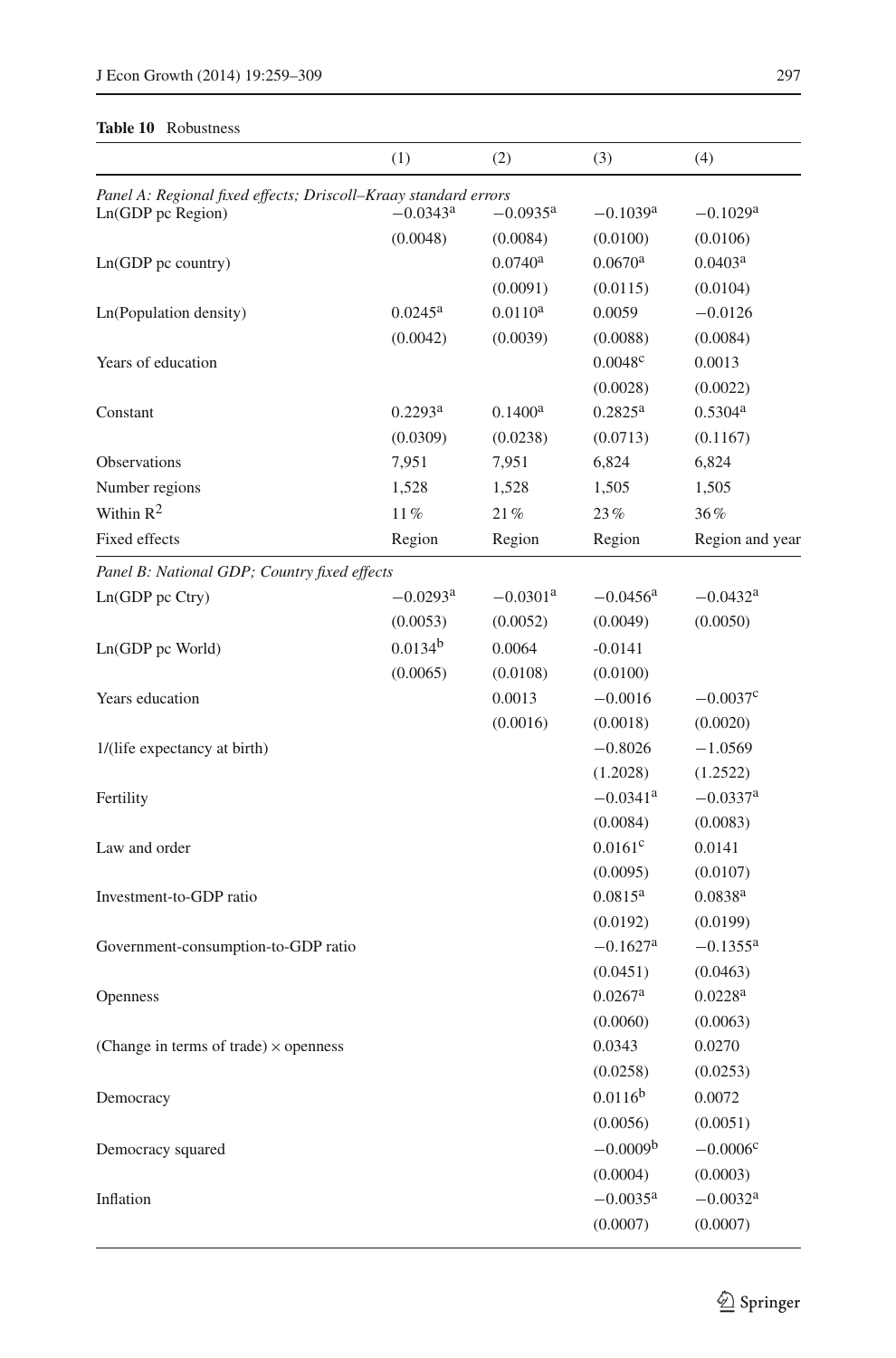| $\mathbf{u}$            |                  |            |                  |                       |
|-------------------------|------------------|------------|------------------|-----------------------|
|                         | (1)              | (2)        | (3)              | (4)                   |
| Constant                | $0.1536^{\rm a}$ | $0.2112^a$ | $0.5535^{\rm a}$ | $0.4334$ <sup>a</sup> |
|                         | (0.0424)         | (0.0756)   | (0.0917)         | (0.0431)              |
| <b>Observations</b>     | 868              | 868        | 868              | 868                   |
| Adjusted $\mathbb{R}^2$ | $12\%$           | $12\%$     | 28%              | $32\%$                |
| Countries               | 89               | 89         | 89               | 89                    |
| Within R <sub>2</sub>   | $12\%$           | $12\%$     | 29%              | $33\%$                |
| Between R <sub>2</sub>  | 14%              | $13\%$     | $1\%$            | $2\%$                 |
| Fixed effects           | Country          | Country    | Country          | Country and Year      |

#### **Table 10** continued

<sup>a</sup> Significant at the 1% level; <sup>b</sup> significant at the 5% level; and <sup>c</sup> significant at the 10% level

In sum, the results in this section indicate that the speed of regional convergence is not substantially faster than that of national convergence. This puzzling phenomenon is unlikely to be due to differences in standards of living across regions. Our analysis points to a different possibility, namely the presence of sub-national barriers to the mobility of human and physical capital across regions. In particular, the data point to the importance of poorly developed financial markets as one of the factors slowing down mobility.

# <span id="page-39-0"></span>**5 Taking stock**

Our baseline estimates—summarized by the estimates in Table [5—](#page-23-0)imply values for the structural parameters  $\alpha$  and  $\tau$  that point to significant limits to regional mobility. While the value of  $\alpha$  is reasonable, placed in a narrow range between 0.95 (in column 8) and 0.99 (columns 1, 2, 3, and 4), the values of  $\tau$  are puzzlingly large, located in a narrow range between 0.98 (in column 2) and 1.03 (column 8). We now investigate the implication of these findings for: (i) the elasticity of migration to return differentials, (ii) the country-level variation in mobility frictions, and thus (iii) country-level variation in regional inequality.

Equation [\(10\)](#page-7-1) provides a direct way to map  $\alpha$  and  $\tau$  into an estimate for the elasticity of migration to return differentials. The latter is in fact given by  $(1 - \tau)/(1 - \alpha)$ . For  $\alpha = .989$ , if  $\tau = .991$  the elasticity of capital migration (or, equivalently, employment) equals 0.85. Because in our regressions we measure average growth over 5-year intervals, the value 0.85 should be interpreted as the yearly elasticity of migration over a 5-year period of persistent return differentials.

Across countries, [Ortega and Peri](#page-50-3) [\(2009\)](#page-50-3) find an elasticity of migration of roughly 0.7 to 1-year changes in destination country income, while [Barro and Sala-I-Martin](#page-49-5) [\(1991](#page-49-5)) surprisingly find a number close to zero within the United States. [Braun](#page-49-16) [\(1993\)](#page-49-16) extends Barro and Sala-i-Martin results to a sample of regions within 6 wealthy countries, and finds an even lower elasticity of migration than in the US in five of them, and comparable in one (Japan). These estimates, which compute the elasticity of the number of migrants, are not directly comparable to our elasticity, which pertains to migration in (combined) capital. Still, our results on migration in Table [5](#page-23-0) are indicative of a low elasticity, and in particular suggest a migration elasticity of combined capital within countries in the same ballpark of the migration elasticity across countries documented by [Ortega and Peri](#page-50-3) [\(2009\)](#page-50-3). This result is robust to the fixed effect estimation in Table [10.](#page-38-0) At the implied parameter values  $\alpha = 0.96$  and  $\tau = 0.93$ , the elasticity of migration is equal to 1.75 (i.e. 0.35 annual), which is somewhat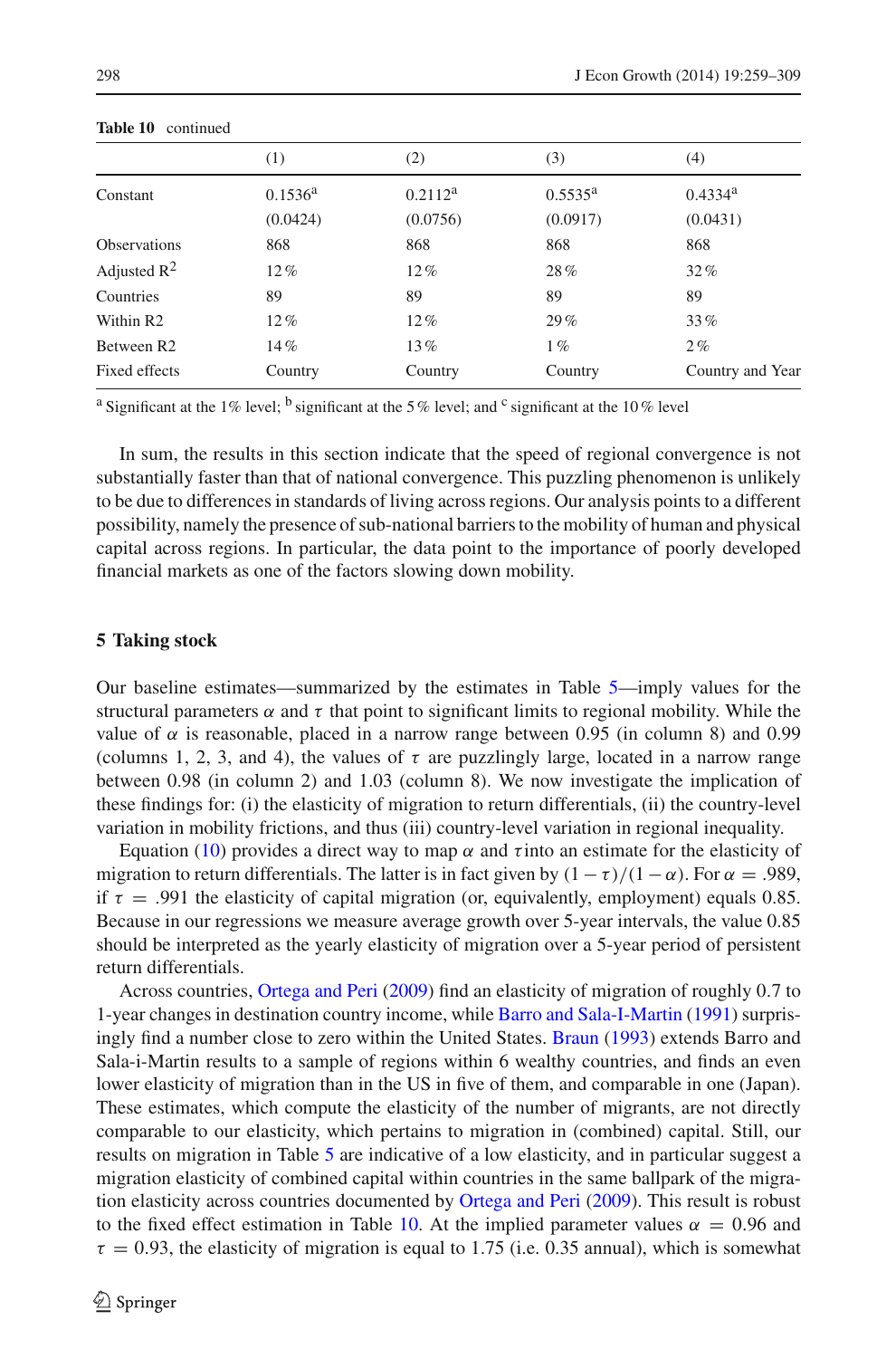above the elasticity obtained with OLS. One caveat in interpreting these findings is that the elasticity of factor mobility implied by Eq. [\(10\)](#page-7-1) is very sensitive to the value of  $\tau$ . If in our benchmark calibration  $\tau$  drops from 0.99 to 0.95 elasticity rises from 0.85 to 4.72. Given the scant evidence on the elasticity of migration of capital, these numbers should be viewed as preliminary.

We now use the analysis of Sect. [4.3](#page-31-2) to shed light on the role of different institutional determinants of limited factor mobility. With all the usual caveats attached to cross-country regressions, in Table [7](#page-29-0) finance emerges as a key factor that explains differences in factor mobility costs. The estimate of the role of finance in Panel A is again consistent with a value of  $\alpha$  that is close to 0.99 but it further implies that  $\beta$ , the parameter shaping the gradient of mobility costs with respect to our financial market indicator, is roughly equal to 0.02 (indeed, estimates for the finance-income interaction imply  $\alpha\beta = 0.0198$ ). Thus, the elasticity of capital mobility to return differentials should be equal to 0 in a country with fully repressed financial markets  $(d_c = 0)$  and to 2 in a country financial markets are fully liberalized  $(d_c = 1)$ .

We conclude by illustrating the implications of our findings for the impact of financial frictions on the speed of regional convergence and on the steady state level of regional inequality. Our estimates indicate that fully liberalizing financial markets increases the convergence rate by 1.97 percentage points. Financial development can play an important role in the process of regional convergence. At the same time, financial development alone cannot break the shackles of the iron law: the maximum convergence rate equals  $2.8\%$  ( $\approx 0.0076 + 0.0197$ ), and has a modest impact on the number of years that it takes for the per capita GDP of a poor region to catch up to the national average. In sum, the mobility attained with fully liberalized financial markets is still far from ensuring fast regional convergence.

Can finance account for cross country patterns of regional income disparities? For  $\alpha =$ 0.99 and  $\beta = 0.02$ , Eq. [\(9\)](#page-6-2) implies that the variance of log regional GDP in a country with repressed financial markets ( $d_c = 0$ ) is 2.95 times larger than in a country with fully liberalized financial markets  $(d_c = 1)$ . Unlike in the case of the speed of convergence, variation in financial liberalization exerts a large impact on the dispersion of regional GDP. The average variance of log GDP per capita is 19% among the 20 poorest countries and 8% among the 20 richest ones. The average *dc* for the poorest 20 countries in our sample is .34; that for the richest 20 is .70, implying that the dispersion of regional GDP pc in the former is 1.3 times larger than that in the latter. The model can thus explain roughly 50% of the 2.37-fold difference in measures of regional income dispersion.<sup>[13](#page-40-0)</sup>

To conclude, we examine how the mapping between the structural parameters and the estimated coefficients changes when we relax the assumptions that capital depreciates fully in one period ( $\delta = 1$ ) and that population growth is zero ( $n = 0$ ). As we show in "Appendix" 2", in the more general case with population growth rate  $n$  and depreciation rate  $\delta$ , the speed of convergence equals  $(\delta + n) \cdot (1 - \alpha \tau)$  and the coefficient on national per capita GDP is  $(\delta + n) \cdot \alpha \cdot (1 - \tau)$ . In this case, backing out  $\alpha$  and  $\tau$  from estimated coefficients requires making an explicit assumption on  $\delta + n$ . Note that our main estimating equation [\(7\)](#page-5-4) holds exactly when  $\delta + n$  equals 1. In the more general case, the convergence coefficients are based on a log-linear approximation around the steady state. We assume that the *annual* growth rate

<span id="page-40-0"></span><sup>&</sup>lt;sup>13</sup> We also explored the convergence of the standard deviation of GDP per capita ("sigma convergence"). To that end, we computed the change in the within-country standard deviation of regional GDP per capita between the first and last cross-section of each country and regressed it on the following country-level variables: (1) the (log) initial GDP per capita, (2) the growth of GDP per capita, (3) initial years of schooling, (4) change in schooling, (5) government consumption as a percent of GDP, and (6) government transfers and subsidies as a percent of total government expenditure. In unreported univariate OLS regressions, years of schooling—with a positive coefficient—is the only significant regressor.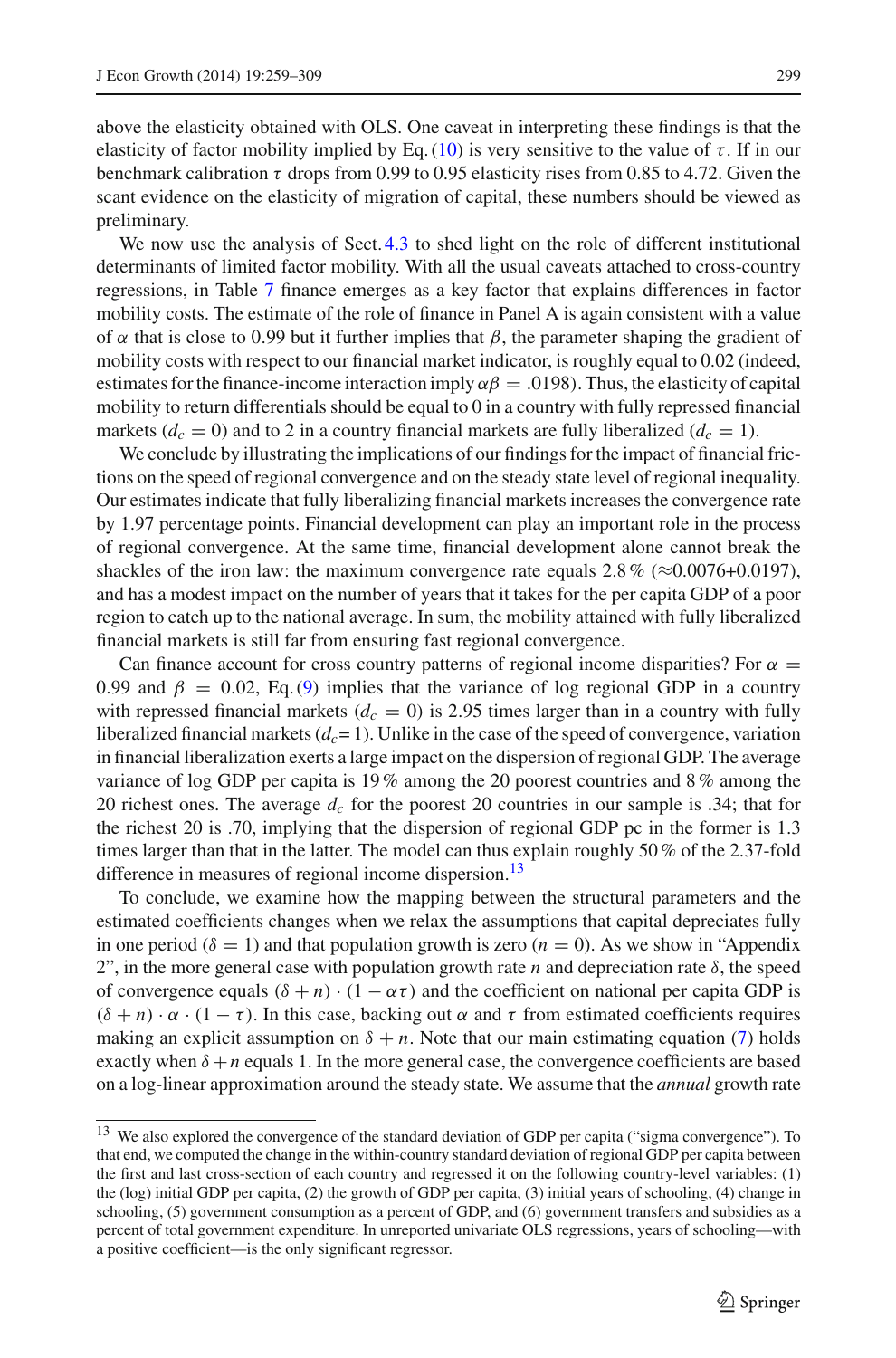of population is  $2\%$  (i.e., roughly equal to the average growth rate of the world population during the period 1960–2010) and that the *annual* depreciation rate is 6% in line with the depreciation of physical capital (e.g. see [Caselli 2005](#page-49-23)). Next, we combine the assumption that  $\delta + n$  equals 8% with the coefficients from estimating the empirical analog of our preferred specification (i.e. column 3 of Table [5\)](#page-23-0) for the average annual convergence rate of regional GDP per capita. These estimates imply that relaxing the assumption that  $\delta + n = 1$  does not lead to regional convergence rates that are meaningfully faster than the benchmark case of no mobility. For  $\alpha = 0.87$  and  $\tau = 1$ , the convergence rate is 1%. Accordingly, our finding of substantial limits to within country factor mobility is robust to allowing for conventional value of population growth and the depreciation rate of the capital stock.

# <span id="page-41-0"></span>**6 Conclusion**

Our analysis of growth and convergence in 1,528 regions of 83 countries allows for some tentative conclusions. First, regional growth is shaped by some of the same key factors as national growth, namely geography and human capital. Second, our estimated annual rate of regional convergence of 2% per year is similar to Barro's "iron law" of 2%. These regional convergence estimates are perhaps 1% per year higher than what we estimate for countries, but still raise a key puzzle of why the flow of capital between regions of a country is so slow. Third, regional growth and convergence are faster in richer countries, consistent with the prediction of our neoclassical model that the national supply of capital benefits regional investment and growth. Fourth, capital market regulation is among the national factors correlated with the speed of regional convergence: countries with better regulation exhibit faster convergence. This finding is again consistent with the notion that frictions within countries limit capital flows and convergence. The facts on persistent regional inequality and slow convergence thus line up with each other, but they do leave open the puzzle of why resource flows within countries are typically so slow.

The paper raises the puzzle of slow convergence between subnational regions, but does not provide a resolution of this puzzle. For that, we need more detailed evidence on such issues as (1) technological diffusion between regions of a country, (2) the importance of capital accumulation (human and physical) within a region versus capital movements across regions, (3) patterns of migration within countries, (4) the contribution of changes in sector allocation (i.e. away from agriculture) and urbanization to regional development, and (5) the role of productive externalities in sustaining per capita income dispersion. Although we do not yet have sufficient comparable data on these issues for many countries, perhaps individual country studies can supplement our comparative evidence.

#### **Appendix 1**

*Proof of Proposition 1* At time t+1, the employment of capital in region *i* is equal to  $h_{i,t+1} = v_{t+1} \cdot (\hat{h}_{i,t+1})^{\tau} (\hat{A}_i \cdot h_{t+1})^{1-\tau}$ . By replacing in this expression the capital endowment  $\hat{h}_{i,t+1} \equiv sy_{i,t} = sA_i h_{i,t}^{\alpha}$ , and the aggregate capital shock  $h_{t+1} = s \int A_i h_{i,t}^{\alpha} di$ , we obtain that the growth of employed capital in region *i* is equal to:

$$
\frac{h_{i,t+1}}{h_{i,t}} = v_{t+1} \cdot h_{i,t}^{\alpha \tau - 1} \cdot (s A_i)^{\tau} \left( \hat{A}_i \cdot s \cdot \int A_i h_{i,t}^{\alpha} di \right)^{1-\tau},
$$

which is Eq.  $(5)$  in the text.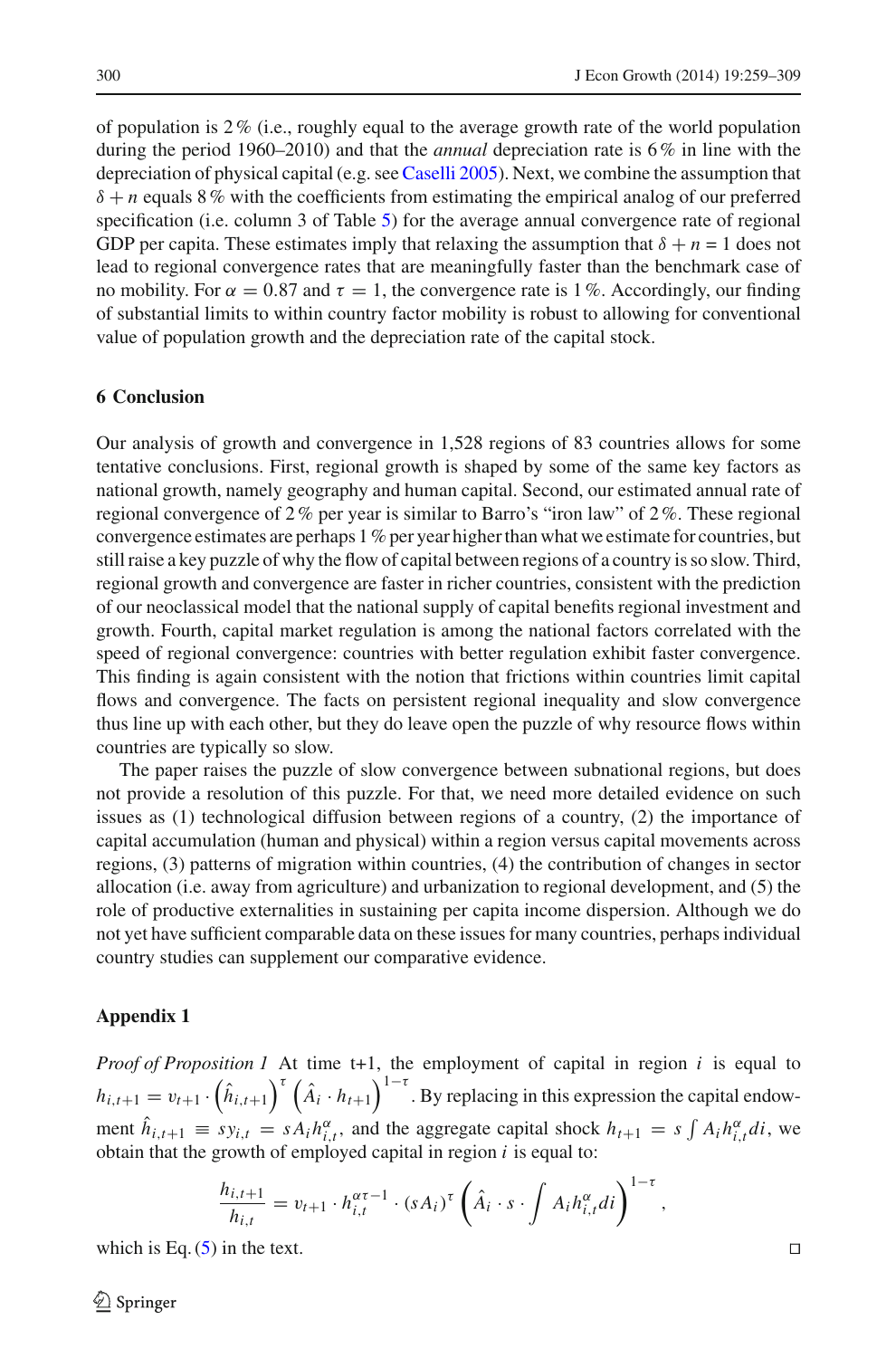A steady state in the economy is a configuration of regional employment  $(h_i^*)$  and an entailed aggregate capital employment  $h^* = s \int_A^A (h_i^*)^\alpha dt$  such that the steady state capital employment  $h^* = s \int_A^A (h_i^*)^\alpha dt$  such that the steady state capital  $h_r^*$  in any region *r* is:

$$
1 = v^* \cdot (h_r^*)^{\alpha \tau - 1} \cdot (s A_r)^{\tau} \left(\hat{A}_r \cdot s \cdot \int A_i (h_i^*)^{\alpha} di\right)^{1 - \tau}
$$

<span id="page-42-0"></span>where  $v^*$  is the normalization factor in the steady state. This can be rewritten as:

$$
\left(h_r^*\right)^{1-\alpha\tau} = A_r^{\tau-(1-\alpha)(1-\tau)} \cdot v^* \cdot s \cdot \left(\frac{\int A_i \left(h_i^*\right)^{\alpha} di}{\int A_i^{1-\alpha} di}\right)^{1-\tau}.\tag{14}
$$

There is always an equilibrium in which  $h_i^* = 0$  for all regions *i*. Once we rule out this possibility, the equilibrium is interior and unique. In fact, Eq. [\(14\)](#page-42-0) can be written as  $h_r^* =$  $A_r^{\frac{\tau-(1-α)(1-τ)}{1-ατ}}$  $\frac{1}{1-\alpha\tau}$  ·*C*, where *C* is a positive constant which takes the same value for all depending on the entire profile of regional capital employment levels. Because the capital employed in a region does not affect (has a negligible impact on) the aggregate constant *C*, there is a unique value of  $h_r^*$  fulfilling the condition. By plugging the value of  $h_r^*$  into the expressions for  $v^*$  and  $\int A_i (h_i^*)^{\alpha} di$ , one can find that for  $\alpha < 1$  and  $\tau < 1$ , there is a unique value of *C* that is consistent with equilibrium.

Finally, given the fact that  $y_{i,t+1}/y_{i,t} = (h_{i,t+1}/h_{i,t})^{\alpha}$ , the economy approaches the interior steady state according to Eq.  $(5)$  in the text.

# **Appendix 2: Convergence coefficients for generic values of depreciation and population growth**

Our main analysis assumes a zero rate of population growth  $(n = 0)$  and full depreciation  $(\delta = 1)$ . Focusing on this case allowed us to obtain an exact closed form for our main estimating equation. We now perform a log-linear approximation to derive convergence coefficients when  $n$  and  $\delta$  are generic.

In region *i*, the growth of per capita GDP between periods  $t$  and  $t + 1$  is equal to *ln*( $y_{i,t+1}/y_{i,t}$ ) which, by the assumed production function, is equal to  $\alpha ln\left(\frac{h_{i,t+1}}{h_{i,t}}\right) \cong$  $\alpha\left(\frac{h_{i,t+1}}{h_{i,t}}-1\right)$ . There is a direct link between a region's income growth and the growth of the region's per capita capital employment.

Let us therefore find the law of motion for  $h_{i,t}$  for generic values of *n* and  $\delta$ . Denote by  $\hat{H}_{i,t}$  the capital endowment of region *i* at time *t*, and by  $H_{i,t}$  the same region's employment of capital. The law of motion for  $\hat{H}_i$ , then fulfills:

$$
\hat{H}_{i,t+1} = s A_i H_{i,t}^{\alpha} L_{i,t}^{1-\alpha} + (1-\delta) \cdot \hat{H}_{i,t}.
$$

The capital stock next period is equal to undepreciated capital  $(1 - \delta) \cdot \hat{H}_{i,t}$  plus this period's savings  $s A_i H_{i,t}^{\alpha} L_{i,t}^{1-\alpha}$ . To express the equation in per capita terms, we devide both sides of the above equation by the region's population  $L_{i,t}$  at time  $t$  and obtain:

$$
\frac{\dot{H}_{i,t+1}}{L_{i,t}} = \frac{\dot{H}_{i,t+1}}{L_{i,t+1}} \cdot \frac{L_{i,t+1}}{L_{i,t}} = \hat{h}_{i,t+1}(1+n) \n= s A h_{i,t}^{\alpha} + (1-\delta) \cdot \hat{h}_{i,t}.
$$

 $\circled{2}$  Springer

,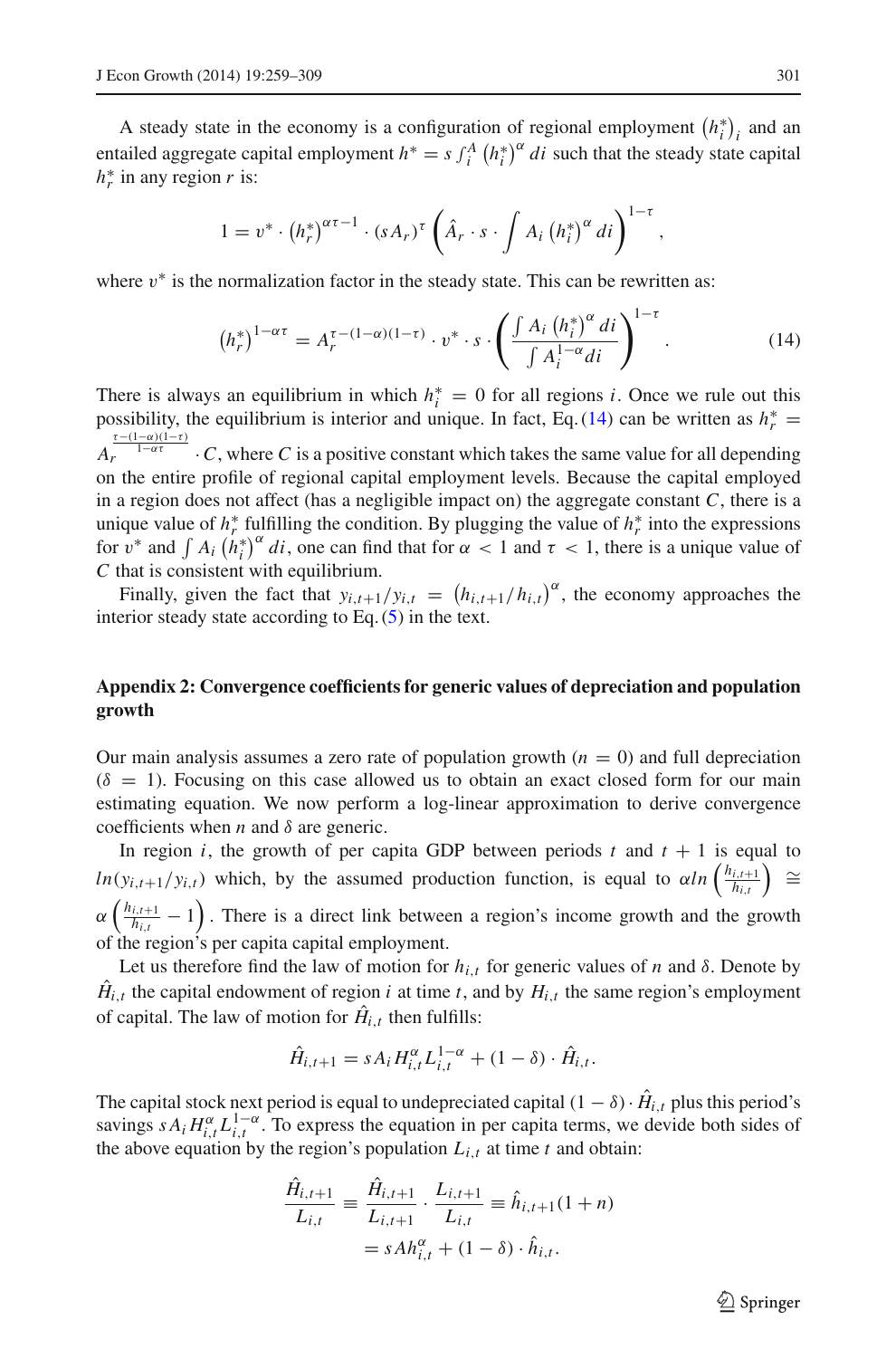τ

<span id="page-43-0"></span>The law of motion of the region's per capita capital endowment can be approximated as:

$$
\hat{h}_{i,t+1} \cong sA_i h_{i,t}^{\alpha} + (1 - \delta - n) \hat{h}_{i,t}.
$$
\n(15)

To solve for regional GDP growth, we need to transform the above equation into a law of motion for regional capital employment  $h_{i,t}$ . To do so, we can exploit our migration equation [\(4\)](#page-5-0) to write:

$$
\hat{h}_{i,t} = (h_{i,t})^{\frac{1}{\tau}} \cdot (\hat{A}_i \cdot h_t)^{-\frac{1-\tau}{\tau}} \cdot (v_t)^{-\frac{1}{\tau}}.
$$

By plugging the above equation into  $(15)$  we then obtain, after some algebra, the following equation:

$$
\frac{h_{i,t+1}}{h_{i,t}}-1\cong\left[sA_i h_{i,t}^{\frac{\alpha\tau-1}{\tau}}\cdot(v_t)^{\frac{1}{\tau}}\cdot(\hat{A}_i\cdot h_t)^{\frac{1-\tau}{\tau}}+(1-\delta-n)\right]^{\tau}\cdot\left[\frac{h_{t+1}}{h_t}\right]^{1-\tau}\cdot\left[\frac{v_t}{v_{t+1}}\right]-1.
$$

By noting that the aggregate capital stock grows at the rate  $(h_{t+1}/h_t) = s(y_t/h_t)+(1-n-\delta)$ , we can rewrite the above law of motion as:

$$
\frac{h_{i,t+1}}{h_{i,t}} - 1 \cong \left[ s A_i h_{i,t}^{\frac{\alpha \tau - 1}{\tau}} \cdot (v_t)^{\frac{1}{\tau}} \cdot (\hat{A}_i \cdot h_t)^{\frac{1 - \tau}{\tau}} + (1 - \delta - n) \right]
$$

$$
\times [s (y_t / h_t) + (1 - n - \delta)]^{1 - \tau} \cdot \left[ \frac{v_t}{v_{t+1}} \right] - 1.
$$

A steady state is identified by the condition  $h_{i,t+1} = h_{i,t} = h_{i,SS}$  and thus  $h_{t+1} = h_t = h_{SS}$ . Because in the steady state there is no migration, and the human capital endowment of a region is also equal to its ideal employment level, we also have that  $v_{t+1} = v_t = 1$ . As a result, the steady state is identified by the following conditions:

$$
s A_i h_{i, SS}^{\frac{\alpha \tau - 1}{\tau}} \cdot (\hat{A}_i \cdot h_{SS})^{\frac{1 - \tau}{\tau}} = (\delta + n),
$$
  

$$
s (y_{SS} / h_{SS}) \equiv s \left( \int A_i h_{i, SS}^{\alpha} / h_{SS} \right) = (n + \delta).
$$

If we log-linearize with respect to regional employment  $h_{i,t}$  and national output  $y_t$  the right hand side of the law of motion of *hi*,*<sup>t</sup>* around the steady state above, we find that for any  $\tau > 0$  we can write the following approximation:

$$
\frac{h_{i,t+1}}{h_{i,t}} - 1 \cong -(\delta + n) \cdot (1 - \alpha \tau) \cdot \ln\left(\frac{h_{i,t}}{h_{i,SS}}\right) + (\delta + n) \cdot (1 - \tau) \cdot \ln\left(\frac{y_t}{y_{SS}}\right).
$$

By exploiting the fact that  $ln\left(\frac{y_{i,t+1}}{y_{i,t}}\right) \cong \left(\frac{y_{i,t+1}}{y_{i,t}}-1\right) \cong \alpha \cdot \left(\frac{h_{i,t+1}}{h_{i,t}}-1\right)$ , we can then write:

$$
\frac{y_{i,t+1}-y_{i,t}}{y_{i,t}} \cong -(\delta+n)\cdot(1-\alpha\tau)\cdot\ln\left(\frac{y_{i,t}}{y_{i,SS}}\right) + (\delta+n)\cdot\alpha\cdot(1-\tau)\cdot\ln\left(\frac{y_t}{y_{SS}}\right).
$$

As a result, the speed of convergence is equal to  $(\delta + n) \cdot (1 - \alpha \tau)$  and regional growth increases in country level income with coefficient  $(\delta + n) \cdot \alpha \cdot (1 - \tau)$ . These coefficient boil down to those obtained under the exact formulas of our model when  $(\delta + n) = 1$  (and thus when, as assumed in the model,  $\delta = 1$  and  $n = 0$ ). When, on the other hand,  $(\delta + n) \neq 1$ , the mapping between our estimates and the economy's "deep" parameters will be different, entailing different values for  $\alpha$  and  $\tau$ .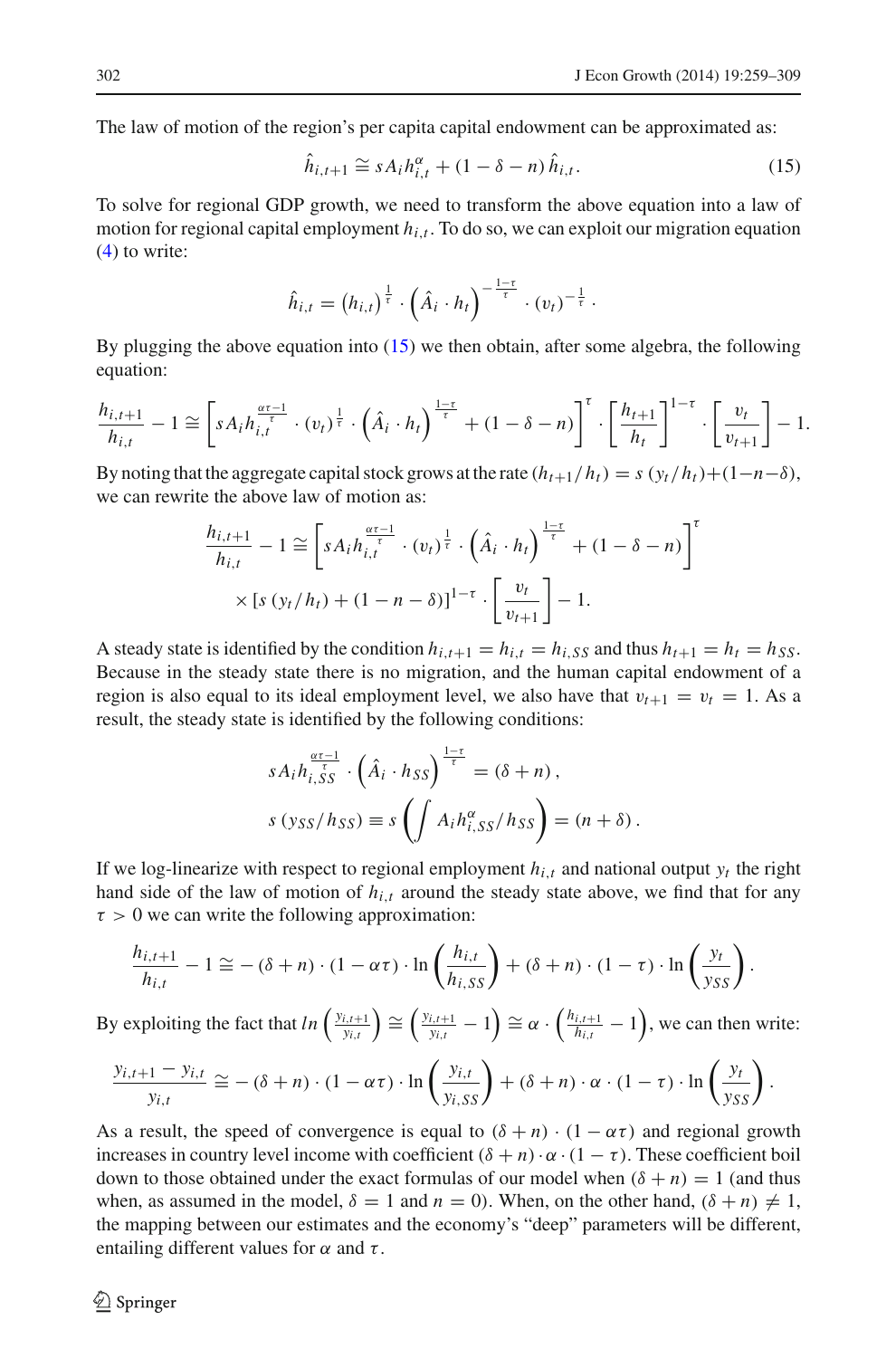#### **Appendix 3**

See the Appendix Table [11.](#page-44-0)

Variable Description *I. Regional variables* Regional GDP pc Gross domestic product per capita in the region (in constant 2005 PPP dollars). For each country, we scale regional GDP per capita so that their population-weighted sum equals the value of Gross Domestic Product reported in Penn World Tables or, when unavailable, World Development Indicators. Similarly, for each country, we adjust the regional population values so that their sum equals the country-level analog in World Development Indicators. See the online data appendix for sources and time periods Years of education The average years of schooling from primary school onwards for the population aged 15 years or older. To make levels of educational attainment comparable across countries, we translate educational statistics into the International Standard Classification of Education (ISCED) standard and use UNESCO data on the duration of school levels in each country for the year for which we have educational attainment data. Eurostat aggregates data for ISCED levels 0–2 and we assign such observations an ISCED level 1. Following Barro and Lee (1993): (1) we assign zero years of schooling to ISCED level 0 (i.e., pre-primary); (2) we assign zero years of additional schooling to (a) ISCED level 4 (i.e., vocational), and (b) ISCED level 6 (i.e. post-graduate); and (3) we assign 4 years of additional schooling to ISCED level 5 (i.e. graduate). Since regional data is not available for all countries, unlike Barro and Lee (1993), we assign zero years of additional schooling: (a) to all incomplete levels; and (b) to ISCED level 2 (i.e. lower secondary). Thus, the average years of schooling in a region is calculated as: (1) the product of the fraction of people whose highest attainment level is ISCED 1 or 2 and the duration of ISCED 1; plus (2) the product of the fraction of people whose highest attainment level is ISCED 3 or 4 and the cumulative duration of ISCED 3; plus (3) the product of the fraction of people whose highest attainment level is ISCED 5 or 6 and the sum of the cumulative duration of ISCED 3 plus 4 years. At the country level, we calculate this variable as the population-weighted average of the regional values. See the online data appendix for sources and time periods Area The area of a region, in square kilometers. To obtain area, we put the regions into an equal area projection and calculated the area in ArcGIS Population density Population per regional area (in square kilometers). The area of a region is based on an equal area projection and calculated using ArcGIS. Source: National statistical agencies for population Latitude The latitude of the centroid of each region calculated in ArcGIS Distance to the coast Average distance to the coast in kilometers. To calculate the average distance to the coast, we put the regions into an equal distance projection, and then generate a raster file with the distance to the coast in each cell using coastline data from Natural Earth. Then, we sum the distances to the coast of all the cells falling within a region and divide by the number of cells in that region. Source: Natural Earth: [http://www.naturalearthdata.com/downloads/110m-physical-vectors/](http://www.naturalearthdata.com/downloads/110m-physical-vectors/110m-coastline/) [110m-coastline/](http://www.naturalearthdata.com/downloads/110m-physical-vectors/110m-coastline/) Capital is in region Dummy equal to 1 if the region contains a national capital, 0 otherwise. Source: ESRI World Cities: <http://www.esri.com/data/data-maps>

<span id="page-44-0"></span>**Table 11** Description of the variables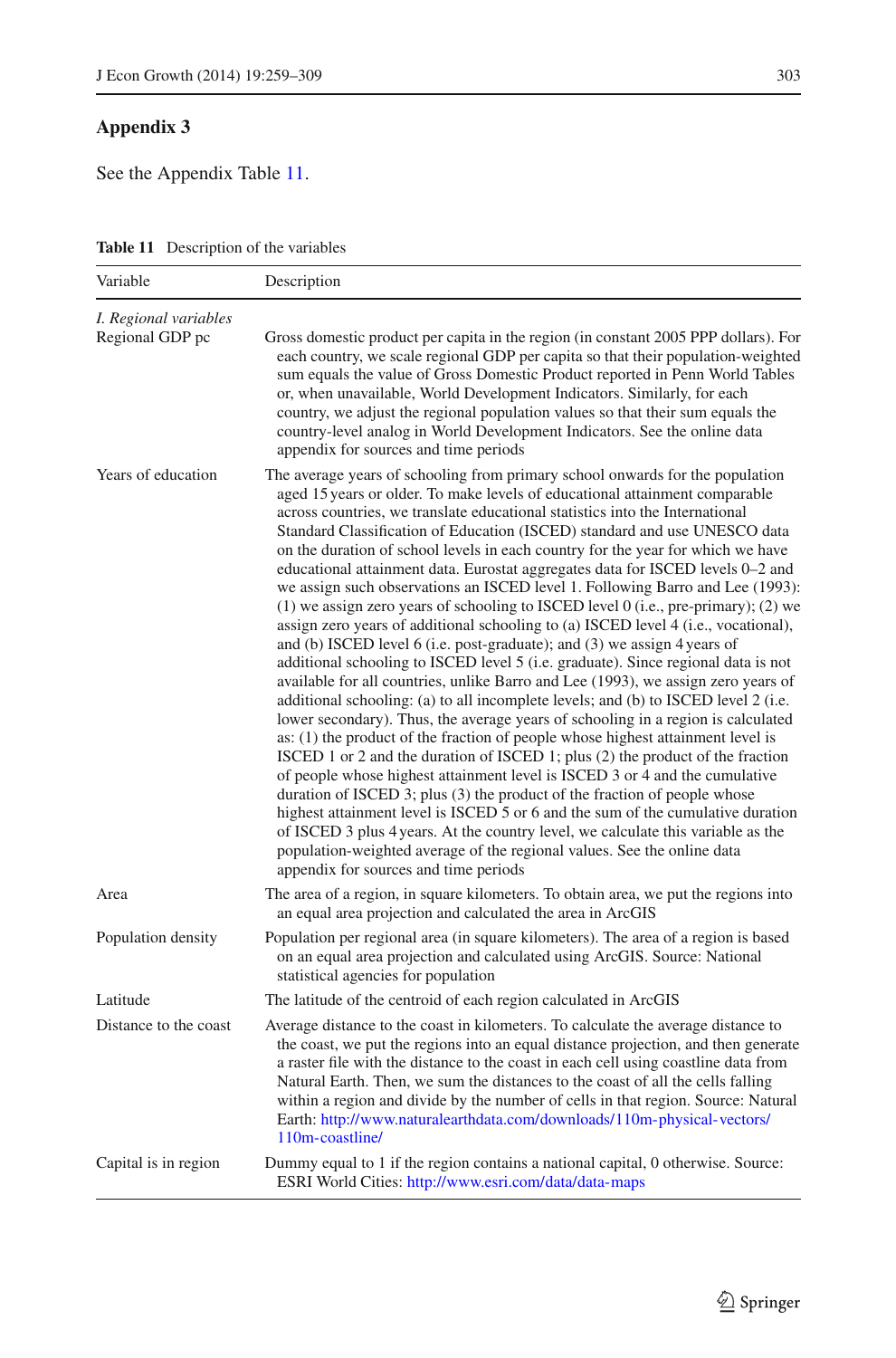**Table 11** continued

| Variable                         | Description                                                                                                                                                                                                                                                                                                                                                                                                                                                                                                                                                                                                                                                                                                                                                                                                                                                                                                                                                                                                                                                                                                                                                                                                        |
|----------------------------------|--------------------------------------------------------------------------------------------------------------------------------------------------------------------------------------------------------------------------------------------------------------------------------------------------------------------------------------------------------------------------------------------------------------------------------------------------------------------------------------------------------------------------------------------------------------------------------------------------------------------------------------------------------------------------------------------------------------------------------------------------------------------------------------------------------------------------------------------------------------------------------------------------------------------------------------------------------------------------------------------------------------------------------------------------------------------------------------------------------------------------------------------------------------------------------------------------------------------|
| Oil and gas production           | Cumulative oil, gas and liquid natural gas production from the time<br>production began to 2000. For onshore oil and gas, we calculated<br>the production by region by allocating oil production to regions<br>based on the fraction of the petroleum assessment areas within<br>the region. We removed offshore assessment areas that are closer<br>at all points to countries not included in the dataset than to<br>countries included. Offshore assessment areas that are in the area<br>of countries within the dataset and countries not in the dataset are<br>clipped at a distance of 100 km from the regions in the dataset.<br>The assessment fields were then converted to a raster layer<br>containing the cumulative production values in each cell, and the<br>cells were allocated to regions based on the closest region. Oil<br>and liquid natural gas were collected in millions of barrels. Gas<br>was collected in billions of cubic feet and divided by 6 to convert<br>to millions of barrels of oil equivalents. Source: USGS World<br>Petroleum Assessment Data: http://energy.usgs.gov/OilGas/<br>AssessmentsData/WorldPetroleumAssessment/tabid/558/<br>Agg2421_SelectTab/4/Default.aspx |
| Malaria index                    | The "malaria ecology" index of Kiszewski et al. (2004) which takes<br>into account both climactic factors and the dominant vector<br>species to give an overall measure of the component of malaria<br>variation that is exogenous to human intervention. The index is<br>calculated for grid squares of one half degree longitude by one<br>half degree latitude. Regional averages are calculated via ArcGIS.<br>http://irps.ucsd.edu/faculty/faculty-directory/gordon-c-mccord.<br>htm                                                                                                                                                                                                                                                                                                                                                                                                                                                                                                                                                                                                                                                                                                                          |
| Soil quality                     | Index of land suitability for agriculture, based on geographic and<br>other environmental factors. Regional averages are calculated via<br>ArcGIS. Source: Ramankutty, N., J.A. Foley, J. Norman, and K.<br>McSweeney (2001); http://atlas.sage.wisc.edu/                                                                                                                                                                                                                                                                                                                                                                                                                                                                                                                                                                                                                                                                                                                                                                                                                                                                                                                                                          |
| Night-time lights intensity      | Average annual intensity of light detections in a cloud-free<br>night-time sky. Regional averages calculated via ArcGIS. Source:<br>National Oceanic and Atmospheric Administration at the<br>National Geophysical Data Center; http://ngdc.noaa.gov/eog/<br>dmsp/downloadV4composites.html                                                                                                                                                                                                                                                                                                                                                                                                                                                                                                                                                                                                                                                                                                                                                                                                                                                                                                                        |
| Fertility                        | Number of newly born children within a census year per female.<br>population aged 15 years or older. Source: IPUMS census<br>microdata                                                                                                                                                                                                                                                                                                                                                                                                                                                                                                                                                                                                                                                                                                                                                                                                                                                                                                                                                                                                                                                                             |
| Human capital stock of residents | Average years of schooling of the population aged 15 years or older<br>currently residing in a given region. Source: IPUMS census<br>microdata                                                                                                                                                                                                                                                                                                                                                                                                                                                                                                                                                                                                                                                                                                                                                                                                                                                                                                                                                                                                                                                                     |
| Human capital stock of natives   | Average years of schooling of the population aged 15 years or older<br>born in a given region. Source: IPUMS census microdata                                                                                                                                                                                                                                                                                                                                                                                                                                                                                                                                                                                                                                                                                                                                                                                                                                                                                                                                                                                                                                                                                      |
| Immigration flow                 | Population aged 15 years or older moving into a given region within<br>5 years of a given census. Source: IPUMS census microdata                                                                                                                                                                                                                                                                                                                                                                                                                                                                                                                                                                                                                                                                                                                                                                                                                                                                                                                                                                                                                                                                                   |
| Agricultural employment          | Population aged 15 years or older employed in agriculture. Source:<br>IPUMS census microdata                                                                                                                                                                                                                                                                                                                                                                                                                                                                                                                                                                                                                                                                                                                                                                                                                                                                                                                                                                                                                                                                                                                       |
| % households using piped water   | Share of households which use piped water within their housing.<br>Source: DHS microdata                                                                                                                                                                                                                                                                                                                                                                                                                                                                                                                                                                                                                                                                                                                                                                                                                                                                                                                                                                                                                                                                                                                           |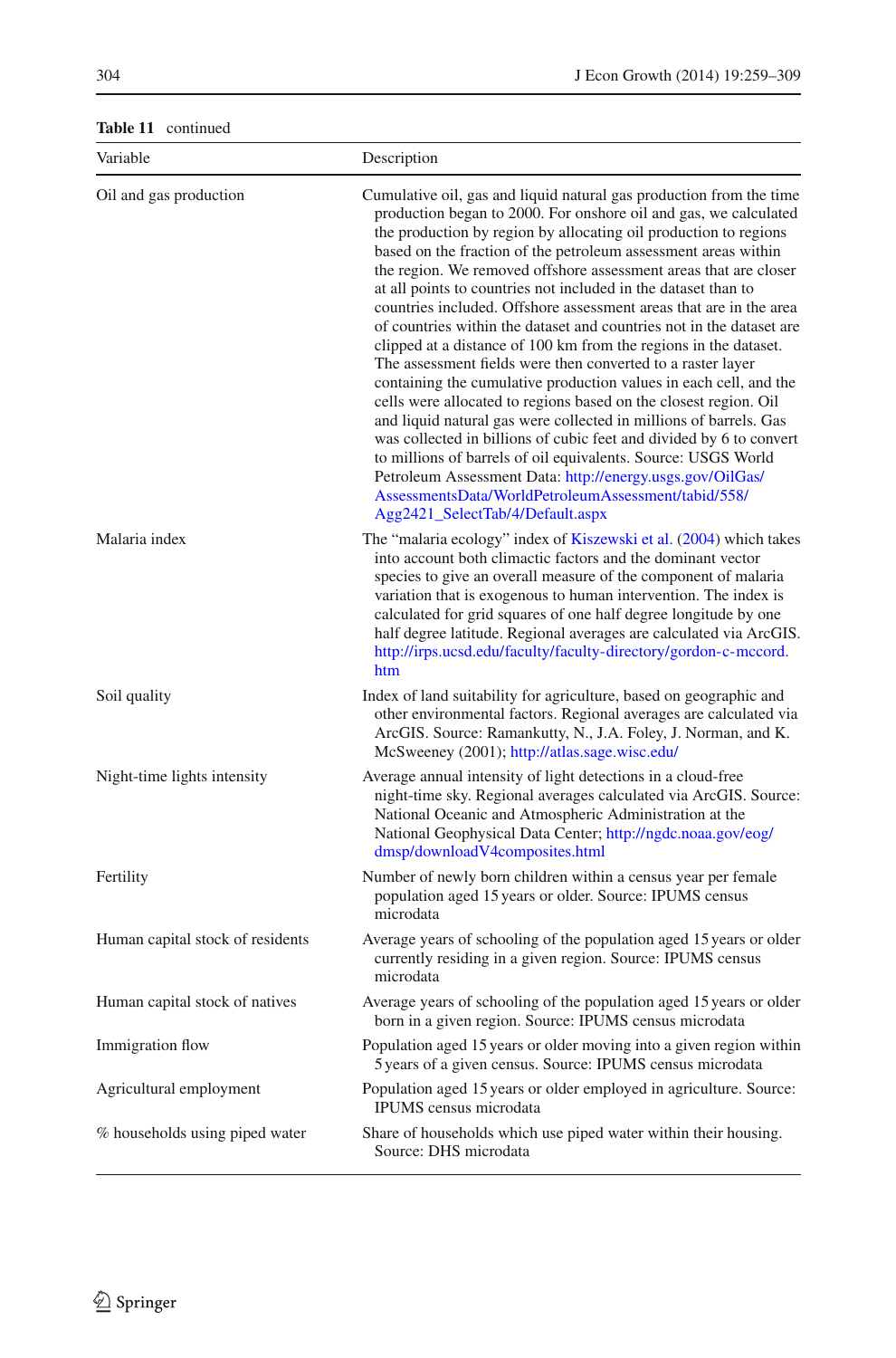# **Table 11** continued

| Variable                                     | Description                                                                                                                                                                                                                                                                                                                                                                                                                                                                                                                                                  |
|----------------------------------------------|--------------------------------------------------------------------------------------------------------------------------------------------------------------------------------------------------------------------------------------------------------------------------------------------------------------------------------------------------------------------------------------------------------------------------------------------------------------------------------------------------------------------------------------------------------------|
| % households using flush toilet              | Share of households with flush toilet within their housing. Source:<br>DHS microdata                                                                                                                                                                                                                                                                                                                                                                                                                                                                         |
| % households with electricity                | Share of households with electricity within their housing. Source:<br>DHS microdata                                                                                                                                                                                                                                                                                                                                                                                                                                                                          |
| % households possessing a radio              | Share of households which posses a radio. Source: DHS microdata                                                                                                                                                                                                                                                                                                                                                                                                                                                                                              |
| % households possessing a television         | Share of households which posses a television. Source: DHS<br>microdata                                                                                                                                                                                                                                                                                                                                                                                                                                                                                      |
| % households<br>possessing<br>a refrigerator | Share of households with a refrigerator within their living property.<br>Source: DHS microdata                                                                                                                                                                                                                                                                                                                                                                                                                                                               |
| % households possessing a private<br>car     | Share of households which own a private car. Source: DHS<br>microdata                                                                                                                                                                                                                                                                                                                                                                                                                                                                                        |
| Housing cost index                           | Average regional housing cost, relative to the country-level housing<br>cost, using the following variables in order of preference: total<br>housing cost, total housing and utility costs, dwelling value,<br>actual rent, imputed rent. Following Ganong and Shoag (2013),<br>total housing cost is calculated by using $5\%$ of property value if a<br>given household's housing is owned, or 100% of annual rent (or<br>housing and utility costs, depending on a given country-sample<br>data availability) if housing is rented. Source: LIS microdata |
| Regional price deflator                      | Regional price deflator is calculated by assuming that non-tradable<br>goods (proxied by housing for the purpose of calculating<br>price-levels), are 30% of household expenditure, while tradable<br>goods are assumed to be 70% of hosehold expenditure. Tradable<br>goods are assumed to have identical prices across all regions<br>within a given country. Regional price deflator is then defined as a<br>ratio of regional housing prices and country-level housing prices,<br>to the power of 0.3. Source: LIS microdata                             |
| Price-adjusted GDP per capita                | Ratio of regional GDP per capita and the regional price deflator.<br>Source: Own calculations                                                                                                                                                                                                                                                                                                                                                                                                                                                                |
| II. Country-level Variables                  |                                                                                                                                                                                                                                                                                                                                                                                                                                                                                                                                                              |
| GDP pc, Country                              | Gross domestic product per capita of the country (in constant 2005)<br>PPP dollars). Source: Penn World Tables and World Bank World<br>Development Indicators                                                                                                                                                                                                                                                                                                                                                                                                |
| Life expectancy at birth                     | Country-level life expectancy at birth for a given year. Source:<br>World Bank World Development Indicators                                                                                                                                                                                                                                                                                                                                                                                                                                                  |
| Law and order                                | Country-level index of law and order, based on socio-economic and<br>legal measures, converted from seven categories to a 0-1 scale.<br>Source: Political Risk Services, International Country Risk Guide                                                                                                                                                                                                                                                                                                                                                    |
| <b>Openness</b>                              | Sum of exports and imports as a share of GDP. Source: Penn World<br><b>Tables</b>                                                                                                                                                                                                                                                                                                                                                                                                                                                                            |
| Government Con-<br>sumption/GDP              | Total government consumption as a share of GDP. Source: Penn<br><b>World Tables</b>                                                                                                                                                                                                                                                                                                                                                                                                                                                                          |

Investment/GDP Total Investment as a share of GDP. Source: Penn World Tables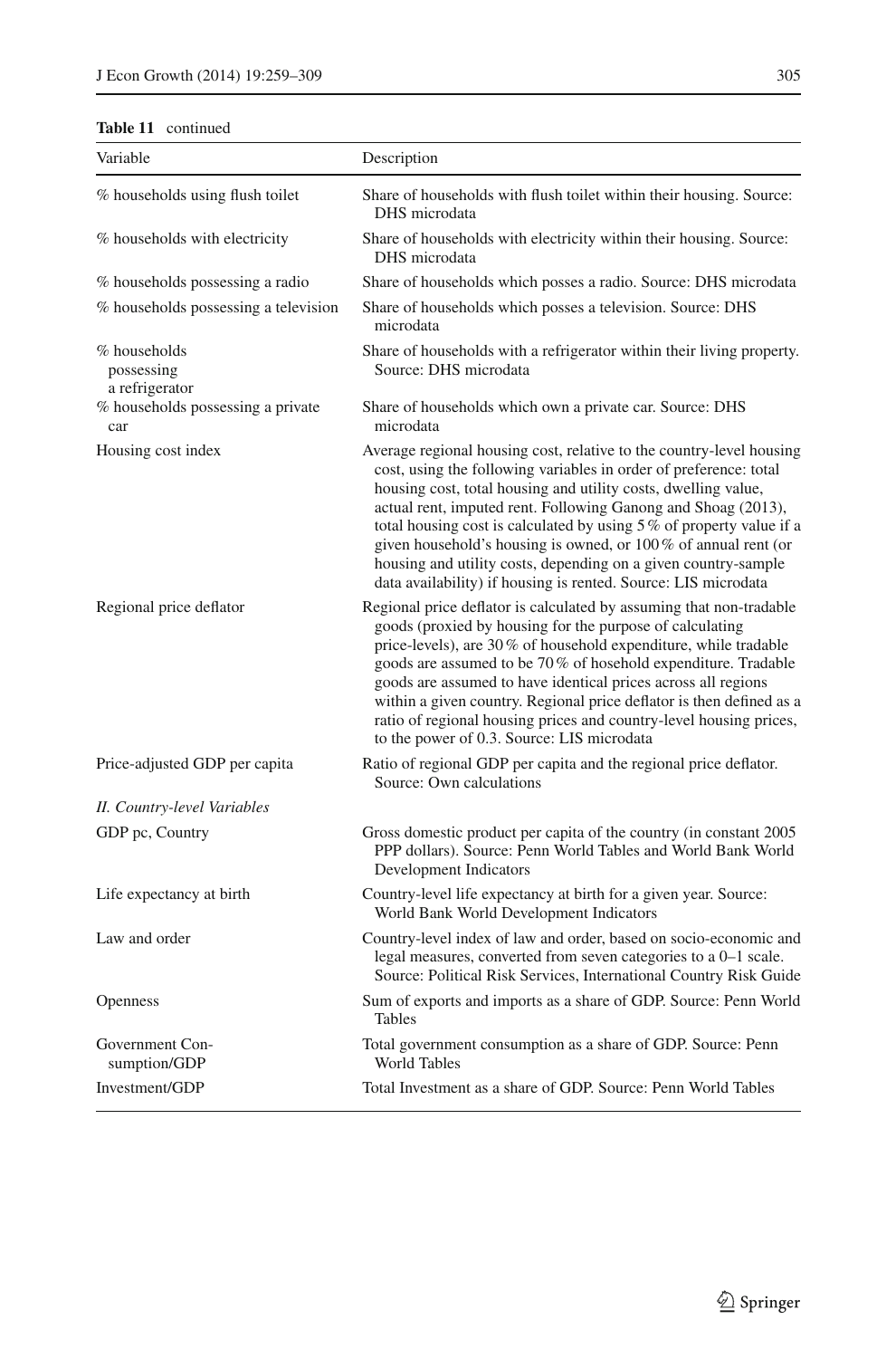| Variable                                                                    | Description                                                                                                                                                                                                                                                                                                                                                                                                                                                                                                                                            |
|-----------------------------------------------------------------------------|--------------------------------------------------------------------------------------------------------------------------------------------------------------------------------------------------------------------------------------------------------------------------------------------------------------------------------------------------------------------------------------------------------------------------------------------------------------------------------------------------------------------------------------------------------|
| Government<br>transfers and<br>subsidies/total<br>government<br>consumption | Sum of government transfers and subsidies as a share of total<br>government consumption. Source: Penn World Tables                                                                                                                                                                                                                                                                                                                                                                                                                                     |
| Change in terms of trade                                                    | Five-year growth rate of export prices relative to import prices.<br>Source: International Monetary Fund, International Financial<br>Statistics, and World Development Indicators                                                                                                                                                                                                                                                                                                                                                                      |
| Democracy                                                                   | Polity2 index of democracy, converted from $a - 10$ to +10 scale to a<br>0-1 scale. Source: Polity IV                                                                                                                                                                                                                                                                                                                                                                                                                                                  |
| Inflation                                                                   | Annual country-level price inflation. Source: International<br>Monetary Fund, International Financial Statistics, and World<br>Development Indicators                                                                                                                                                                                                                                                                                                                                                                                                  |
| English legal<br>origin                                                     | Dummy variable which equals 1 if a given country's legal system<br>has English legal origin, and zero otherwise. Source: La Porta et<br>al. (2008)                                                                                                                                                                                                                                                                                                                                                                                                     |
| Finance                                                                     | Average of six sub-indices of financial regulation. Five of them<br>relate to banking: (i) interest rate controls, such as floors or<br>ceilings; (ii) credit controls; (iii) competition restrictions; (iv) the<br>degree of state ownership; and (v) the quality of banking<br>supervision and regulation. The sixth sub-index relates to<br>securities markets and covers policies to develop domestic bond<br>and equity markets. Each sub-index is coded from zero (fully<br>repressed) to three (fully liberalized). Source: Abiad et al. (2008) |
| Trade tariffs                                                               | Average tariff rate. Index normalized to be between zero and unity:<br>zero means the tariff rates are 60 percent or higher, while unity<br>means the tariff rates are zero. Source: Spilimbergo and Che<br>(2012)                                                                                                                                                                                                                                                                                                                                     |
| Labor                                                                       | Highest level of the tax wedge. Variable ranges from 0 to 1. Source:<br>Aleksynska and Schindler (2011) as used by Spilimbergo and<br>Che (2012)                                                                                                                                                                                                                                                                                                                                                                                                       |
| Transf/Gov                                                                  | The normalized value of transfers and subsidies as a percent of<br>government expenses. We normalize the variable using its<br>maximum and minimum sample values. Source: World Bank<br>World Development Indicators                                                                                                                                                                                                                                                                                                                                   |
| Gov/GDP                                                                     | Normalized value of government expenditure as a percent of gross<br>domestic product. We normalize the variable using its maximum<br>and minimum sample values. Source: World Development<br>Indicators                                                                                                                                                                                                                                                                                                                                                |

# **Appendix 4**

See the Appendix Table [12](#page-48-0)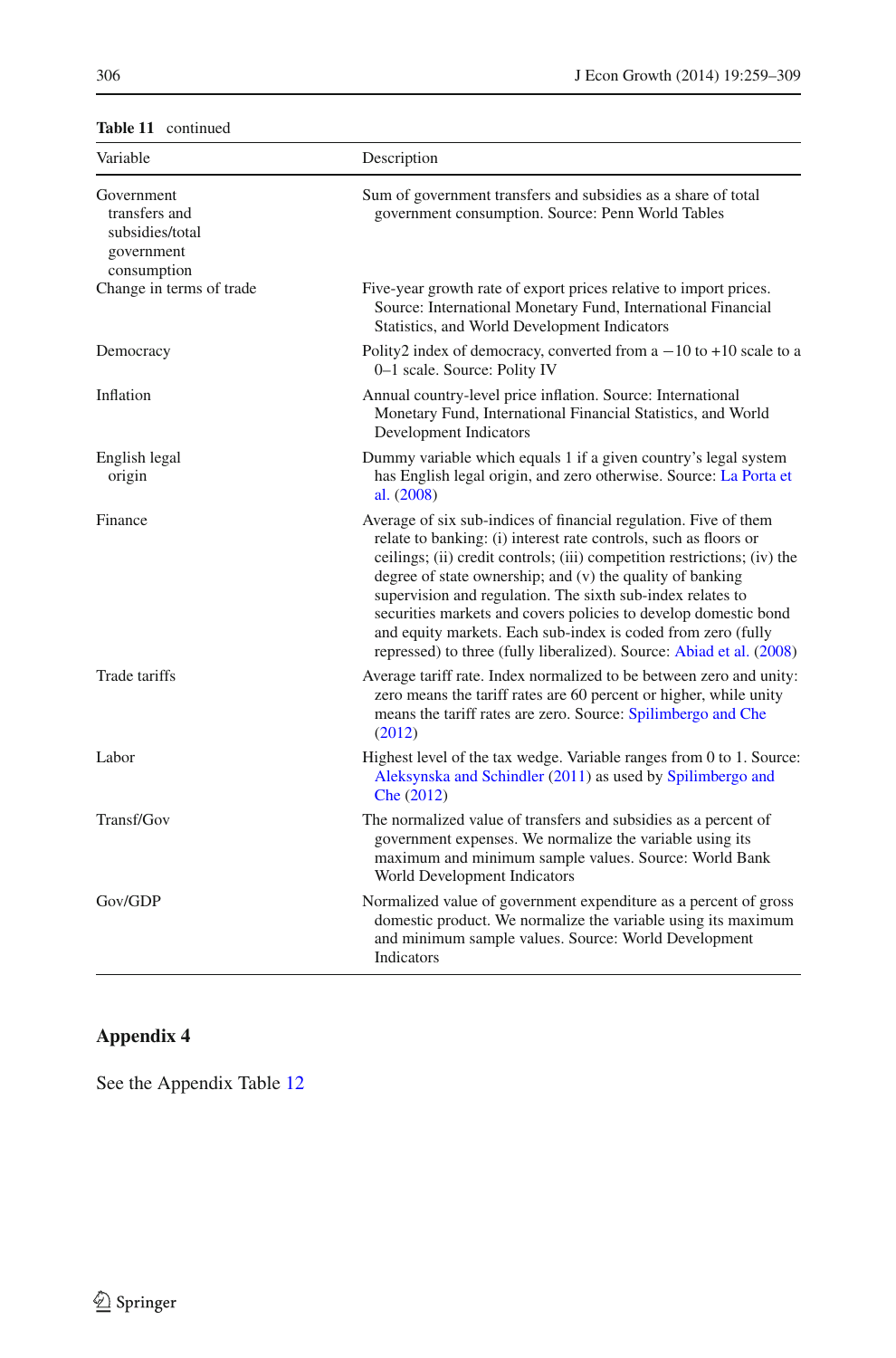Table 12 Fertility, land quality, employment in agriculture

<span id="page-48-0"></span>

|                                                     | (1)                    | (2)                    | (3)                    | (4)                   |
|-----------------------------------------------------|------------------------|------------------------|------------------------|-----------------------|
| $Ln(GDP$ pc region)                                 | $-0.0285$ <sup>c</sup> | $-0.0211$ <sup>a</sup> | $-0.0199$ <sup>a</sup> | $-0.0203^{\rm b}$     |
|                                                     | (0.0151)               | (0.0048)               | (0.0047)               | (0.0085)              |
| Ln(GDP pc country)                                  | 0.0070                 | 0.0090 <sup>b</sup>    | 0.0089 <sup>b</sup>    | 0.0033                |
|                                                     | (0.0046)               | (0.0037)               | (0.0038)               | (0.0030)              |
| Latitude                                            | 0.0003 <sup>b</sup>    | 0.0002                 | 0.0002                 | $0.0004^{a}$          |
|                                                     | (0.0001)               | (0.0001)               | (0.0001)               | (0.0001)              |
| Inverse distance to coast                           | 0.0539                 | $0.0532^{a}$           | $0.0795$ <sup>a</sup>  | $0.0469^{b}$          |
|                                                     | (0.0330)               | (0.0166)               | (0.0292)               | (0.0223)              |
| Malaria ecology                                     | 0.0012                 | 0.0004                 | 0.0005                 | $0.0019^{\rm c}$      |
|                                                     | (0.0008)               | (0.0006)               | (0.0005)               | (0.0011)              |
| Ln(Cum oil and gas prod)                            | 0.0462                 | $0.2043^{\rm a}$       | 0.1807 <sup>a</sup>    | 0.0371                |
|                                                     | (0.1311)               | (0.0409)               | (0.0455)               | (0.1200)              |
| Ln(Population density)                              | 0.0010                 | 0.0011                 | 0.0008                 | 0.0005                |
|                                                     | (0.0009)               | (0.0008)               | (0.0007)               | (0.0009)              |
| Capital is in region                                | 0.0041                 | 0.0061                 | 0.0079a                | 0.0030                |
|                                                     | (0.0043)               | (0.0039)               | (0.0030)               | (0.0027)              |
| Years of education                                  | 0.0027                 | 0.0018                 | 0.0020c                | 0.0014                |
|                                                     | (0.0017)               | (0.0011)               | (0.0012)               | (0.0018)              |
| Fertility                                           | $-0.1044$              |                        |                        |                       |
|                                                     | (0.0981)               |                        |                        |                       |
| Fertility $\times$ Ln(GDP pc region)                | 0.0120                 |                        |                        |                       |
|                                                     | (0.0108)               |                        |                        |                       |
| Soil quality                                        |                        | $-0.0307$              |                        |                       |
|                                                     |                        | (0.0246)               |                        |                       |
| Soil quality $\times$ Ln(GDP pc region)             |                        | 0.0030                 |                        |                       |
|                                                     |                        | (0.0026)               |                        |                       |
| Variance of soil quality                            |                        |                        | $-0.2311$              |                       |
|                                                     |                        |                        | (0.1700)               |                       |
| Variance of soil quality $\times$ Ln(GDP pc region) |                        |                        | 0.0243                 |                       |
|                                                     |                        |                        | (0.0181)               |                       |
| Agricultural employment                             |                        |                        |                        | $-0.0091$             |
|                                                     |                        |                        |                        | (0.0833)              |
| Agricultural employment $\times$ Ln(GDP pc region)  |                        |                        |                        | $-0.0016$             |
|                                                     |                        |                        |                        | (0.0101)              |
| Constant                                            | 0.1827 <sup>b</sup>    | $0.1082^{b}$           | $0.0954^{b}$           | $0.1579$ <sup>a</sup> |
|                                                     | (0.0916)               | (0.0423)               | (0.0402)               | (0.0522)              |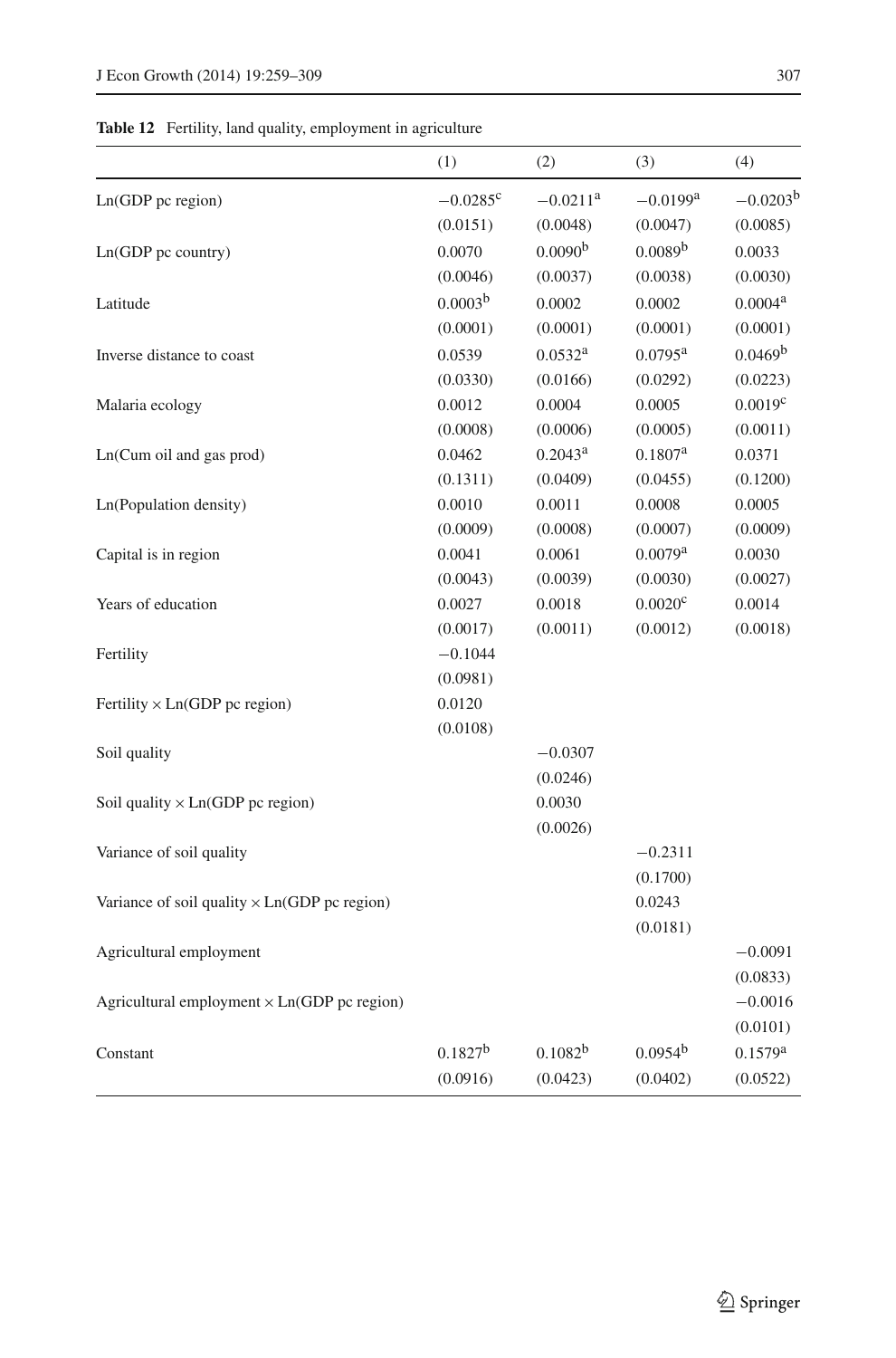| _ |  |  |
|---|--|--|
|   |  |  |
|   |  |  |

**Table 12** continued

|                     | (1)        | (2)        | (3)        | (4)        |  |
|---------------------|------------|------------|------------|------------|--|
| <b>Observations</b> | 2,796      | 6,728      | 6,299      | 3,556      |  |
| Regions             | 715        | 1,480      | 1,378      | 753        |  |
| $R^2$               | 9%         | 7%         | 7%         | $10\%$     |  |
| Fixed effects       | None       | None       | None       | None       |  |
| Estimation          | <b>OLS</b> | <b>OLS</b> | <b>OLS</b> | <b>OLS</b> |  |
| Instrument          | <b>NA</b>  | <b>NA</b>  | <b>NA</b>  | <b>NA</b>  |  |
|                     |            |            |            |            |  |

<sup>a</sup> Significant at the 1% level; <sup>b</sup> significant at the 5% level; and <sup>c</sup> significant at the 10% level

# **References**

- <span id="page-49-19"></span>Abiad, A., Detragiache, E., Tressel, T. (2008). A new database of financial reforms. IMF Working Paper No. 08/266.
- <span id="page-49-15"></span>Abreu, M., de Groot, H., & Florax, R. (2005). A meta-analysis of beta-convergence: The Legendary 2%. *Journal of Economic Surveys*, *19*(3), 389–420.
- <span id="page-49-3"></span>Aghion, P., Howitt, P., & Mayer-Foulkes, D. (2005). The effect of financial development on convergence: Theory and evidence. *Quarterly Journal of Economics*, *120*(1), 173–222.
- <span id="page-49-20"></span>Aleksynska, M., & Schindler, M. (2011). Labor market regulations in low-, middle- and high-income countries: A new panel database. IMF working paper 11/154.
- <span id="page-49-0"></span>Barro, R. J. (1991). Economic growth in a cross section of countries. *Quarterly Journal of Economics*, *106*(2), 407–443.
- <span id="page-49-4"></span>Barro, R. J. (2012). Convergence and modernization revisited. NBER Working paper no. 18295.
- <span id="page-49-5"></span>Barro, R. J., & Sala-I-Martin, X. (1991). Convergence across states and regions. *Brookings Papers on Economic Activity*, *1991*(1), 107–182.
- <span id="page-49-6"></span>Barro, R. J., & Sala-I-Martin, X. (1992). Convergence. *Journal of Political Economy*, *100*(2), 223–251.
- <span id="page-49-1"></span>Barro, R. J., Mankiw, N. G., & Sala-i-Martin, X. (1995). Capital Mobility in Neoclassical Models of Growth. *American Economic Review*, *85*(1), 103–115.
- <span id="page-49-7"></span>Barro, R. J., & Sala-I-Martin, X. (1995). *Economic Growth*. Boston, MA: McGraw Hill.

<span id="page-49-8"></span>Blanchard, O., & Katz, L. (1992). Regional evolutions. *Brookings Papers on Economics Activity*, *23*, 1–76.

- <span id="page-49-16"></span>Braun, J. (1993). Essays on economic growth and migration, Ph.D. dissertation, Harvard University.
- <span id="page-49-23"></span>Caselli, F. (2005). Accounting for cross-country income differences. In P. Aghion, & S. Durlauf (Eds.), *Handbook of economic growth* (Vol. 1, ch. 9: 679–741). Amsterdam: Elsevier.
- <span id="page-49-2"></span>Caselli, F., Esquivel, G., & Lefort, F. (1996). Reopening the convergence debate: A new look at cross-country growth empirics. *Journal of Economic Growth*, *1*(3), 363–389.
- <span id="page-49-9"></span>Cashin, P. (1995). Economic growth and convergence across the seven colonies of Australasia: 1861–1991. *The Economic Record*, *71*(213), 132–144.
- <span id="page-49-10"></span>Coulombe, S., & Lee, F. C. (1995). Regional productivity convergence in Canada. *Canadian Journal of Regional Science*, *18*(1), 39–56.
- <span id="page-49-18"></span>Driscoll, J. C., & Kraay, A. (1998). Consistent covariance matrix estimation with spatially dependent panel data. *The Review of Economics and Statistics*, *80*(4), 549–560.
- <span id="page-49-21"></span>Duarte, M., & Restuccia, D. (2010). The role of the structural transformation in aggregate productivity. *The Quarterly Journal of Economics*, *125*(1), 129–173.
- <span id="page-49-22"></span>Galor, O., Moav, O., & Vollrath, D. (2009). Inequality in landownership, the emergence of human-capital promoting institutions, and the great divergence. *Review of Economic Studies*, *76*(1), 143–179.
- <span id="page-49-11"></span>Ganong, P., & Shoag, D. (2012). *Why has regional income convergence in the U.S. stopped?*. Cambridge: Harvard University Mimeo.
- <span id="page-49-13"></span>Gennaioli, N., La Porta, R., Lopez de Silanes, F., & Shleifer, A. (2013). Human capital and regional development. *Quarterly Journal of Economics*, *128*(1), 105–164.
- <span id="page-49-12"></span>Guriev, S., & Vakulenko, E. (2012). Convergence among russian regions, Working Paper.
- <span id="page-49-14"></span>Henderson, V., Storeygard, A., & Weil, D. (2012). Measuring economic growth from outer space. *American Economic Review*, *102*(2), 994–1028.
- <span id="page-49-17"></span>Hurwicz, L. (1950). Least-squares bias in time series. In T. C. Koopmans (Ed.), *Statistical inference in dynamic economic models*. New York: Wiley.